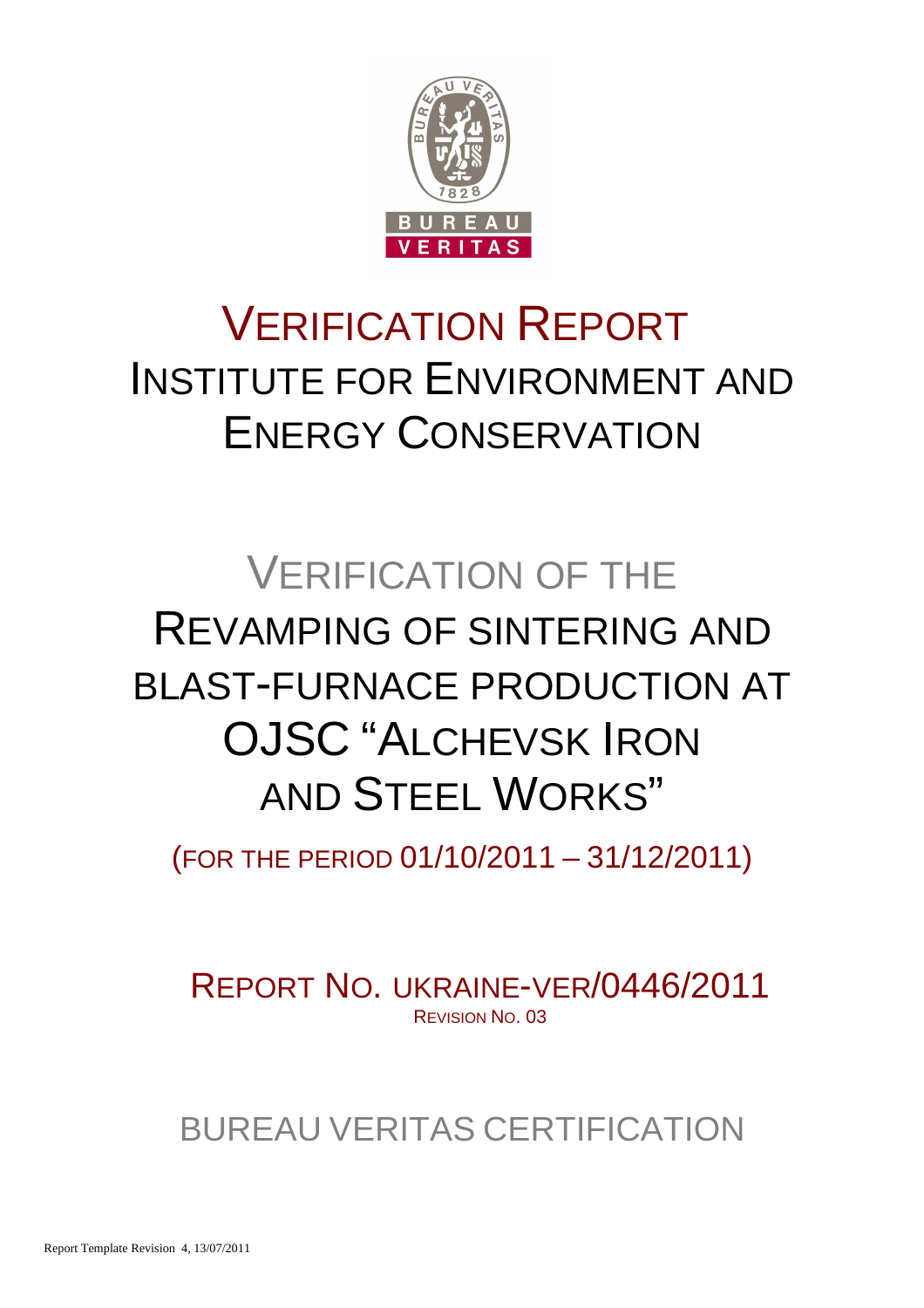

#### VERIFICATION REPORT

| Date of first issue:                                         |                     | Organizational unit:   |             |                                                                                                     |                                                                                                                                                                                                                                                                                                                                                                                                                                                                                                                                                                                                                                                                                 |
|--------------------------------------------------------------|---------------------|------------------------|-------------|-----------------------------------------------------------------------------------------------------|---------------------------------------------------------------------------------------------------------------------------------------------------------------------------------------------------------------------------------------------------------------------------------------------------------------------------------------------------------------------------------------------------------------------------------------------------------------------------------------------------------------------------------------------------------------------------------------------------------------------------------------------------------------------------------|
| 27/03/2012                                                   |                     |                        |             | <b>Bureau Veritas Certification Holding</b>                                                         |                                                                                                                                                                                                                                                                                                                                                                                                                                                                                                                                                                                                                                                                                 |
| Client:                                                      |                     | Client ret.:           |             |                                                                                                     |                                                                                                                                                                                                                                                                                                                                                                                                                                                                                                                                                                                                                                                                                 |
| Institute for Environment and Energy                         |                     | Vasyl Vovchak          |             |                                                                                                     |                                                                                                                                                                                                                                                                                                                                                                                                                                                                                                                                                                                                                                                                                 |
| Conservation                                                 |                     |                        |             |                                                                                                     |                                                                                                                                                                                                                                                                                                                                                                                                                                                                                                                                                                                                                                                                                 |
| Summary:                                                     |                     |                        |             |                                                                                                     |                                                                                                                                                                                                                                                                                                                                                                                                                                                                                                                                                                                                                                                                                 |
|                                                              |                     |                        |             |                                                                                                     | Bureau Veritas Certification has made the fifth periodic verification of the "Revamping of sintering and blast-                                                                                                                                                                                                                                                                                                                                                                                                                                                                                                                                                                 |
|                                                              |                     |                        |             |                                                                                                     | furnace production at OJSC "Alchevsk Iron and Steel Works", UA1000262, project of Institute for Environment                                                                                                                                                                                                                                                                                                                                                                                                                                                                                                                                                                     |
|                                                              |                     |                        |             |                                                                                                     | and Energy Conservation located in Alchevsk, Lugansk oblast, Ukraine, and applying JI specific approach, on                                                                                                                                                                                                                                                                                                                                                                                                                                                                                                                                                                     |
|                                                              |                     |                        |             |                                                                                                     | the basis of UNFCCC criteria for the JI, as well as criteria given to provide for consistent project operations,                                                                                                                                                                                                                                                                                                                                                                                                                                                                                                                                                                |
|                                                              |                     |                        |             |                                                                                                     | monitoring and reporting. UNFCCC criteria refer to Article 6 of the Kyoto Protocol, the JI rules and modalities                                                                                                                                                                                                                                                                                                                                                                                                                                                                                                                                                                 |
|                                                              |                     |                        |             | and the subsequent decisions by the JI Supervisory Committee, as well as the host country criteria. |                                                                                                                                                                                                                                                                                                                                                                                                                                                                                                                                                                                                                                                                                 |
|                                                              |                     |                        |             |                                                                                                     |                                                                                                                                                                                                                                                                                                                                                                                                                                                                                                                                                                                                                                                                                 |
| procedures.                                                  |                     |                        |             |                                                                                                     | The verification scope is defined as a periodic independent review and ex post determination by the<br>Accredited Entity of the monitored reductions in GHG emissions during defined verification period, and<br>consisted of the following three phases: i) desk review of the monitoring report against project design and the<br>baseline and monitoring plan; ii) follow-up interviews with project stakeholders; iii) resolution of outstanding<br>issues and the issuance of the final verification report and opinion. The overall verification, from Contract<br>Review to Verification Report & Opinion, was conducted using Bureau Veritas Certification internal     |
| Actions Requests (CL, CAR and FAR), presented in Appendix A. |                     |                        |             |                                                                                                     | The first output of the verification process is a list of Clarification, Corrective Actions Requests, Forward                                                                                                                                                                                                                                                                                                                                                                                                                                                                                                                                                                   |
| (01/10/2011 - 31/12/2011).                                   |                     |                        |             | related to the approved project baseline and monitoring, and its associated documents.              | In summary, Bureau Veritas Certification confirms that the project is implemented as described in approved<br>project design documents. Installed equipment being essential for generating emission reduction runs reliably<br>and is calibrated appropriately. The monitoring system is in place and the project is generating GHG emission<br>reductions. The GHG emission reduction is calculated accurately and without material errors, omissions, or<br>misstatements, and the ERUs issued totalize 607 349 tonnes of $CO2$ equivalent for the monitoring period<br>Our opinion relates to the project's GHG emissions and resulting GHG emission reductions reported and |
| Report No.:                                                  |                     | Subject Group:         |             |                                                                                                     |                                                                                                                                                                                                                                                                                                                                                                                                                                                                                                                                                                                                                                                                                 |
| UKRAINE-ver/0446/2011                                        | JI                  |                        |             |                                                                                                     |                                                                                                                                                                                                                                                                                                                                                                                                                                                                                                                                                                                                                                                                                 |
| Project title:                                               |                     |                        |             |                                                                                                     |                                                                                                                                                                                                                                                                                                                                                                                                                                                                                                                                                                                                                                                                                 |
| "Revamping                                                   | of sintering<br>and | blast-furnace          |             |                                                                                                     |                                                                                                                                                                                                                                                                                                                                                                                                                                                                                                                                                                                                                                                                                 |
| production at OJSC "Alchevsk Iron and Steel                  |                     |                        |             |                                                                                                     |                                                                                                                                                                                                                                                                                                                                                                                                                                                                                                                                                                                                                                                                                 |
| Works"                                                       |                     |                        |             |                                                                                                     |                                                                                                                                                                                                                                                                                                                                                                                                                                                                                                                                                                                                                                                                                 |
| Work carried out by:                                         |                     |                        |             |                                                                                                     |                                                                                                                                                                                                                                                                                                                                                                                                                                                                                                                                                                                                                                                                                 |
| Oleg Skoblyk - Team Leader, Lead Verifier                    |                     |                        |             |                                                                                                     |                                                                                                                                                                                                                                                                                                                                                                                                                                                                                                                                                                                                                                                                                 |
| Vera Skitina - Team member, Lead Verifier                    |                     |                        |             |                                                                                                     |                                                                                                                                                                                                                                                                                                                                                                                                                                                                                                                                                                                                                                                                                 |
| Iuliia Pylnova - Team member, Verifier                       |                     |                        |             |                                                                                                     |                                                                                                                                                                                                                                                                                                                                                                                                                                                                                                                                                                                                                                                                                 |
| Work reviewed by:                                            |                     |                        |             |                                                                                                     |                                                                                                                                                                                                                                                                                                                                                                                                                                                                                                                                                                                                                                                                                 |
|                                                              |                     |                        |             |                                                                                                     |                                                                                                                                                                                                                                                                                                                                                                                                                                                                                                                                                                                                                                                                                 |
| Ivan Sokolov - Internal Technical Reviewer                   |                     |                        | $\boxtimes$ | No distribution without permission from the                                                         |                                                                                                                                                                                                                                                                                                                                                                                                                                                                                                                                                                                                                                                                                 |
| Igor Alekseenko - Technical specialist<br>Work approved by:  |                     |                        |             | Client or responsible organizational unit                                                           |                                                                                                                                                                                                                                                                                                                                                                                                                                                                                                                                                                                                                                                                                 |
| Ivan Sokolov - Operational Manager                           |                     |                        |             |                                                                                                     |                                                                                                                                                                                                                                                                                                                                                                                                                                                                                                                                                                                                                                                                                 |
|                                                              |                     |                        |             | <sup>44</sup> <sup>(1</sup> / <sub>1</sub> Limited distribution                                     |                                                                                                                                                                                                                                                                                                                                                                                                                                                                                                                                                                                                                                                                                 |
| Date of this revision:<br>03/04/2012                         | Rev. No.:           | Number of pages;<br>44 |             |                                                                                                     |                                                                                                                                                                                                                                                                                                                                                                                                                                                                                                                                                                                                                                                                                 |
|                                                              | 03                  |                        |             | Unrestricted distribution                                                                           |                                                                                                                                                                                                                                                                                                                                                                                                                                                                                                                                                                                                                                                                                 |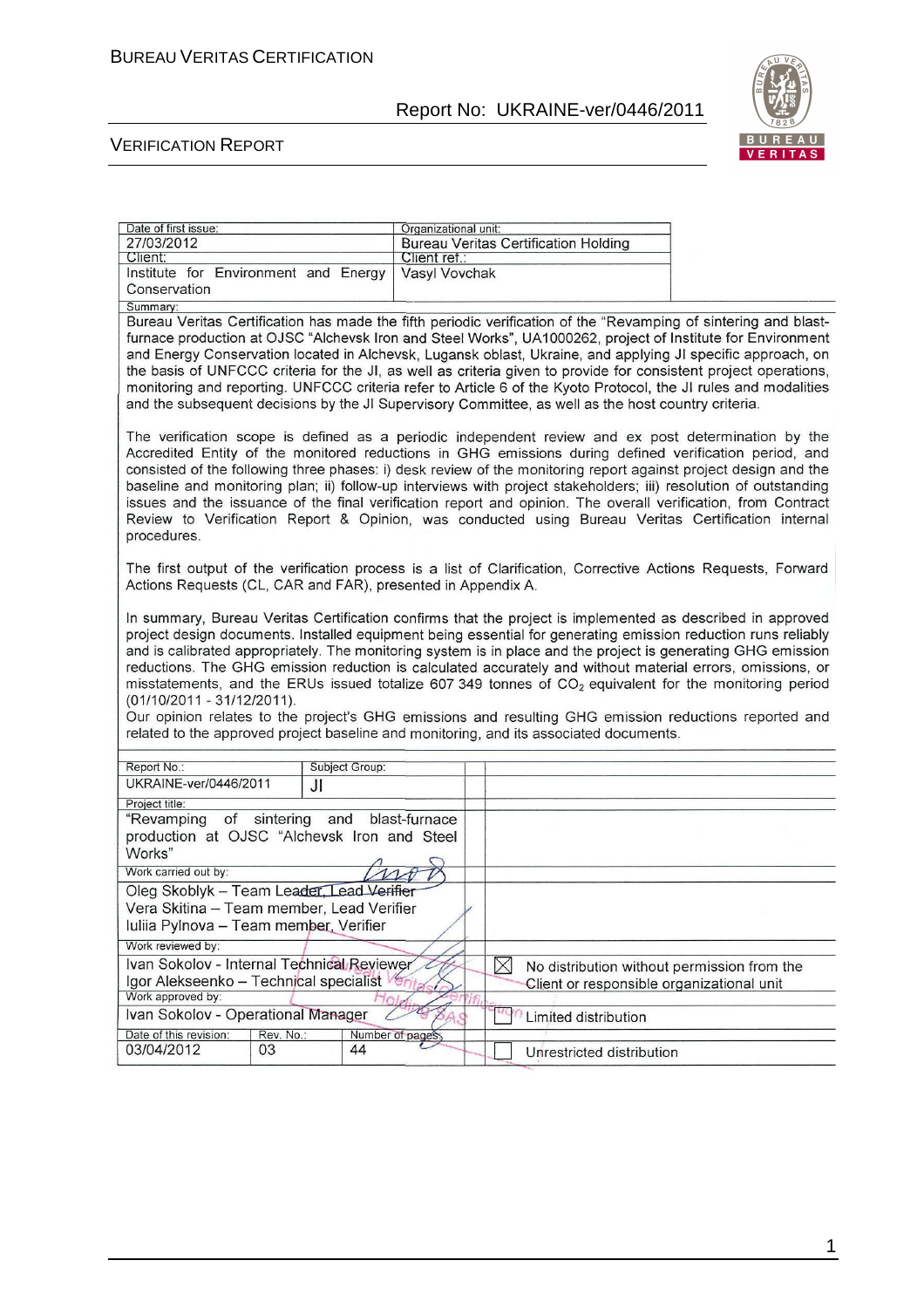

VERIFICATION REPORT

#### **Abbreviations**

- BFG Blast Furnace Gas
- CAR Corrective Action Request
- CDM Clean Development Mechanism
- CHP Combined Heat and Power
- CL Clarification Request
- CO<sub>2</sub> Carbon Dioxide
- COG Coke Oven Gas
- AISW PJSC "Alchevsk Iron and Steel Works"
- DFP Designated Focal Point
- DVM Determination and Verification Manual
- EIA Environmental Impact Assessment
- ERU Emission Reduction Unit
- GHG Green House Gas(es)
- GWP Global Warming Potential
- I Interview
- IPCC Intergovernmental Panel on Climate Change
- JI Joint Implementation
- JISC Joint Implementation Supervisory Committee
- MP Monitoring Plan
- MoV Means of Verification
- NGO Non Government Organization
- PDD Project Design Document
- UNFCCC United Nations Framework Convention for Climate Change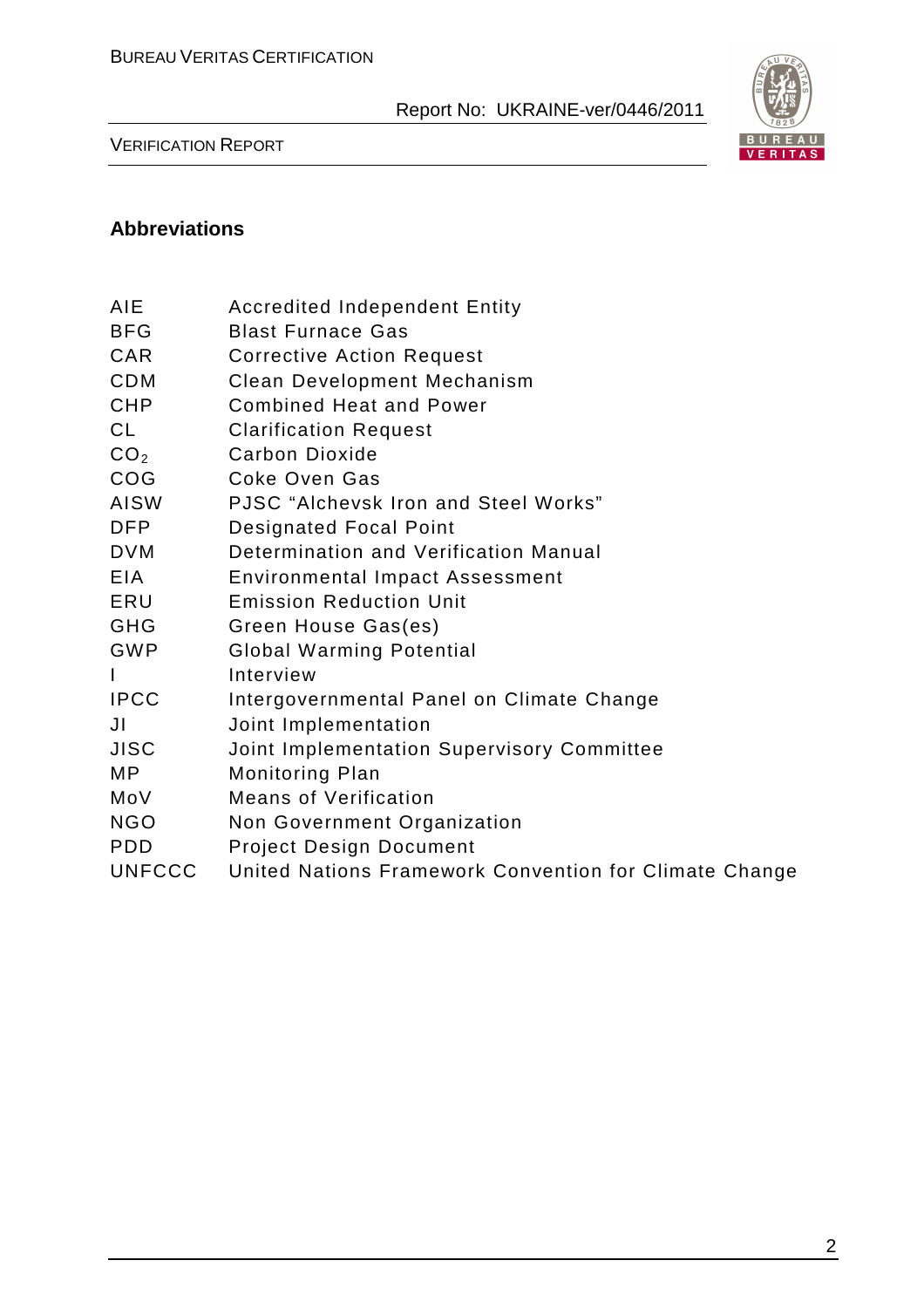

VERIFICATION REPORT

# **Table of Contents Page 2018**

| $\mathbf{1}$<br>1.1<br>1.2<br>1.3   | Objective<br>Scope<br><b>Verification Team</b>                                                                               | $\overline{4}$<br>4<br>$\overline{4}$<br>5 |
|-------------------------------------|------------------------------------------------------------------------------------------------------------------------------|--------------------------------------------|
| $\overline{2}$<br>2.1<br>2.2<br>2.3 | <b>Review of Documents</b><br>Follow-up Interviews<br>Resolution of Clarification, Corrective and Forward Action<br>Requests | $.5\,$<br>6<br>6<br>$\overline{7}$         |
| 3                                   |                                                                                                                              |                                            |
| 3.1                                 | Remaining issues and FARs from previous verifications                                                                        | 8                                          |
| 3.2                                 | Project approval by Parties involved (90-91)                                                                                 | 9                                          |
| 3.3                                 | Project implementation (92-93)                                                                                               | 9                                          |
| 3.4                                 | Compliance of the monitoring plan with the monitoring<br>methodology (94-98)                                                 | 10                                         |
| 3.5                                 | Revision of monitoring plan (99-100) (Not applicable)                                                                        | 12                                         |
| 3.6                                 | Data management (101)                                                                                                        | 13                                         |
| 3.7                                 | Verification regarding programmes of activities (102-110)<br>(Not applicable)                                                | 15                                         |
| 4                                   |                                                                                                                              |                                            |
| 5                                   |                                                                                                                              |                                            |
|                                     |                                                                                                                              |                                            |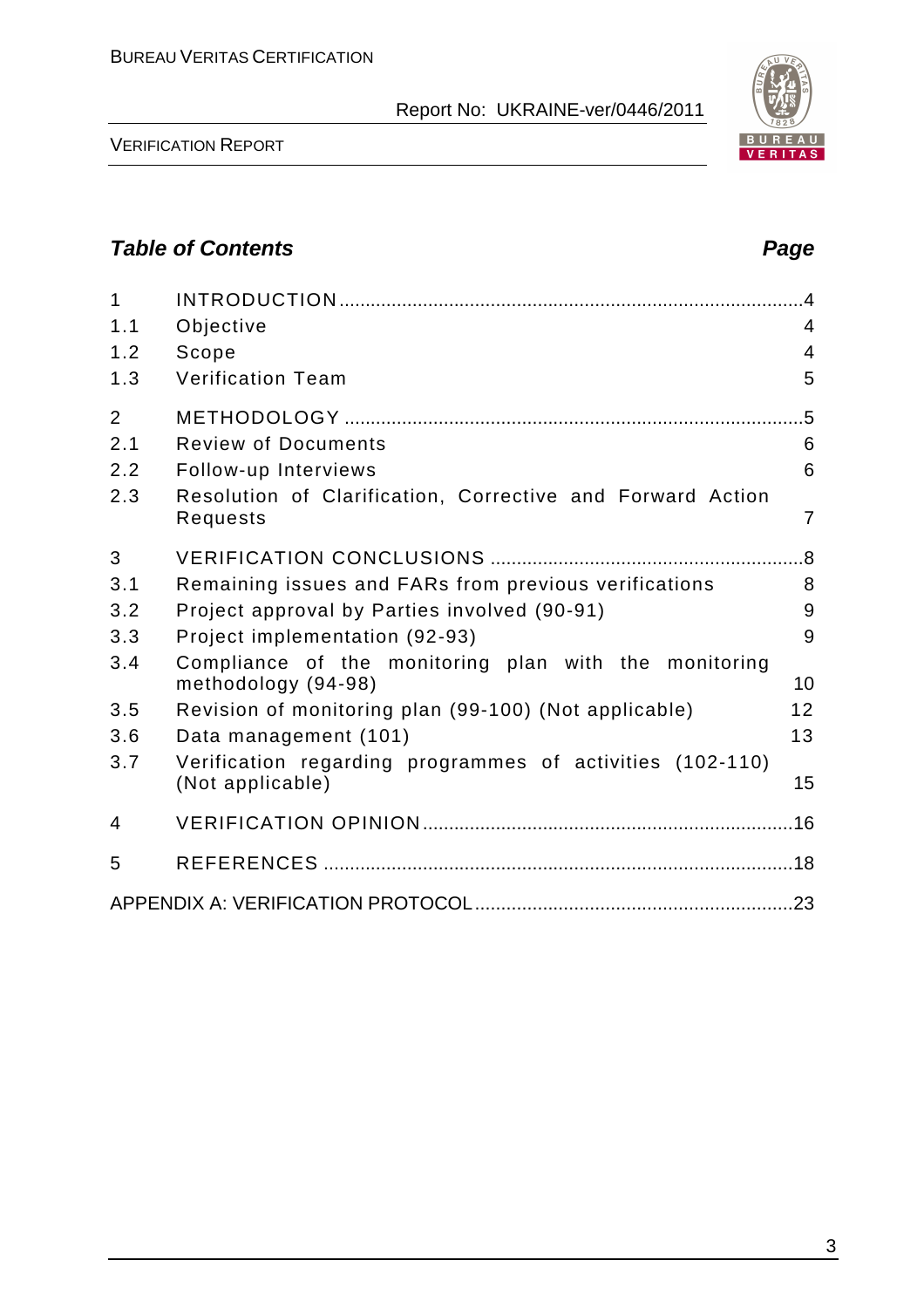

VERIFICATION REPORT

# **1 INTRODUCTION**

Institute for Environment and Energy Conservation has commissioned Bureau Veritas Certification to verify the emissions reductions of its JI project "Revamping of sintering and blast-furnace production at OJSC "Alchevsk Iron and Steel Works" (hereafter called "the project") at Alchevsk, Lugansk oblast, Ukraine.

This report summarizes the findings of the verification of the project, performed on the basis of UNFCCC criteria, as well as criteria given to provide for consistent project operations, monitoring and reporting.

# **1.1 Objective**

Verification is the periodic independent review and ex post determination by the Accredited Independent Entity of the monitored reductions in GHG emissions during defined verification period.

The objective of verification can be divided in Initial Verification and Periodic Verification.

UNFCCC criteria refer to Article 6 of the Kyoto Protocol, the JI rules and modalities and the subsequent decisions by the JI Supervisory Committee, as well as the host country criteria.

# **1.2 Scope**

Verification scope is defined as an independent and objective review of the project design document, the project's baseline study, monitoring plan and monitoring report, and other relevant documents. The information in these documents is reviewed against Kyoto Protocol requirements, UNFCCC rules and associated interpretations.

The verification is not meant to provide any consulting towards the Client. However, stated requests for clarifications, corrective and/or forward actions may provide input for improvement of the project monitoring towards reductions in the GHG emissions.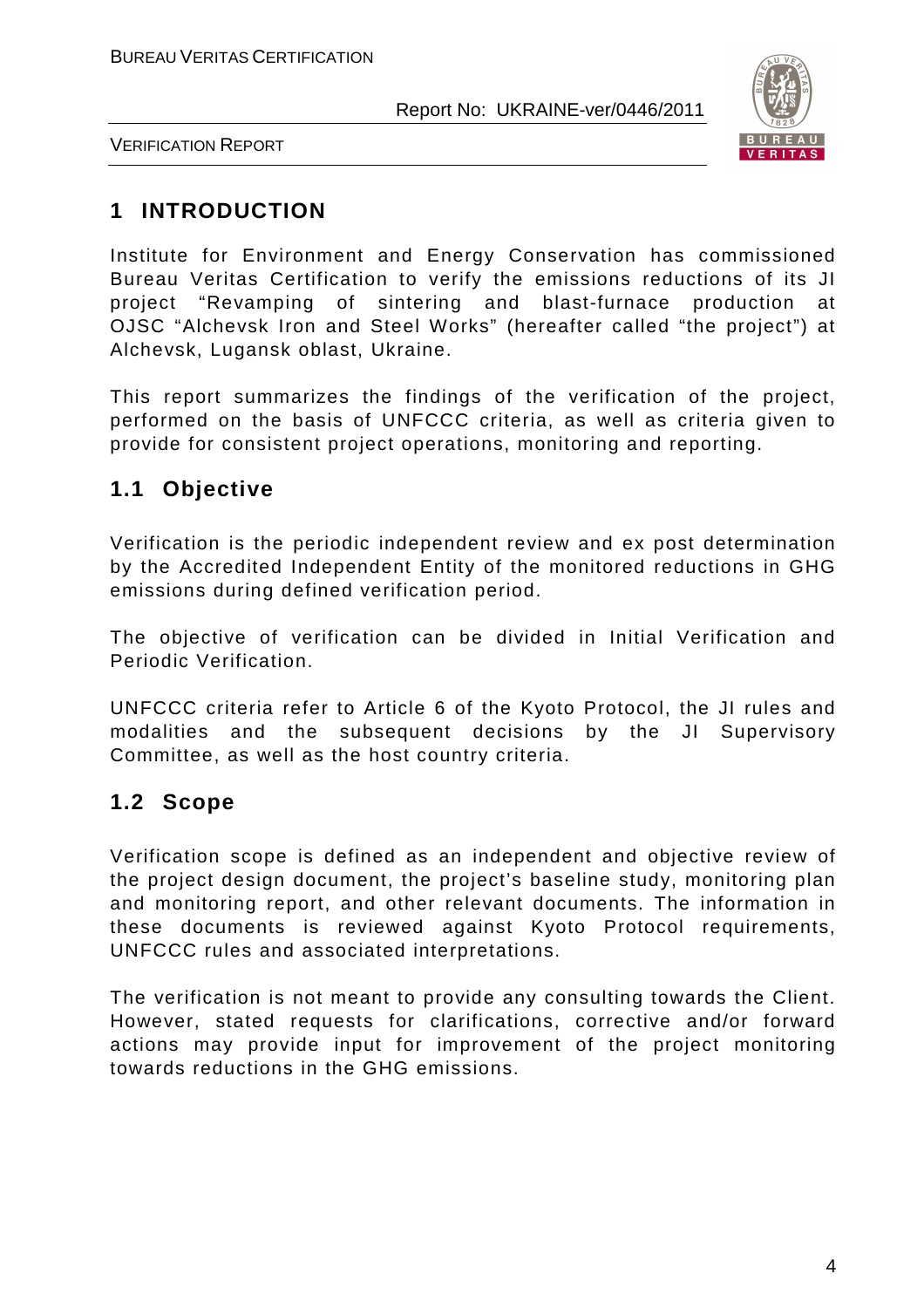

VERIFICATION REPORT

# **1.3 Verification Team**

The verification team consists of the following personnel:

Oleg Skoblyk Bureau Veritas Certification Team Leader, Climate Change Lead Verifier

Vera Skitina Bureau Veritas Certification Team Member, Climate Change Lead Verifier

Iuliia Pylnova Bureau Veritas Certification Team Member, Climate Change Lead Verifier

This verification report was reviewed by:

Ivan Sokolov Bureau Veritas Certification, Internal Technical Reviewer

Igor Alekseenko Bureau Veritas Certification, Technical specialist

# **2 METHODOLOGY**

The overall verification, from Contract Review to Verification Report & Opinion, was conducted using Bureau Veritas Certification internal procedures.

In order to ensure transparency, a verification protocol was customized for the project, according to the version 01 of the Joint Implementation Determination and Verification Manual, issued by the Joint Implementation Supervisory Committee at its 19 meeting on 04/12/2009. The protocol shows, in a transparent manner, criteria (requirements), means of verification and the results from verifying the identified criteria. The verification protocol serves the following purposes:

- It organizes, details and clarifies the requirements a JI project is expected to meet;
- It ensures a transparent verification process where the verifier will document how a particular requirement has been verified and the result of the verification.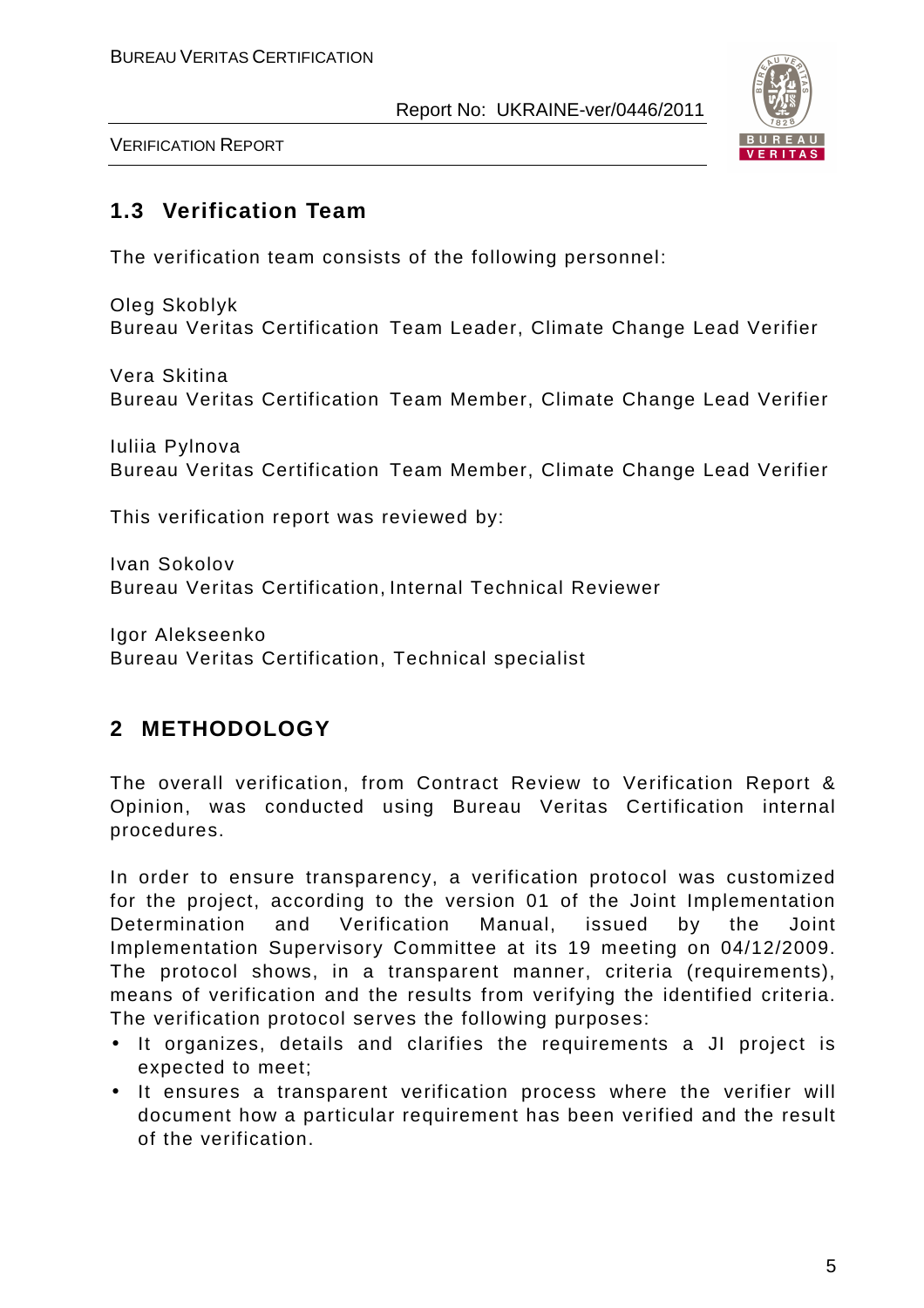

VERIFICATION REPORT

The completed verification protocol is enclosed in Appendix A to this report.

#### **2.1 Review of Documents**

The Monitoring Report (MR) submitted by Institute for Environment and Energy Conservation and additional background documents related to the project design and baseline, i.e. country Law, Project Design Document (PDD), Guidance on criteria for baseline setting and monitoring, Host party criteria, Kyoto Protocol, Clarifications on Verification Requirements to be Checked by an Accredited Independent Entity were reviewed.

The verification findings presented in this report relate to the Monitoring Report versions 1, 2, and project as described in the determined PDD of the final version.

# **2.2 Follow-up Interviews**

On 15/03/2012 Bureau Veritas Certification performed on-site interviews with project stakeholders to confirm selected information and to resolve issues identified in the document review. Representatives of PJSC "Alchevsk Iron and Steel Works" (according to the documentation checked, 16/05/2011 PJSC "Alchevsk Iron and Steel Works" was established by changing the name of juridical person OJSC "Alchevsk Iron and Steel Works" to PJSC "Alchevsk Iron and Steel Works") and Institute for Environment and Energy Conservation were interviewed (see References). The main topics of the interviews are summarized in Table 1.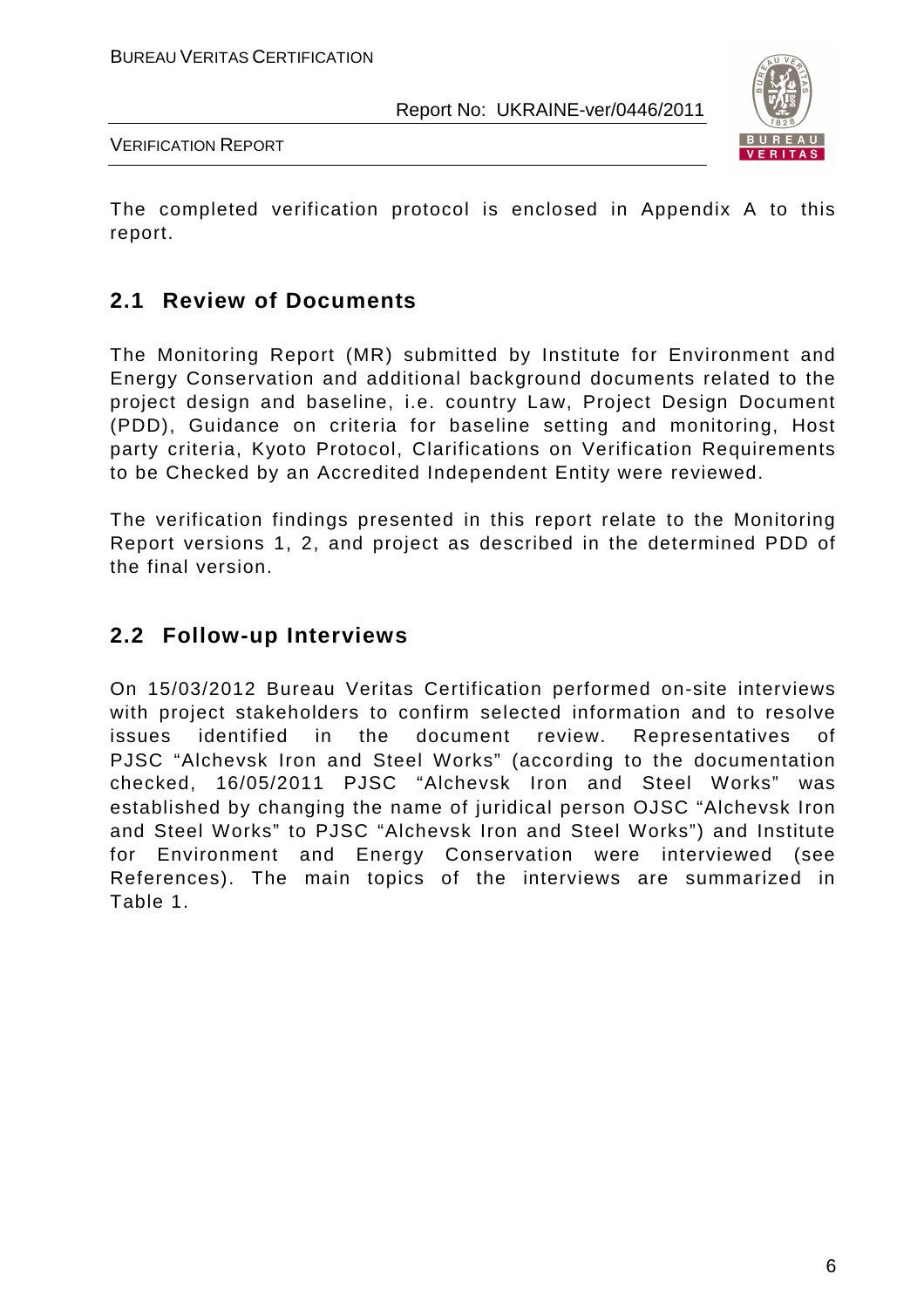

VERIFICATION REPORT

#### **Table 1 Interview topics**

| Interviewed<br>organization                        |     | <b>Interview topics</b>                                                                                                                                                                                                                                                                                                                                                                                     |
|----------------------------------------------------|-----|-------------------------------------------------------------------------------------------------------------------------------------------------------------------------------------------------------------------------------------------------------------------------------------------------------------------------------------------------------------------------------------------------------------|
| PJSC "Alchevsk<br><b>Iron and Steel</b><br>Works"  |     | Organizational structure<br>Responsibilities and authorities<br>Roles and responsibilities for data collection and<br>processing<br>Installation of equipment<br>Data logging, archiving and reporting<br>Metering equipment control<br>Metering record keeping system, database<br>IT management<br>Training of personnel<br>Quality management procedures and technology<br>Internal audits and check-ups |
| Institute<br>Environment<br>Energy<br>Conservation | and | for Baseline methodology<br>Monitoring plan<br>Monitoring report                                                                                                                                                                                                                                                                                                                                            |

# **2.3 Resolution of Clarification, Corrective and Forward Action Requests**

The objective of this phase of the verification is to raise the requests for corrective actions and clarification and any other outstanding issues that needed to be clarified for Bureau Veritas Certification positive conclusion on the GHG emission reduction calculation.

If the Verification Team, in assessing the monitoring report and supporting documents, identifies issues that need to be corrected, clarified or improved with regard to the monitoring requirements, it should raise these issues and inform the project participants of these issues in the form of:

(a) Corrective action request (CAR), requesting the project participants to correct a mistake that is not in accordance with the monitoring plan;

(b) Clarification request (CL), requesting the project participants to provide additional information for the Verification Team to assess compliance with the monitoring plan;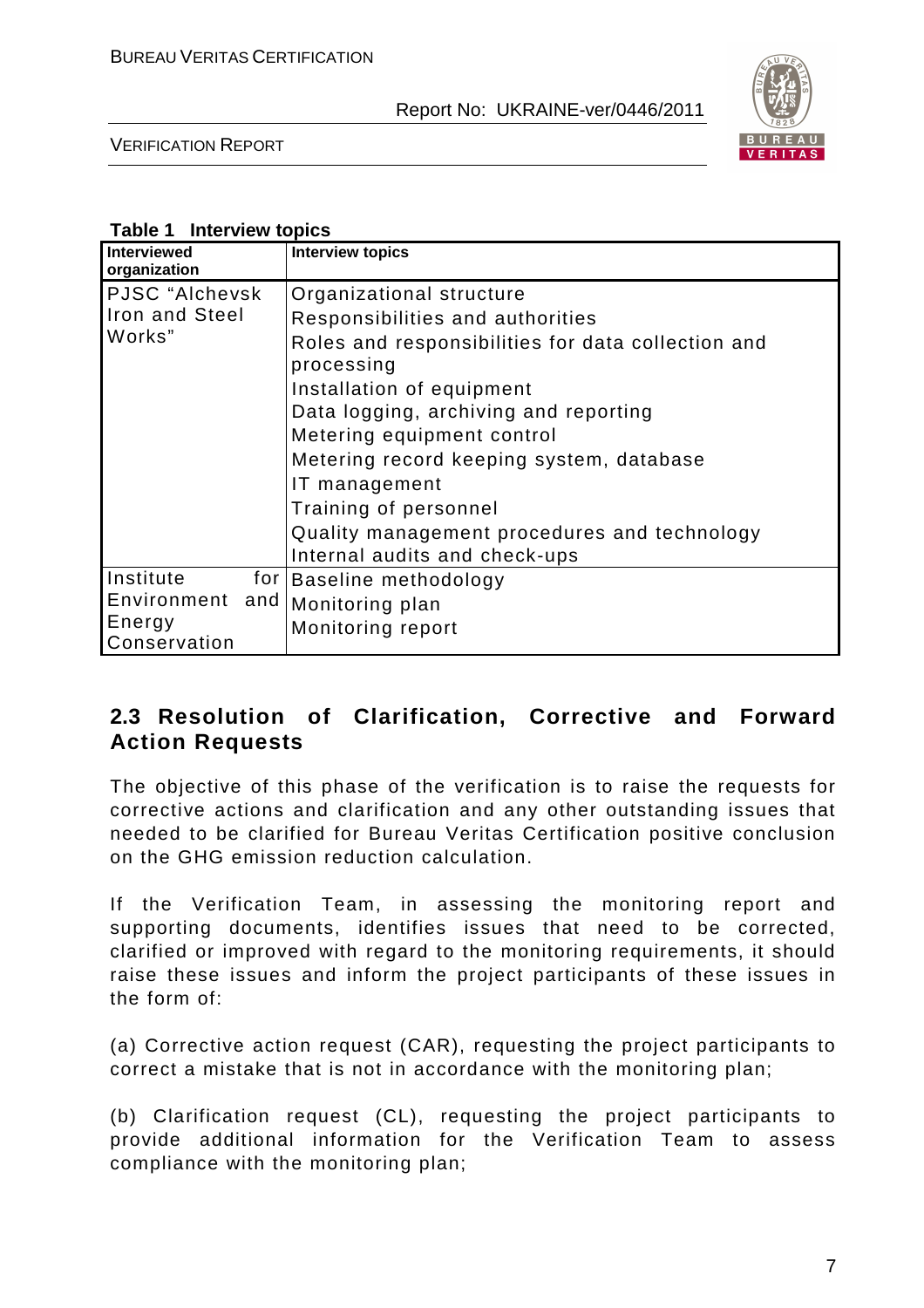

VERIFICATION REPORT

(c) Forward action request (FAR), informing the project participants of an issue, relating to the monitoring that needs to be reviewed during the next verification period.

The Verification Team will make an objective assessment as to whether the actions taken by the project participants, if any, satisfactorily resolve the issues raised, if any, and should conclude its findings of the verification.

To guarantee the transparency of the verification process, the concerns raised are documented in more detail in the verification protocol in Appendix A.

# **3 VERIFICATION CONCLUSIONS**

In the following sections, the conclusions of the verification are stated.

The findings from the desk review of the original monitoring documents and the findings from interviews during the follow up visit are described in the Verification Protocol in Appendix A.

The Clarification, Corrective and Forward Action Requests are stated, where applicable, in the following sections and are further documented in the Verification Protocol in Appendix A. The verification of the Project resulted in 2 Corrective Action Requests, 5 Clarification Requests, and 1 Forward Action Request.

The number between brackets at the end of each section corresponds to the DVM paragraph.

# **3.1 Remaining issues and FARs from previous verifications**

There was FAR 01 concerning preparation of more improved and clearer list of monitoring equipment by revising and updating present one. The FAR is still under consideration. FAR 01 will be checked during next periodic verification.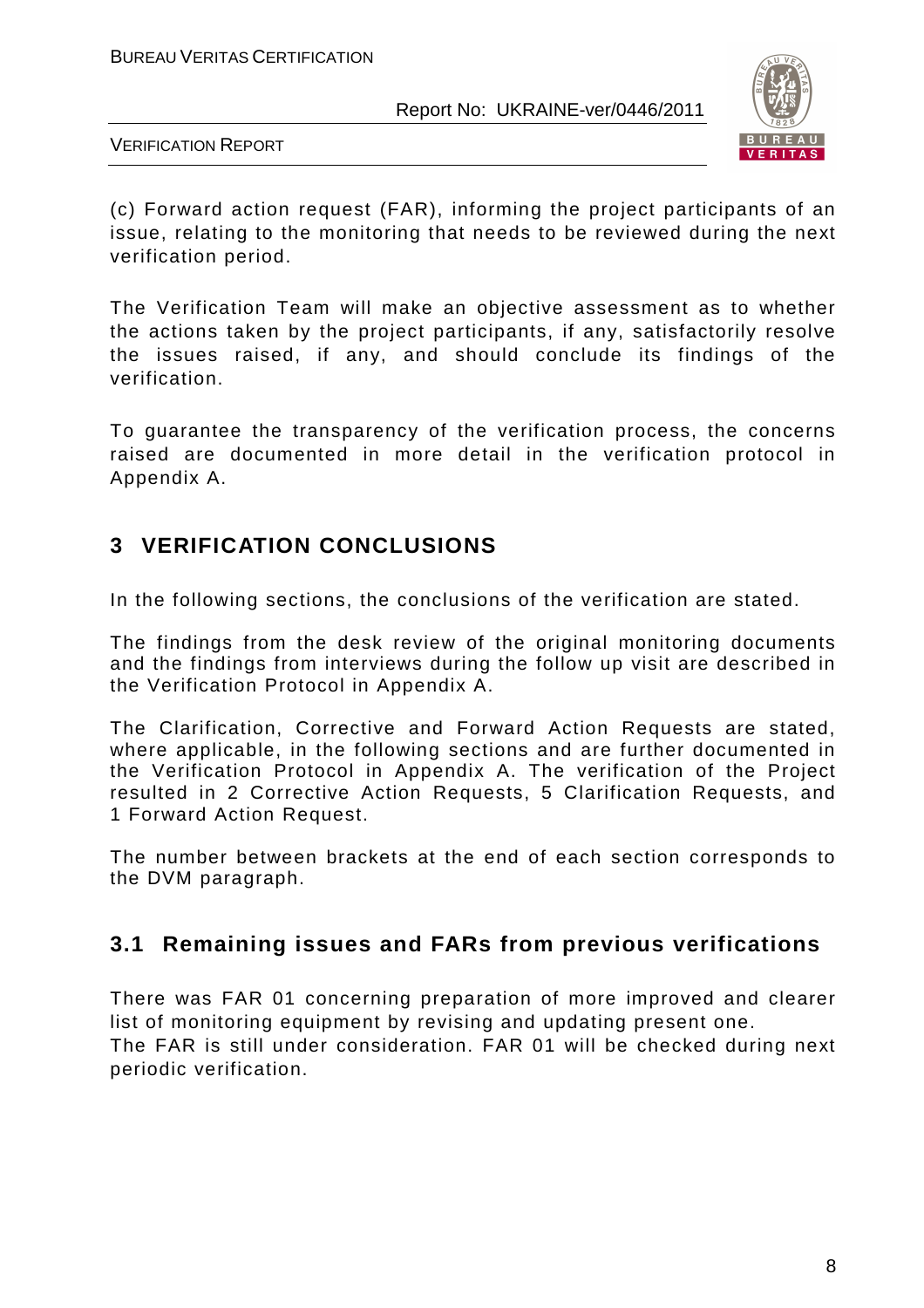



# **3.2 Project approval by Parties involved (90-91)**

Written project approval by the Netherlands (Declaration of Approval 2011JI14 on the JI project "Revamping of sintering and blastfurnace production at OJSC "Alchevsk Iron and Steel Works" issued by Ministry of Economic Affairs, Agriculture and Innovation dated 10/05/2011) has been issued by the DFP of that Party when submitting the first verification report to the secretariat for publication in accordance with paragraph 38 of the JI guidelines, at the latest.

The abovementioned written approval is unconditional.

# **3.3 Project implementation (92-93)**

The implementation status of the project:

installation of pulverized coal injection (PCI) facility at BF  $# 1$ (implementation of this measure was started in October 2006 and was completed in May 2009);

installation of PCI facility at BF  $# 5$  (implementation of this measure was started in October 2006 and was completed in August 2009);

installation of PCI facilities at BFs  $# 3$  and  $# 4$  (implementation of this measure was started in October 2006, and will be completed in the beginning of 2013 at BF  $\#$  3 and in the middle of 2012 at BF  $\#$  4);

renewal and reconstruction of  $BF$   $#$  1 (implementation of this measure was started in the first half of 2004 and BF#1 was commissioned on 16th of May 2007);

renewal and reconstruction of  $BF$   $#$  5 (implementation of this measure was started in 2006 and is expected to be completed during the first quarter of 2012);

reconstruction of the oxygen unit  $#$  4 (implementation of this measure was started in 2004 and was completed in December 2005);

installation of oxygen units  $# 7$  (implementation of this measure was started in 2007 and was completed in 2008);

installation of oxygen units  $# 8$  (implementation of this measure was started in 2007 and was completed in 2009);

construction of BF  $# 2$  (implementation of this measure was started in 2007 and was not completed during the monitoring period. For the present time construction of BF # 2 is delayed because of adverse market situation and lack of financing. Construction of BF # 2 will be continued after improvement of market situation and availability of funding.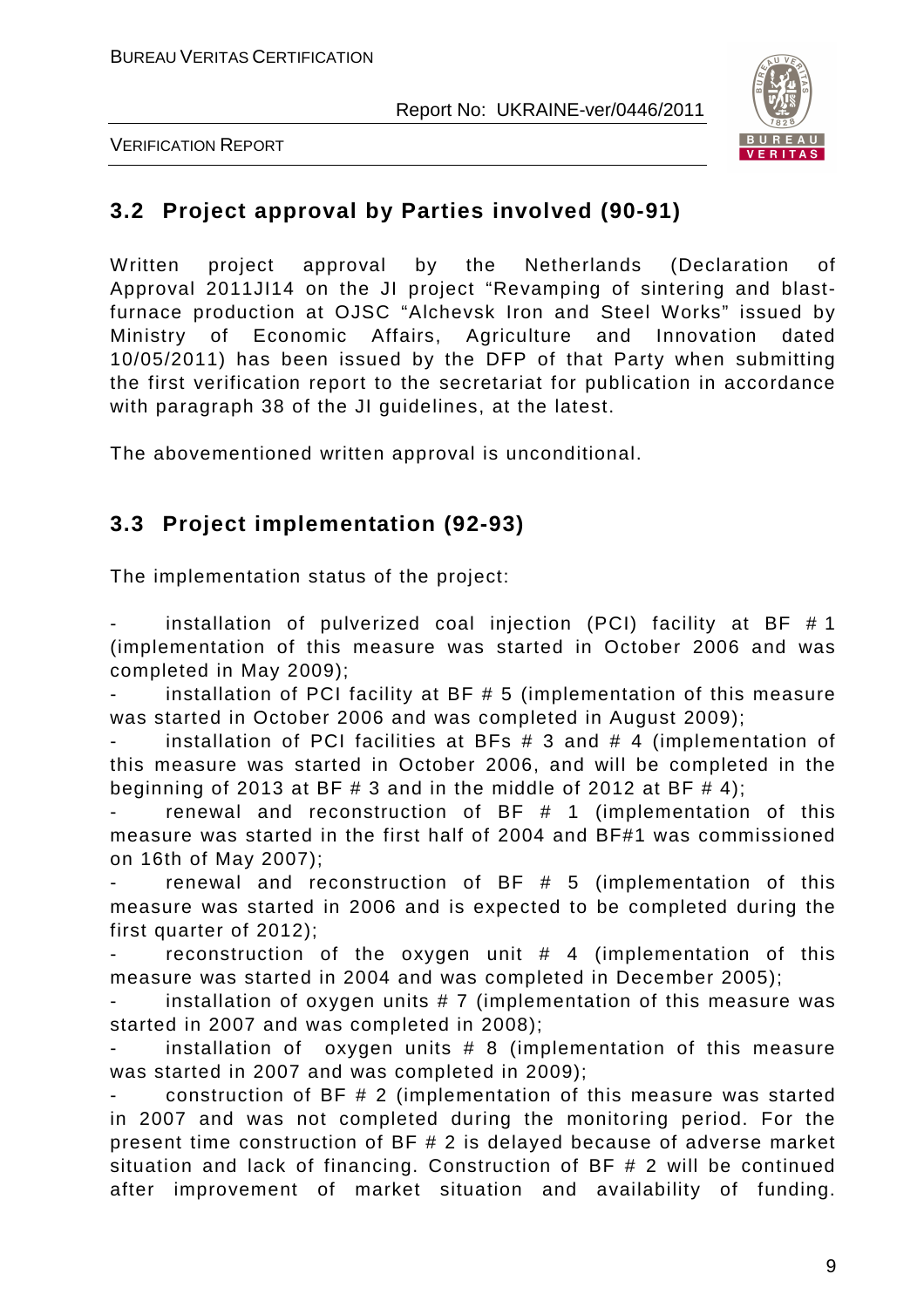

VERIFICATION REPORT

According to the project implementation schedule stated in the Project Design Document (PDD), commissioning of the measure is expected in the year 2015);

- construction of new sinter plant (implementation of this measure was started in 2006 and was not completed during the monitoring period. According to the project implementation schedule in the PDD, commissioning of the sinter plant is expected in the year 2016);

- construction of new lime kilns (implementation of this measure was started in 2005 and was not completed during the monitoring period. According to the project implementation schedule commissioning of two lime kilns was expected in the  $2^{nd}$  half of 2010, but to date the construction works are still undergoing. The decline from project implementation schedule was caused by the financial, technical and customs difficulties (the delay of equipment supply). The completion of new lime kilns #5 and #6 construction works is expected during the first quarter of 2012.

#### **3.4 Compliance of the monitoring plan with the monitoring methodology (94-98)**

The monitoring occurred in accordance with the monitoring plan included in the PDD regarding which the determination has been deemed final and is so listed on the UNFCCC JI website and in accordance with the revisions to the monitoring plan determined during the verification of the first half-year of 2011.

For calculating the emission reductions, key indicators, constants and variables such as total pig iron output, quantity of each fuel used in making pig iron, emission factor for fuel consumption, electricity consumed in producing pig iron, emission factor for electricity consumption, quantity of fuel used in sintering process, electricity consumed in sintering process, quantity of reducing agents, emission factor of each reducing agent, quantity of each other input in pig iron production, emission factor of each other input, quantity of fuel used for balance of process needs, and electricity consumed for balance of process needs, influencing the baseline emissions and the activity level of the project and the emissions as well as risks associated with the project were taken into account, as appropriate.

Data sources used for calculating emission reductions are clearly identified, reliable and transparent.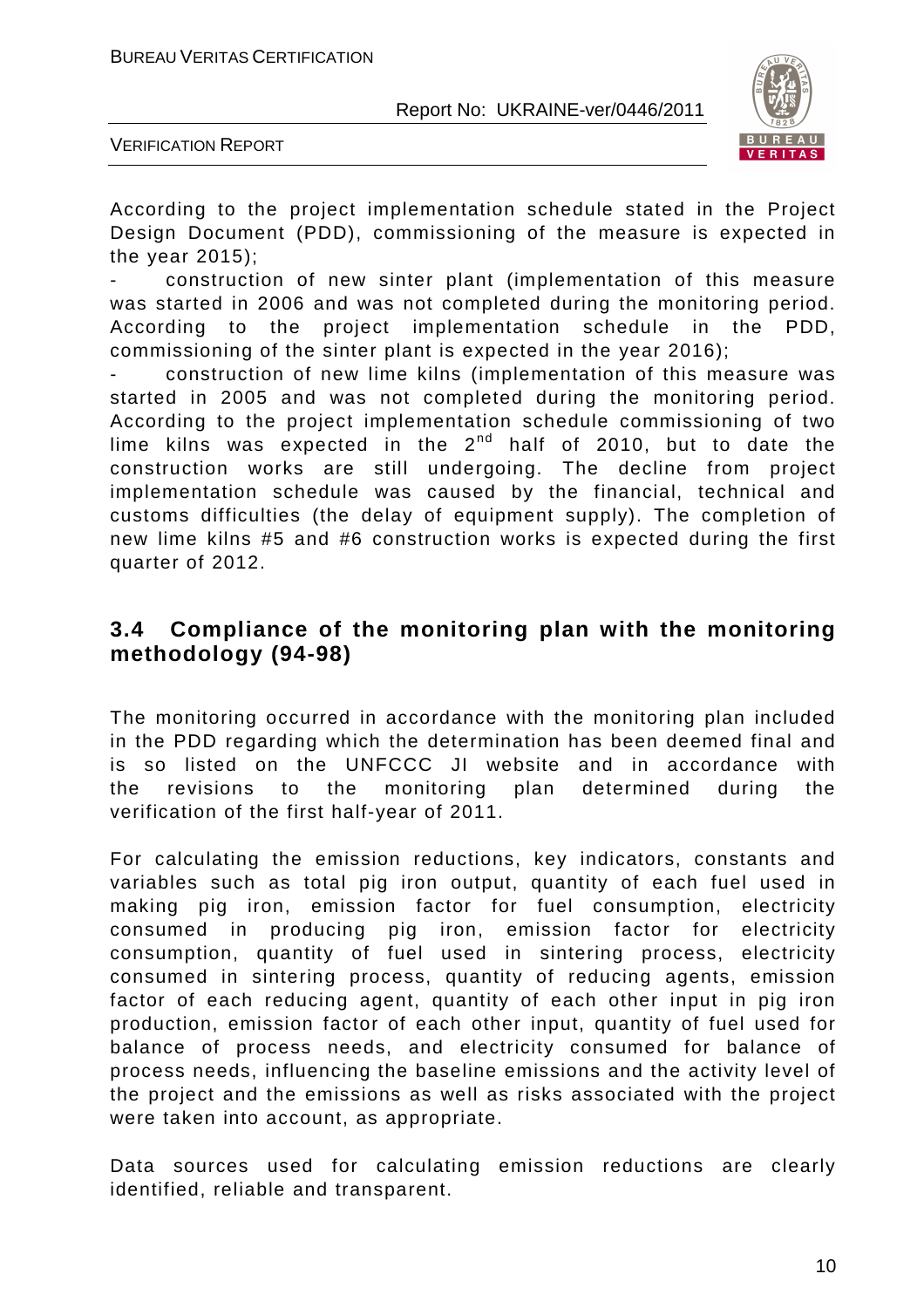

VERIFICATION REPORT

Emission factors, including default emission factors, are selected by carefully balancing accuracy and reasonableness, and appropriately justified of the choice.

Monitoring report for the project (4 quarter of 2011) is already using specific values of carbon dioxide emission factors for fuel based on specific carbon content or calorific value of fuel. Emission factors for production of coke, iron pellets, lime and dolomite are based on IPCC data due to the fact that national data are not officially approved by the national designating entity. As soon as they are approved, the corresponding changes will be incorporated into the monitoring reports.

Taking into account that the project boundary of the JI project "Installation of a new waste heat recovery system at Alchevsk Coke Plant, Ukraine" (UA1000130 - registered under Track 1) includes blast-furnaces of AISW with respect to particular volumes of consumed dry blast-furnace coke, the emission reductions that were generated during the period of  $01/10/2011 - 31/12/2011$  due to component three (3) of mentioned above JI project were attributed to the leakages of GHG's.

Leakages of GHG emissions from the JI project "Installation of a new waste heat recovery system at Alchevsk Coke Plant, Ukraine" were calculated by subtracting total project line emissions from the baseline emissions that were generated by the component 3 of the mentioned above project.

Together with this, in order to ensure accuracy of leakages calculation and also to ensure full correlation between leakages under this project and emission reductions generated by the JI project "Installation of a new waste heat recovery system at Alchevsk Coke Plant, Ukraine" (because weighted average indicators are used), the project developer, at the first stage, calculated leakages for the period of 01/01/2011 – 31/12/2011 and then, at the second stage, subtracted leakages that were generated during the period of  $01/01/2011 - 30/09/2011$  from the total volume of leakages generated during the period of 01/01/2011 – 31/12/2011. As the result, leakages of GHG emissions for the period of 01/10/2011 – 31/12/2011 were accurately calculated.

After that, leakages of GHG emissions were subtracted from the total volume of emission reductions associated with this project during this monitoring period.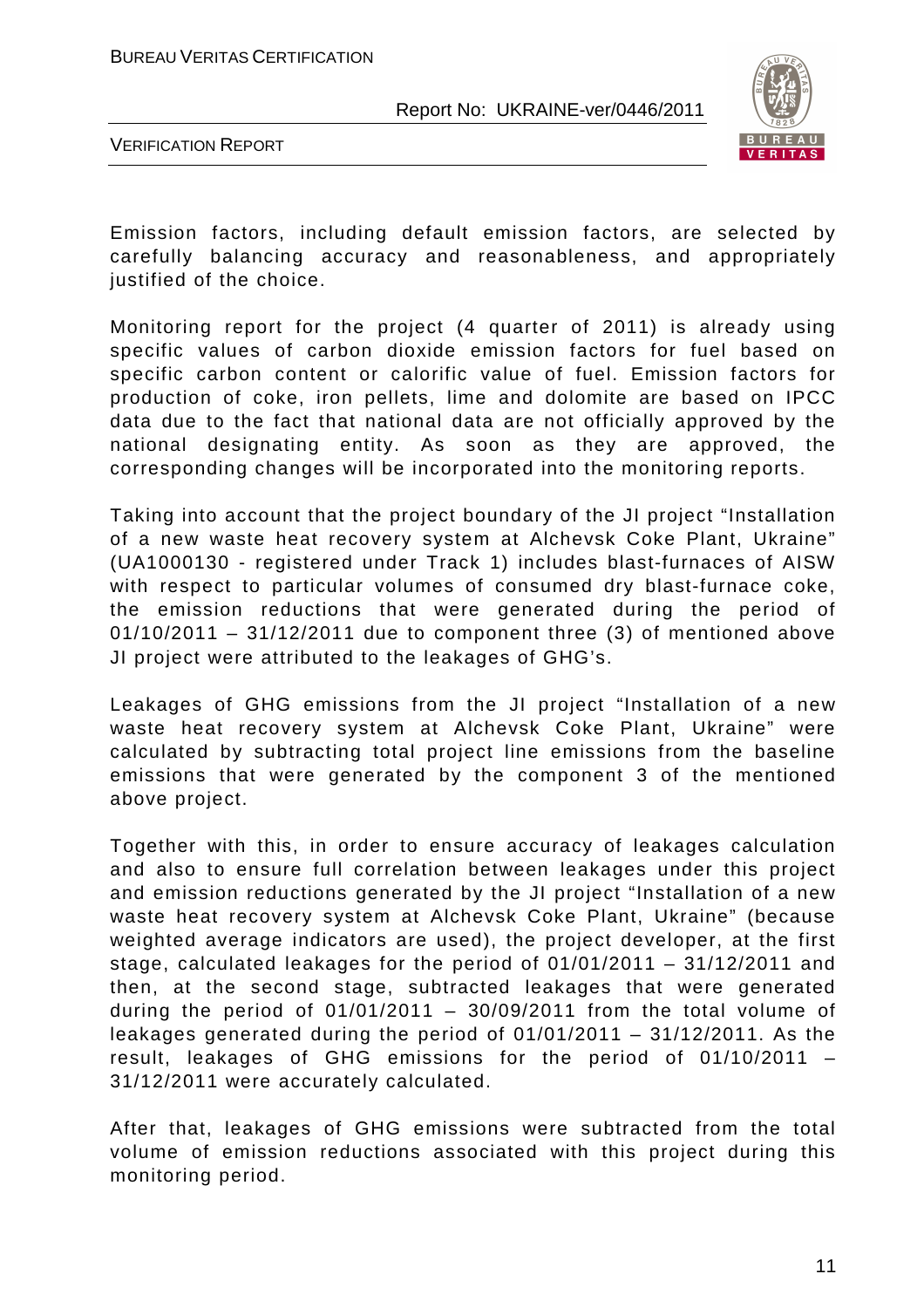



Leakages during the fourth quarter of 2011 are equal to 29 493 tonnes  $CO<sub>2</sub>$  equivalent.

The calculation of emission reductions is based on conservative assumptions and the most plausible scenarios in a transparent manner.

 The amount of emission reductions that were actually generated during the fourth quarter of 2011 is higher than it was expected in PDD because of the following reasons. The main reason is that the baseline of the project is developed based on the real steel manufacturing process as well as project line. Taking into account the implication of economy of scale and the fact that loading factor for baseline was much lower than for project line, the emission reductions were more sensitive to change of specific energy consumption per 1 t of pig iron produced than actually envisaged in the PDD. Together with this, increased level coke substitution by the pulverized coal fuel in comparison with the PDD have also influenced on increase of emission reductions that were actually generated under the project activity in comparison with the estimations in the PDD of the final version.

 Taking into account the above-mentioned explanation, the also following reasons of the difference between amount of emission reductions (provided in the PDD and in the Monitoring Report) can be defined:

- 1) improvement of raw materials quality that are used in pig iron production process;
- 2) technological improvements of pig iron production (melting) process;
- 3) market changes;
- 4) implementation of planned and unplanned energy efficiency measures under the project boundaries etc.

The identified areas of concern as to Compliance of the monitoring plan with the monitoring methodology, project participants response and BV Certification's conclusion are described in Appendix A (refer to CAR 01, CAR 02, CL 03, CL 04, СL 05, and FAR 01).

#### **3.5 Revision of monitoring plan (99-100)**

Not applicable.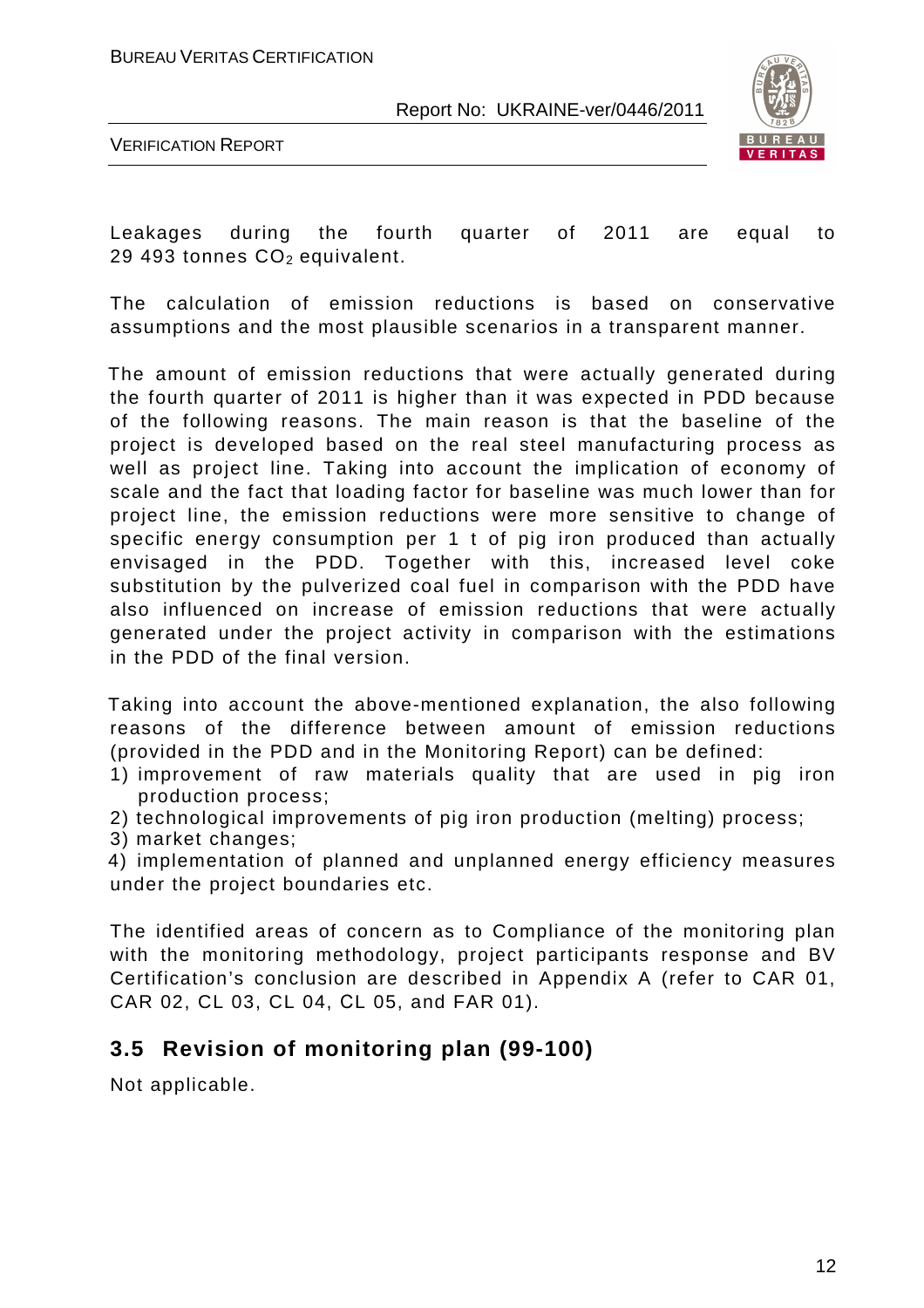

VERIFICATION REPORT

# **3.6 Data management (101)**

The data and their sources, provided in monitoring report, are clearly identified, reliable and transparent.

The implementation of data collection procedures is in accordance with the PDD and revised monitoring plan, including the quality control and quality assurance procedures. These procedures are mentioned in the section "References" of this report.

The monitoring of JI project indicators at AISW was realized on regular basis where the system of data collection on FER consumption was being used. The data needed for the monitoring of the project were collected during the process of normal equipment use. The production facilities of the plant were equipped with the measuring devices such as scales, meters and gas, water, steam, electricity consumption meters. The monitoring of the project formed an organic part of routine monitoring of manufacturing process. This allowed receiving data regarding the project continuously.

The Chief Metrological Specialist of the AISW was in charge for maintenance of the facilities and monitoring equipment as well as for their accuracy required by Regulation PP 229-Э-056-863/02-2005 of "Metrological services of the metallurgical mills" and by "Guiding Metrological Instructions". In case of defect, discovered in the monitoring equipment, the actions of the staff were determined in Guiding Metrological Instructions. The measurements were conducted constantly in automatic regime.

The data required to be monitored under the proposed JI project was routinely collected within the normal operations of the AISW. Together with this, data collection was an integral part of routine monitoring. Data was compiled in (i) day-to-day records, (ii) quarterly records, and (iii) annual records. Data were collected in the electronic database of AISW and in printed documents. All records where finally stored in Planning Department.

The revised monitoring plan was implemented by different specialists of the AISW under supervision of Chief Energy Specialist and managed by Director General of the Plant.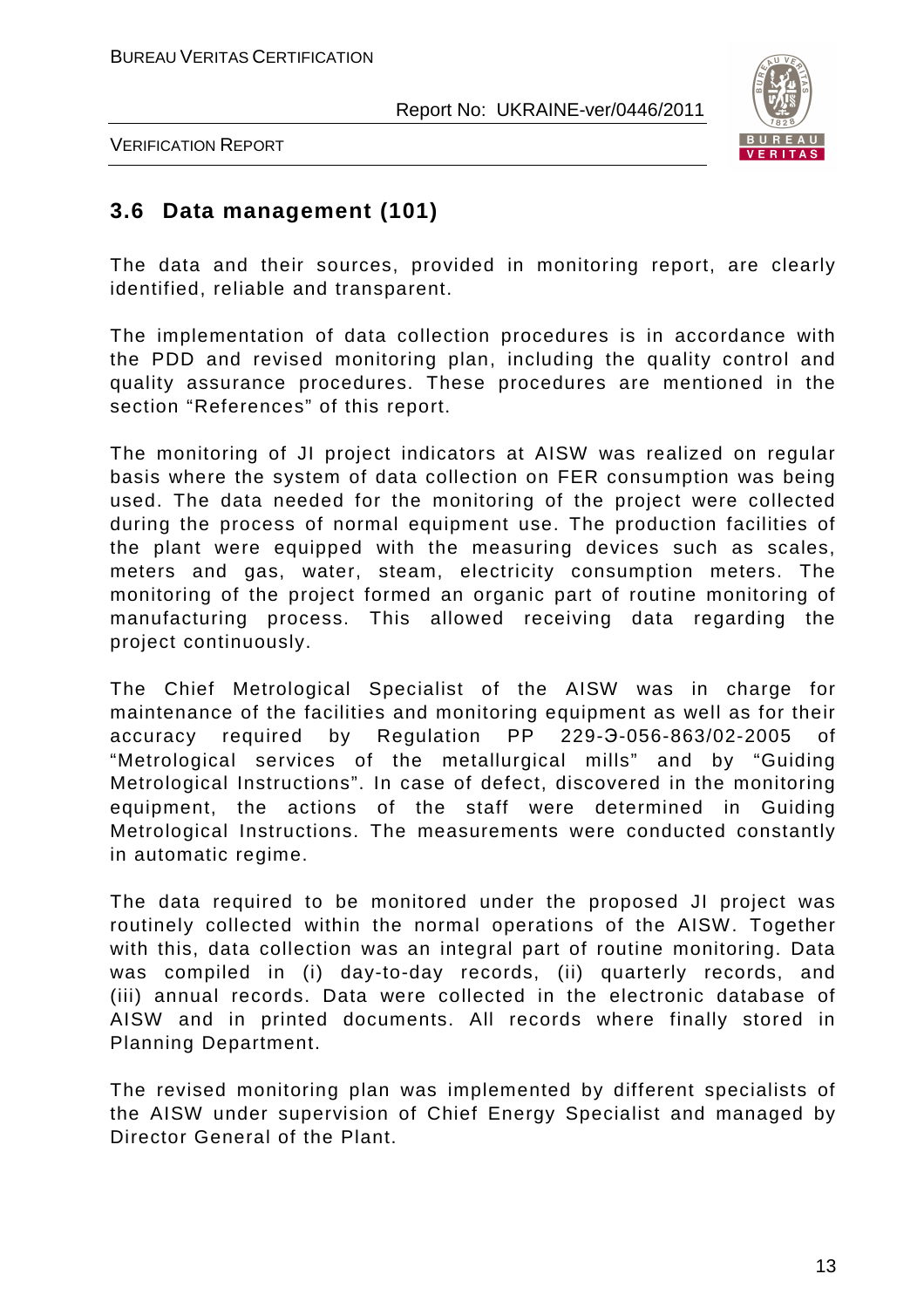

VERIFICATION REPORT

The measurement results were being used by the Chief power-engineering specialist department, by the services and technical staff of the Steel Mill. They were reflected in the technological instructions of production processes regime and also in the "Guiding Metrological Instructions" revised versions. The monitoring data reports and calculations were under the competence of the Chief power-engineering specialist assistant in accordance to the interior orders of the Steel Mill.

All main production shops and specialists of the plant were involved in preparation of monitoring report under coordination of Chief Energy Specialist.

The direction of AISW organized appropriate staff training to operate the project equipment. With the project equipment introduction the workers of AISW had the opportunity to update their working skills, stimulated by the permanent educational theoretical and practical courses at the Steel Plant. The information about the trainings can be given additionally.

AISW used the accredited system of quality regulation according to the requirements of the ISO 9001 standard. In order to ensure the appropriate quality management system implementation the internal audits are conducted at the plant on monthly basis based on the AISW order # 864 of 27/12/2010. The department of quality management is responsible for the internal audit implementation at the plant and for the storage of the Reports on the results of the audits.

Thus during this monitoring period, namely 06/10/2011 unplanned audit on compliance to the standard of ISO 9001:2000 Quality Management System was conducted. The report on internal audit dated 29/11/2011 was provided to the verification team.

The Guiding Metrological Instructions were developed in accordance with ISO 9001. They secured required level of accuracy by using monitoring equipment and by the possibility to crosscheck the data adequacy.

Monitoring equipment met the regulatory requirements of Ukraine regarding accuracy and measurement error. All the equipment used for monitoring purposes, were in line with national legislative requirements and standards and also with ISO 9001 standards. The accuracy of devices was guaranteed by the manufacturers; the error was calculated and confirmed by device certificates. All monitoring equipment was covered by the detailed verification (calibration) plan. The verification process was under strict control. All measuring equipment was included in the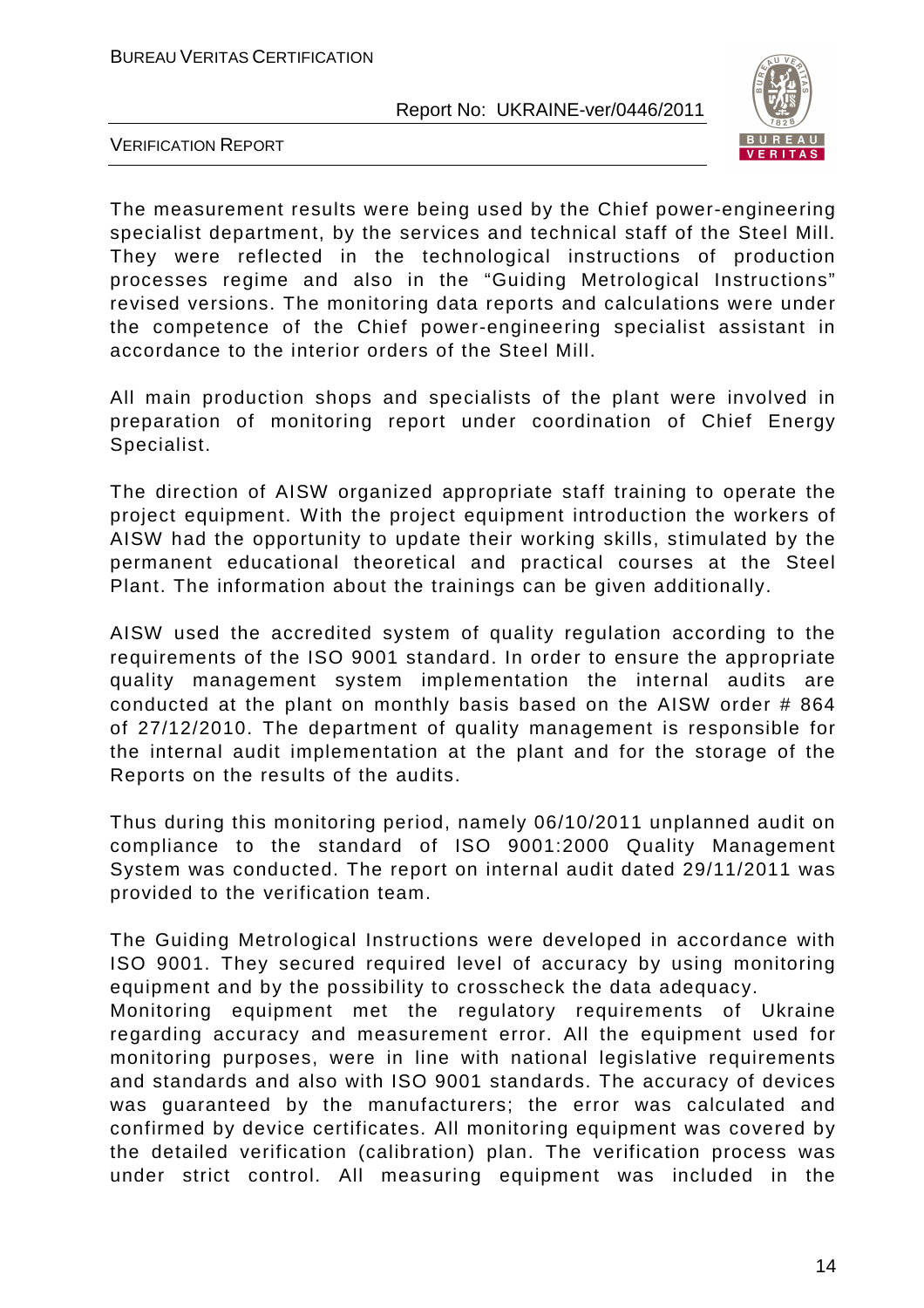

VERIFICATION REPORT

verification schedule and verified with established periodicity. According to the schedule of verification, all devices were in satisfactory condition. The documented instructions to operate the facilities were stored at the working places.

The environmental management standard ISO 14001 has been implemented and certified at AISW. The standard determines the procedures related to collection and archiving of data on environmental impacts within activity of the plant and, accordingly, the proposed project activity. The report on internal audit Environmental Management System 2011 dated 27/01/2012 was provided to the verifiers.

The monitoring procedures were quite comprehensible, because they had already been used at AISW for measuring input and output production parameters, and also for receiving data on level of FER and raw-materials consumption. The most effective accessible methods were used for the error minimization. Generally the error level was low for all parameters (less than 2%) that were subjected to the monitoring. Thus, the measurements uncertainty level corresponded with technologies, used in the production process, and was taken into the account when the data were taken from devices.

The evidence and records used for the monitoring are maintained in a traceable manner.

The data collection and management system for the project is in accordance with the PDD and the revision of the monitoring plan determined during the previous verification.

The identified areas of concern as to Data management, project participants response and BV Certification's conclusion are described in Appendix A (refer to CL 01 and CL 02).

# **3.7 Verification regarding programmes of activities (102- 110)**

Not applicable.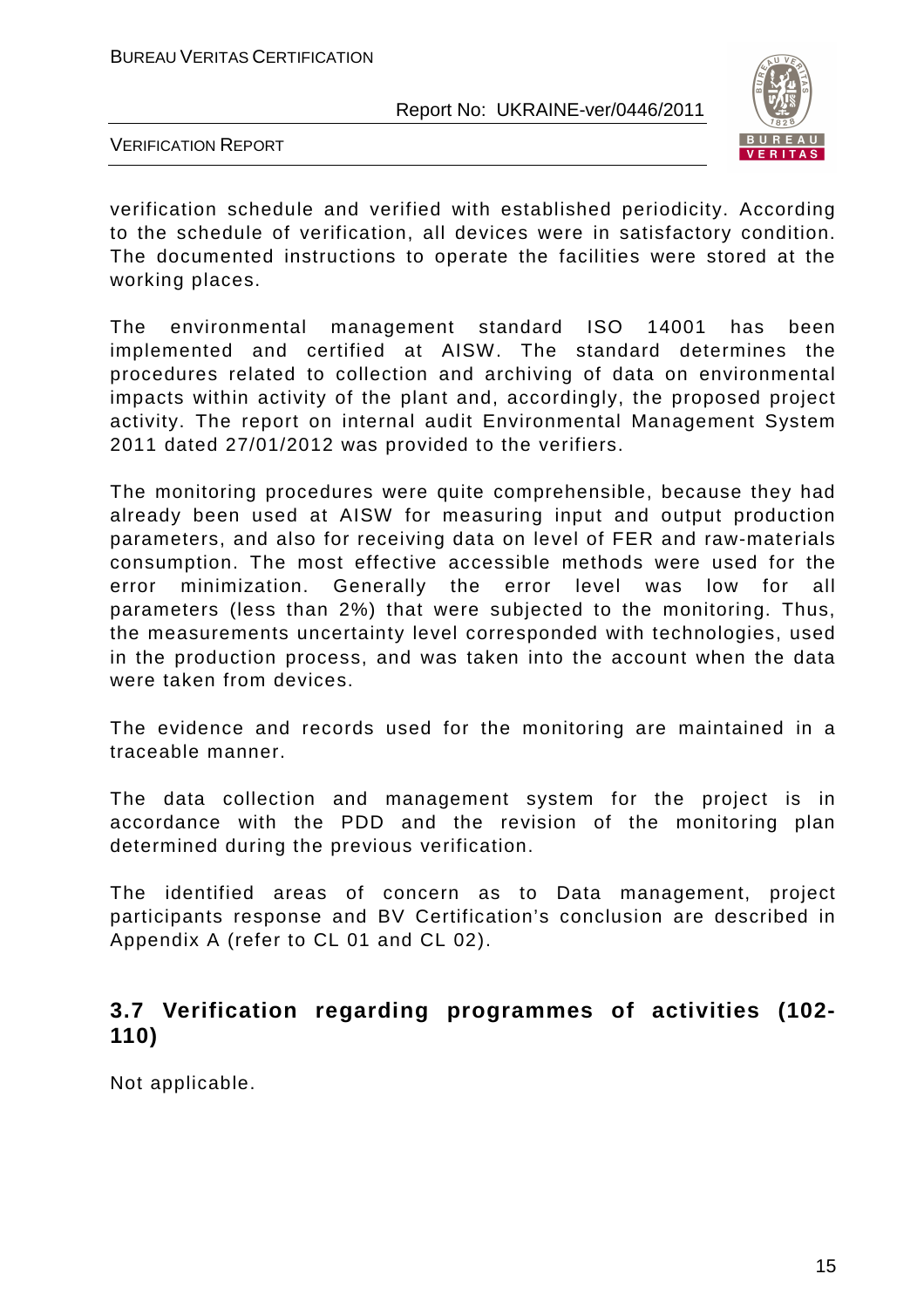

VERIFICATION REPORT

# **4 VERIFICATION OPINION**

Bureau Veritas Certification has performed the fifth periodic verification of the "Revamping of sintering and blast-furnace production at OJSC "Alchevsk Iron and Steel Works" Project in Ukraine, which applies JI specific approach. The verification was performed on the basis of UNFCCC criteria and host country criteria and also on the criteria given to provide for consistent project operations, monitoring and reporting.

The verification consisted of the following three phases: i) desk review of the monitoring report against the project design and the baseline and monitoring plan; ii) follow-up interviews with project stakeholders; iii) resolution of outstanding issues and the issuance of the final verification report and opinion.

The management of PJSC "Alchevsk Iron and Steel Works" is responsible for the preparation of the GHG emissions data and the reported GHG emissions reductions of the project on the basis set out within the revised Monitoring Plan determined during the verification of first half year of 2011. The development and maintenance of records and reporting procedures in accordance with that plan, including the calculation and determination of GHG emission reductions from the project, is the responsibility of the management of the project.

Bureau Veritas Certification verified the Project Monitoring Report version 2 for the reporting period as indicated below. Bureau Veritas Certification confirms that the project is implemented as planned and described in approved project design documents. Installed equipment being essential for generating emission reduction runs reliably and is calibrated appropriately. The monitoring system is in place and the project is generating GHG emission reductions.

Bureau Veritas Certification can confirm that the GHG emission reduction is accurately calculated and is free of material errors, omissions, or misstatements. Our opinion relates to the project's GHG emissions and resulting GHG emissions reductions reported and related to the approved project baseline and monitoring, and its associated documents. Based on the information we have seen and evaluated, we confirm, with a reasonable level of assurance, the following statement: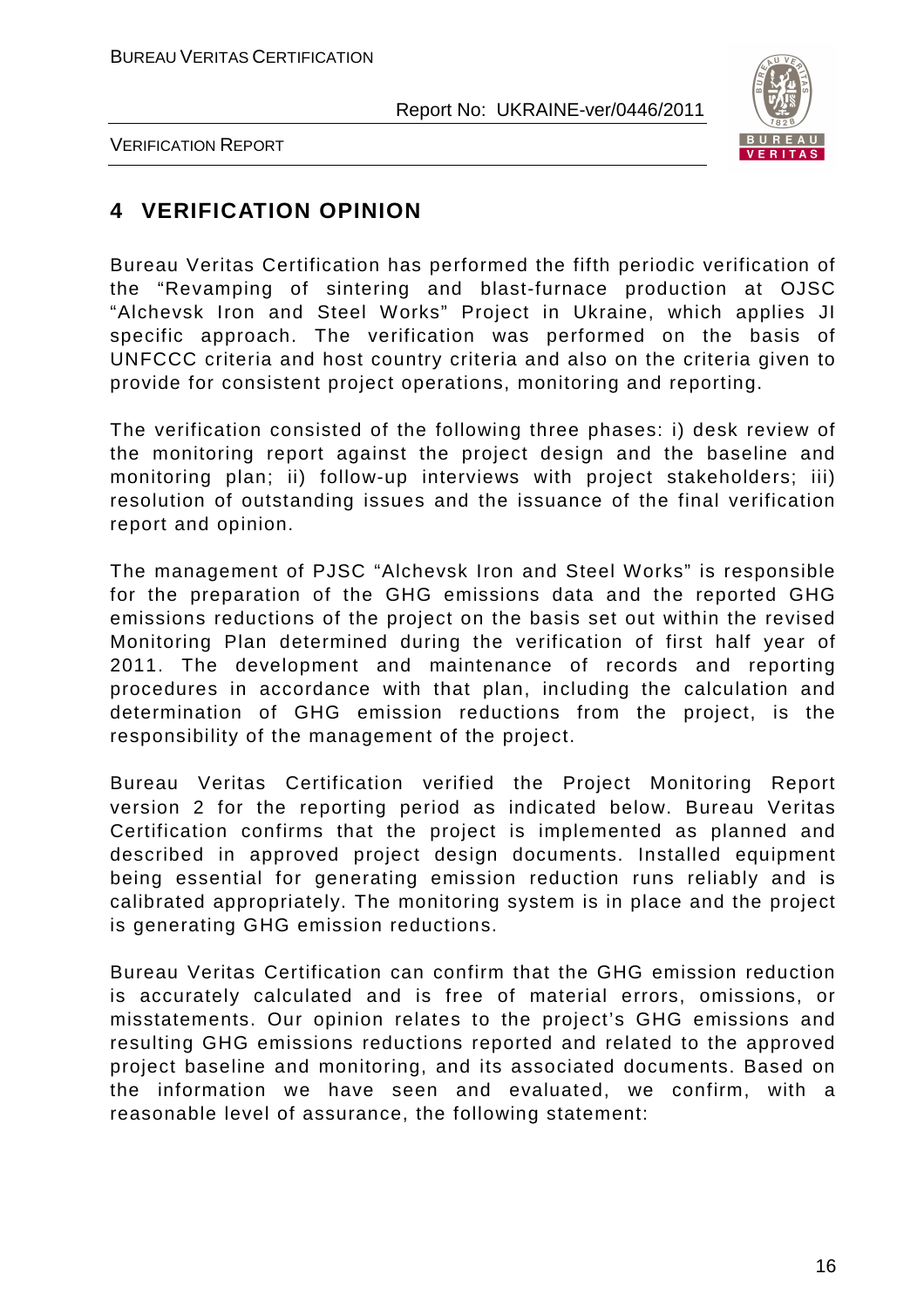

VERIFICATION REPORT

Reporting period: From 01/10/2011 to 31/12/2011

| <b>Baseline emissions</b>  | $: 2844625$ tonnes $CO2$ equivalent.         |
|----------------------------|----------------------------------------------|
| Project emissions          | $: 2207783$ tonnes $CO2$ equivalent.         |
| Leakages                   | : 29 493 tonnes CO <sub>2</sub> equivalent.  |
| <b>Emission Reductions</b> | : 607 349 tonnes CO <sub>2</sub> equivalent. |

For the monitoring period  $(01/10/2011 - 31/12/2011)$ , total amount of emission reductions is 607 349 tonnes CO2 equivalent.

Project emissions and baseline emissions which are stated above are rounded by monitoring report developers to the whole figure and are based on calculations which are demonstrated in excel file attached to the monitoring report.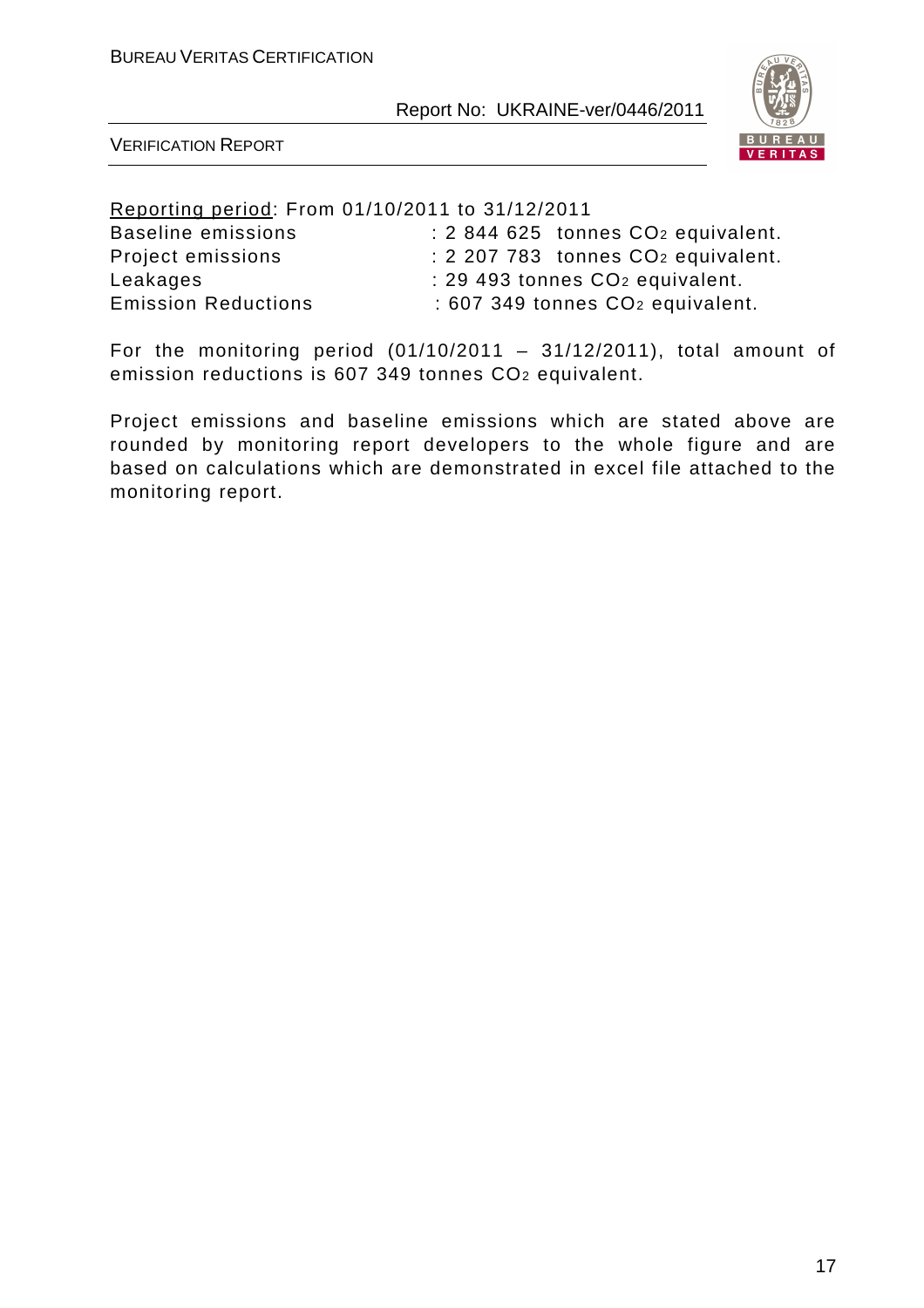

VERIFICATION REPORT

# **5 REFERENCES**

#### **Category 1 Documents:**

Documents provided by Institute for Environment and Energy Conservation that relate directly to the GHG components of the project.

- /1/ PDD "Revamping of sintering and blast-furnace production at OJSC "Alchevsk Iron and Steel Works", version 4 dated 14/04/2011
- /2/ Decree of Cabinet of Ministers of Ukraine #206, dated 22/02/2006
- /3/ Monitoring Report "Revamping of sintering and blast-furnace production at OJSC "Alchevsk Iron and Steel Works" (4<sup>th</sup> quarter 2011), version 1 dated 23/02/2012
- /4/ Monitoring Report "Revamping of sintering and blast-furnace production at OJSC "Alchevsk Iron and Steel Works" (4<sup>th</sup> quarter 2011), version 2 dated 20/03/2012
- /5/ Excel-file "Calculation ER\_4\_2011\_AISW"\_ver1
- /6/ Excel-file "Calculation ER 4 2011 AISW" ver2
- /7/ Verification Report "Revamping of sintering and blast-furnace production of OJSC "Alchevsk Iron and Steel Works" (01/01/2011 – 30/06/2011), version 03 of 25/09/2011
- /8/ Monitoring Report "Revamping of sintering and blast-furnace production at OJSC "Alchevsk Iron and Steel Works" (01/01/2011- 30/06/2011), version 2 of 14/09/2011 (with the revised monitoring plan included in the monitoring plan)
- /9/ Letter of Endorsement № 1806/23/7 on the JI project "Revamping of sintering and blast-furnace production at OJSC "Alchevsk Iron and Steel Works" dated November, 09, 2010 issued by National Environmental Investment Agency of Ukraine
- /10/ Declaration of Approval 2011JI14 on the JI project "Revamping of sintering and blast-furnace production at OJSC "Alchevsk Iron and Steel Works" issued by Ministry of Economic Affairs, Agriculture and Innovation dated 10/05/2011
- /11/ Letter of Approval #1155/23/7 on the JI project "Revamping of sintering and blast-furnace production at OJSC "Alchevsk Iron and Steel Works" issued by National Environmental Investment Agency of Ukraine dated 11/05/2011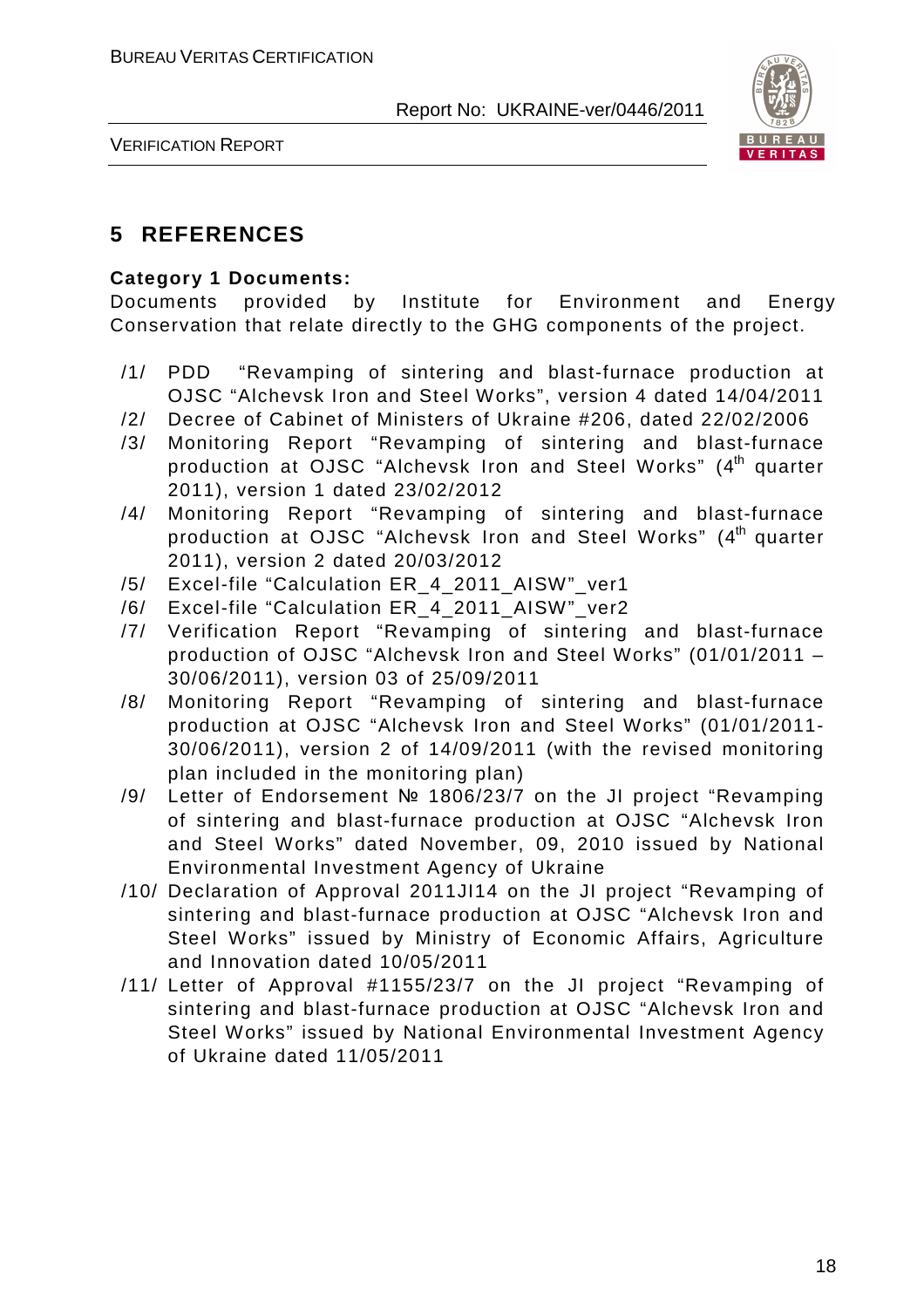

VERIFICATION REPORT

#### **Category 2 Documents:**

Background documents related to the design and/or methodologies employed in the design or other reference documents.

- /1/ Glossary of JI terms, version 03, JISC.
- /2/ Guidance on Criteria for Baseline Setting and Monitoring, version 03, JISC.
- /3/ JISC "Clarification regarding the public availability of documents under the verification procedure under the Joint Implementation Supervisory Committee", version 03
- /4/ Passport on electrical meter #643800. Date of the last calibration 27/10/2011
- /5/ Aggregate record substation 1-Б, started from 8/02/2011
- /6/ Passport on electrical meter #643800. Date of the last calibration 27/10/2011
- /7/ Technical report. Blast furnace shop, Alchevskcoke. October 2011
- /8/ Technical report. Blast furnace shop, Alchevskcoke. November 2011
- /9/ Report dated 29/11/2011 on internal audit for compliance to ISO 9001:2008 6/10/2011
- /10/ Letter #025/156 dated 20/03/2012 on conducting unscheduled QMS audits in oxygen-converter plant
- /11/ Daily chart of natural gas consumption, BF-5 dated 22/10/2011
- /12/ Daily chart of natural gas consumption, BF-5 dated 10/11/2011
- /13/ Daily chart of natural gas consumption, BF-5 dated 03/12/2011
- /14/ Daily chart of natural gas consumption, BF-5 dated 30/10/2011
- /15/ Daily chart of natural gas consumption, BF-5 dated 11/11/2011
- /16/ Report on internal audit EMS #2 (for the period 01/01/2011- 31/12/2011) of 07/01/2012
- /17/ Coke quality indicators. Coke shop #3 dated 21/10/2011
- /18/ Coke quality indicators. Coke shop #3 dated 10/12/2011
- /19/ Coke quality indicators. Coke shop #3 dated 19/12/2011
- /20/ Report of changeable coke controller of technical control department CS-3 (01/12/2011-31/12/2011)
- /21/ Information note for chief engineer of PJSC "AISW" #021/78 dated 20/03/2012 on staff professional training
- /22/ Certificate on quality of coke from compressed furnace charge dated 01/12/2011
- /23/ Passport dated 19/09/2011 on active energy meter of type Сазу-И670м, serial # 144256
- /24/ Passport dated 28/09/2011 on gas meters of type Диск, serial # 52206 (first meter) and type Сафир, serial # 09942204 (second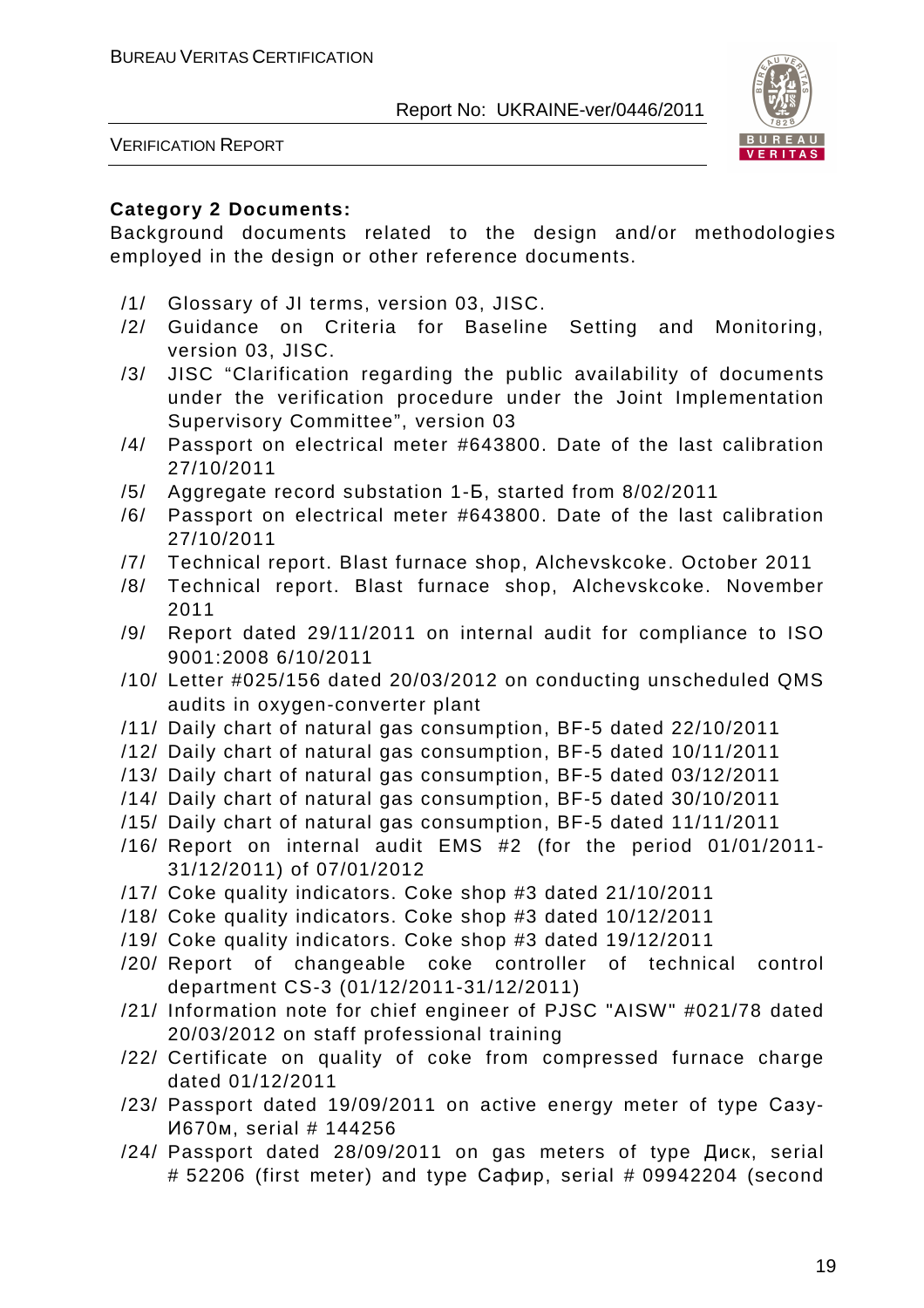

VERIFICATION REPORT

meter), last calibration date – 28/09/2011

- /25/ Attestation certificate # 06544-5-1-157-ВЛ dated 09/11/2009
- /26/ Appendix to attestation certificate # 06544-5-1-157-ВЛ dated 09/11/2009
- /27/ Passport on multiple-tariff active and reactive energy meter type LZQM, serial # 64832 (last calibration date – III quarter of 2006)
- /28/ Passport on multiple-tariff active and reactive energy meter type LZQM, serial # 64811 (last calibration date – III quarter of 2006)
- /29/ Passport on multiple-tariff active and reactive energy meter type LZQM, serial # 64839 (last calibration date – III quarter of 2006)
- /30/ Passport on multiple-tariff active and reactive energy meter type LZQM, serial # 64812 (last calibration date – III quarter of 2006)
- /31/ Passport on track scales type 250В-250, serial # 1 (last calibration date – 14/12/2011)
- /32/ Report on air protection for fourth quarter of 2011
- /33/ Passport on gas meters of type Метран, serial # 000225 (first meter) and type Диск, serial # 10334 (second meter), last calibration date – 23/08/2010
- /34/ Passport on gas meters of type Диск-250, serial # 10334 (first meter) and type Метран, serial # 000225 (second meter), last calibration date – 05/08/2010
- /35/ Passport on gas meters of type Метран, serial # 295315 (first meter) and type Диск-250, serial # 93041 (second meter), last calibration date – 21/04/2010
- /36/ Passport on gas meters of type Диск-250, serial # 93041 (first meter) and type Метран, serial # 295315 (second meter), last calibration date – 07/06/2011
- /37/ Passport on gas meters of type Метран, serial # 295314 (first meter) and type Диск-250, serial # 93038 (second meter), last calibration date – 16/11/2010
- /38/ Passport on gas meters of type Диск-250, serial # 93038 (first meter) and type Метран, serial # 295314 (second meter), last calibration date – 16/11/2010
- /39/ Passport dated 19/09/2011 on active energy meter type САЗУ-И681, serial # 224606
- /40/ Passport dated 16/09/2011 on active energy meter type САЗУ-И670м, serial # 492796
- /41/ Passport dated 15/09/2011 on active power meter of type Сазу-И681, fabrication # 222604 (last calibration date – IV quarter of 2010)
- /42/ Passport dated 15/09/2011 on active power meter of type Сазу-ИТ, fabrication  $\#$  604782 (last calibration date  $-1$  quarter of 2011)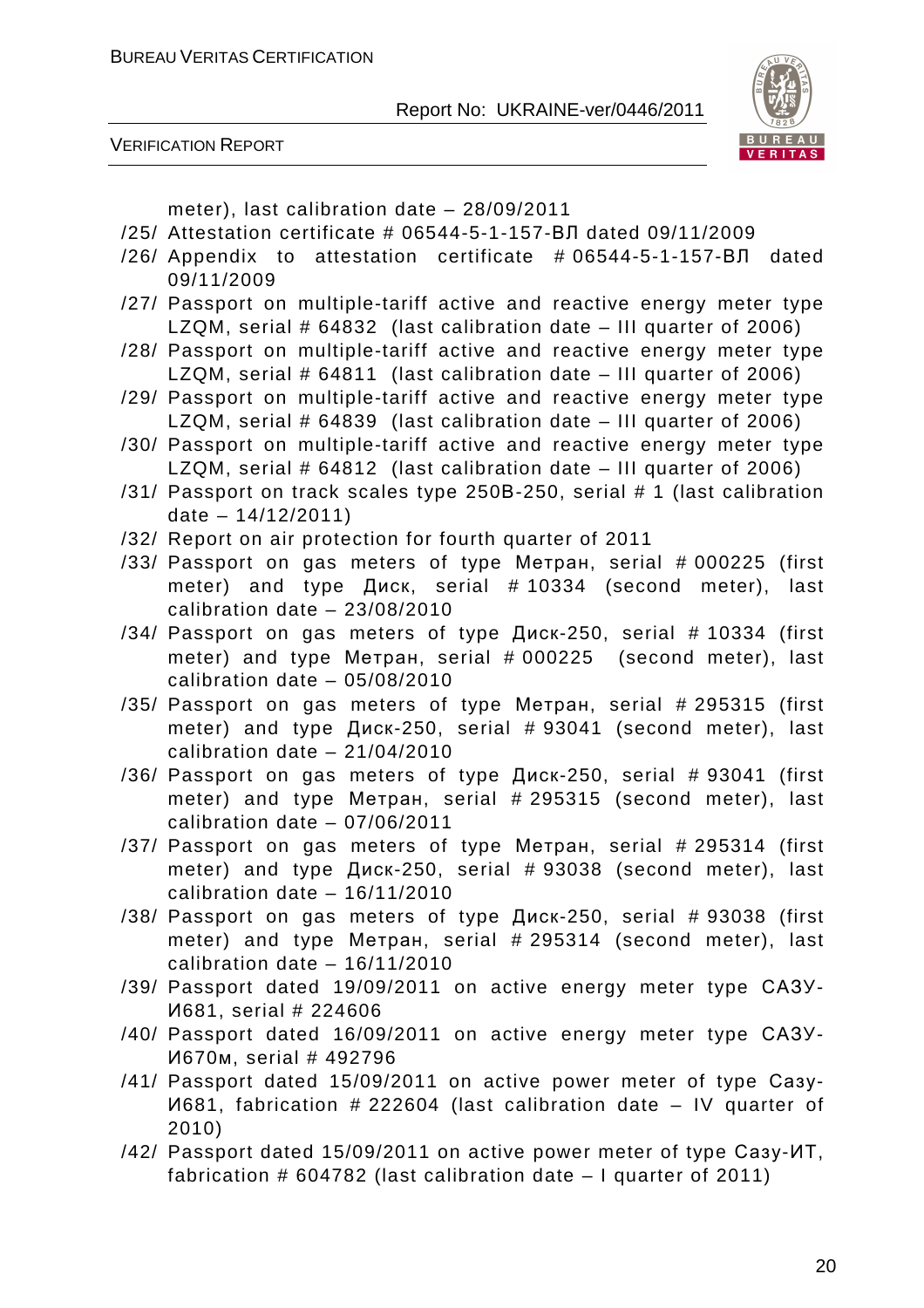

#### VERIFICATION REPORT

- /43/ Passport dated 15/09/2011 on active power meter of type Сазу-И670м, fabrication # 366657 (last calibration date – IV quarter of 2010)
- /44/ Passport dated 15/09/2011 on active power of meter of type Сазу-И670м, fabrication # 023867 (last calibration date – IV quarter of 2010)
- /45/ Passport dated 15/09/2011 on active power of meter of type Сазу-И670м, fabrication # 208209 (last calibration date – III quarter of 2011)
- /46/ Passport dated 19/09/2011 on active power of meter of type Сазу-И670м, fabrication # 017423 (last calibration date – I quarter of 2011)
- /47/ Passport dated 15/09/2011 on active power meter of type Сазу-И670м, fabrication # 283537 (last calibration date – II quarter of 2010)
- /48/ Order # 95 dated 01/02/2012 "On assigning the personnel responsible for JI projects monitoring in the framework of Kyoto Protocol, and on the terms of monitoring data storage"
- /49/ Actual calculation for October 2011. Sinter plant. Sinter machine. Fluxing sinter
- /50/ Report on results of fuel, heat-power energy, and electroenegy consumption for the year 2011.

#### **Persons interviewed:**

List persons interviewed during the verification or persons that contributed with other information that are not included in the documents listed above.

- /1/ R. Zaporozhets metrology engineer of control measurement equipments and apparatus shop at PJSC "AISW"
- /2/ P. Sydorov chief metrologist, head of control measurement equipments and apparatus shop at PJSC "AISW"
- $/3/$  O. Tymoshenko deputy head of the shop of weighted economy and technologies
- /4/ L. Iaroshenko engineer on metrology of central weighting economy
- /5/ O. Adamchuk engineer of central quality laboratory
- /6/ S. Sbitniev deputy head of technical department at PJSC "AISW"
- /7/ A. Skliar deputy head of sinter laboratory
- /8/ M. Krasnonos head of environmental protection department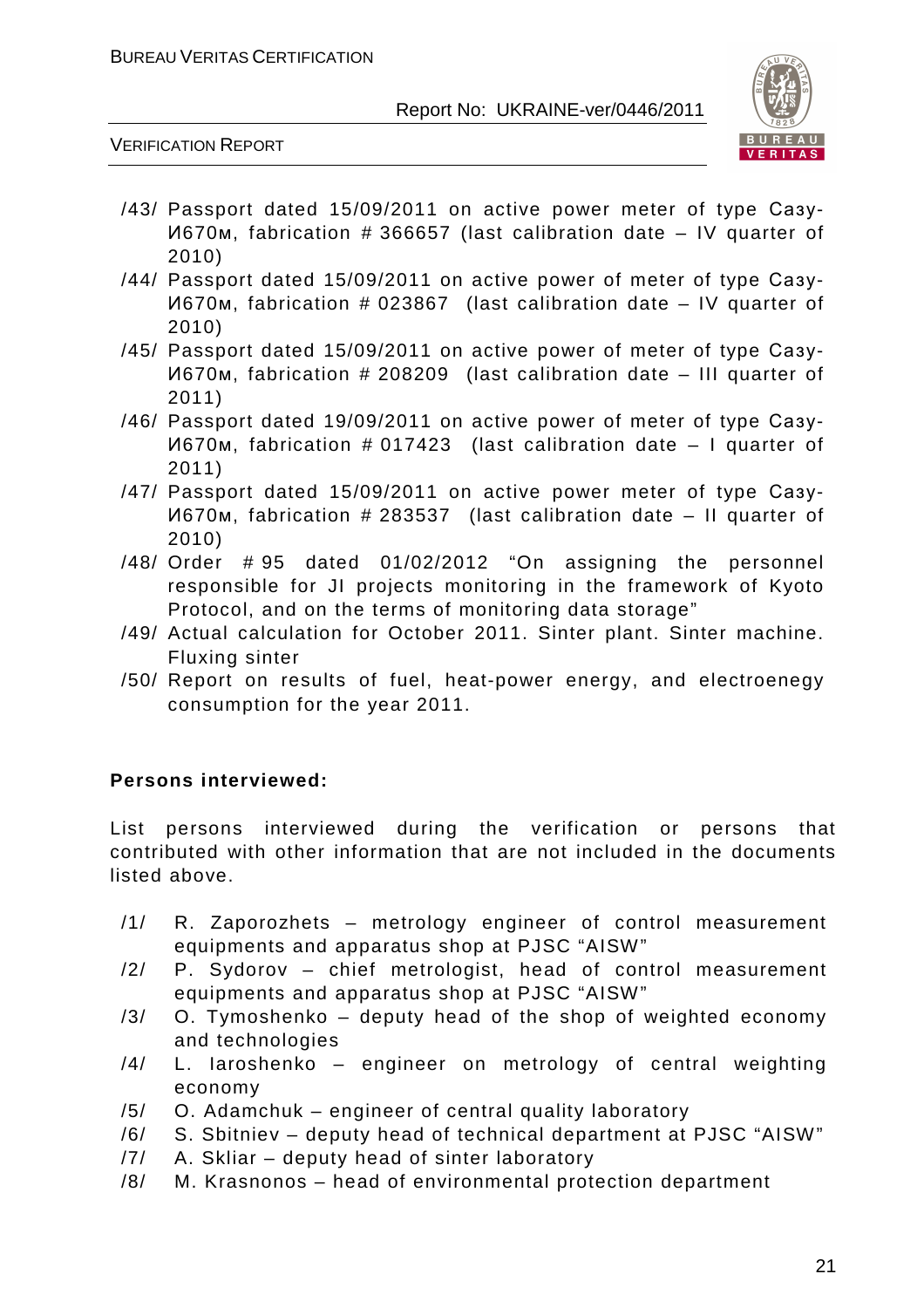

VERIFICATION REPORT

- /9/ S. Bondar deputy chief power engineer
- /10/ V. Komarov head of electrical and technical laboratory
- /11/ S. Medkova head of training department
- /12/ T. Goncharenko lead specialist of planned-economic department
- /13/ G. Bremze deputy chief engineer at PJSC "AISW"
- /14/ Y. Babych specialist of Institute for Environment and Energy Conservation Ltd.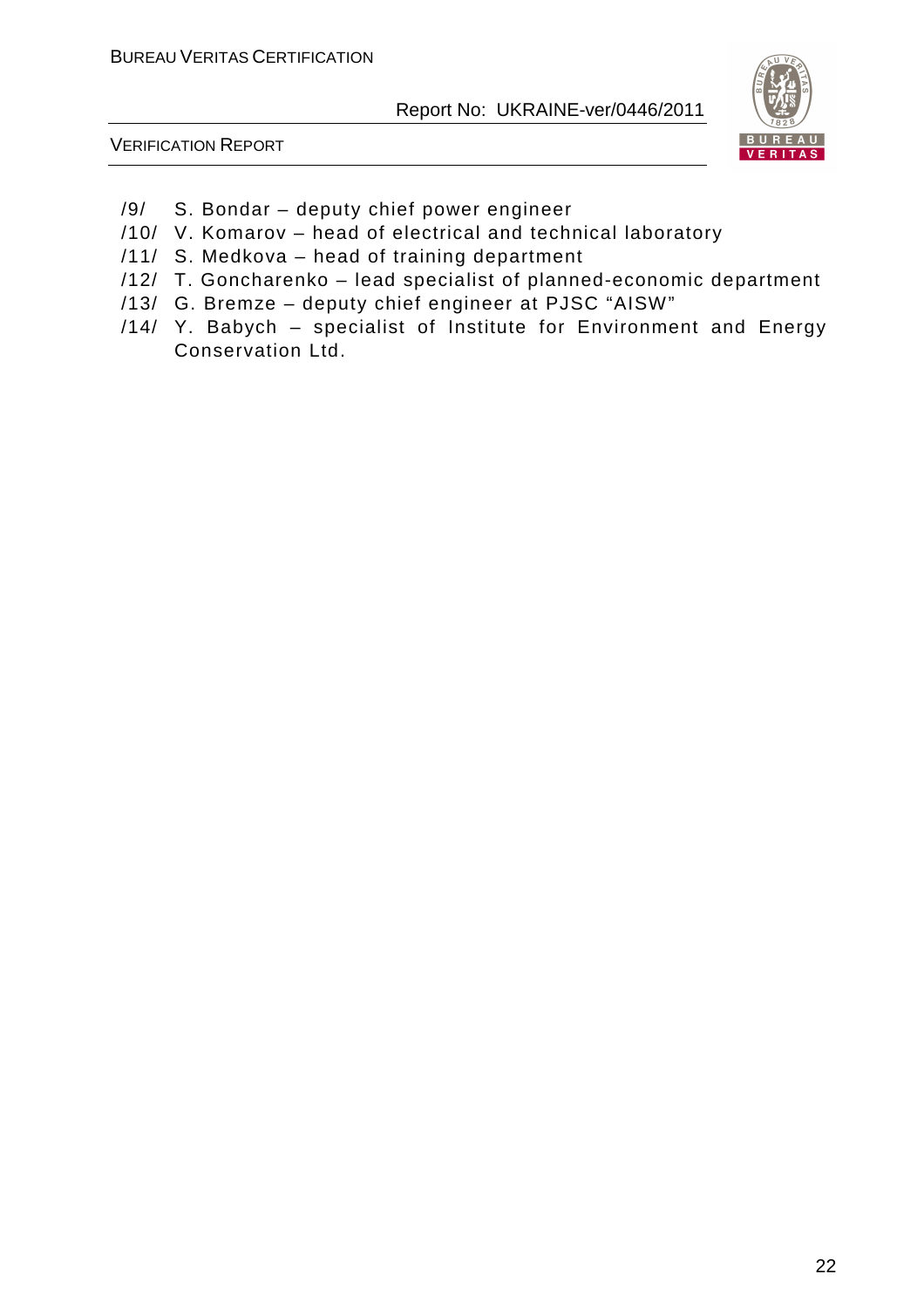

#### VERIFICATION REPORT

#### APPENDIX A: VERIFICATION PROTOCOL

#### **BUREAU VERITAS CERTIFICATION HOLDING SAS**

**Check list for verification, according to the JOINT IMPLEMENTATION DETERMINATION AND VERIFICATION MANUAL (Version 01)** 

| <b>DVM</b> | <b>Check Item</b>                                                                                                                                                                                                   | Initial finding                                                                                                                                                                                                       | <b>Draft</b>    | <b>Final</b>    |
|------------|---------------------------------------------------------------------------------------------------------------------------------------------------------------------------------------------------------------------|-----------------------------------------------------------------------------------------------------------------------------------------------------------------------------------------------------------------------|-----------------|-----------------|
| Paragr     |                                                                                                                                                                                                                     |                                                                                                                                                                                                                       | <b>Conclusi</b> | <b>Conclusi</b> |
| aph        |                                                                                                                                                                                                                     |                                                                                                                                                                                                                       | on              | on              |
|            | <b>Project approvals by Parties involved</b>                                                                                                                                                                        |                                                                                                                                                                                                                       |                 |                 |
| 90         | project approval when submitting $\vert$ 2011JI14 of 10/05/2011).<br>the first verification report to the<br>secretariat for publication in<br>accordance with paragraph 38 of<br>the JI guidelines, at the latest? | Has the DFPs of at least one The DFP of Netherlands has issued a<br>Party involved, other than the written project approval for the project<br>host Party, issued a written (Ministry of Economic Affairs, reference: | OK.             | <b>OK</b>       |
| 91         | Are<br>all<br>the<br>written<br>approvals by Parties involved involved are unconditional.<br>unconditional?                                                                                                         | project   All the written project approvals by Parties                                                                                                                                                                | <b>OK</b>       | <b>OK</b>       |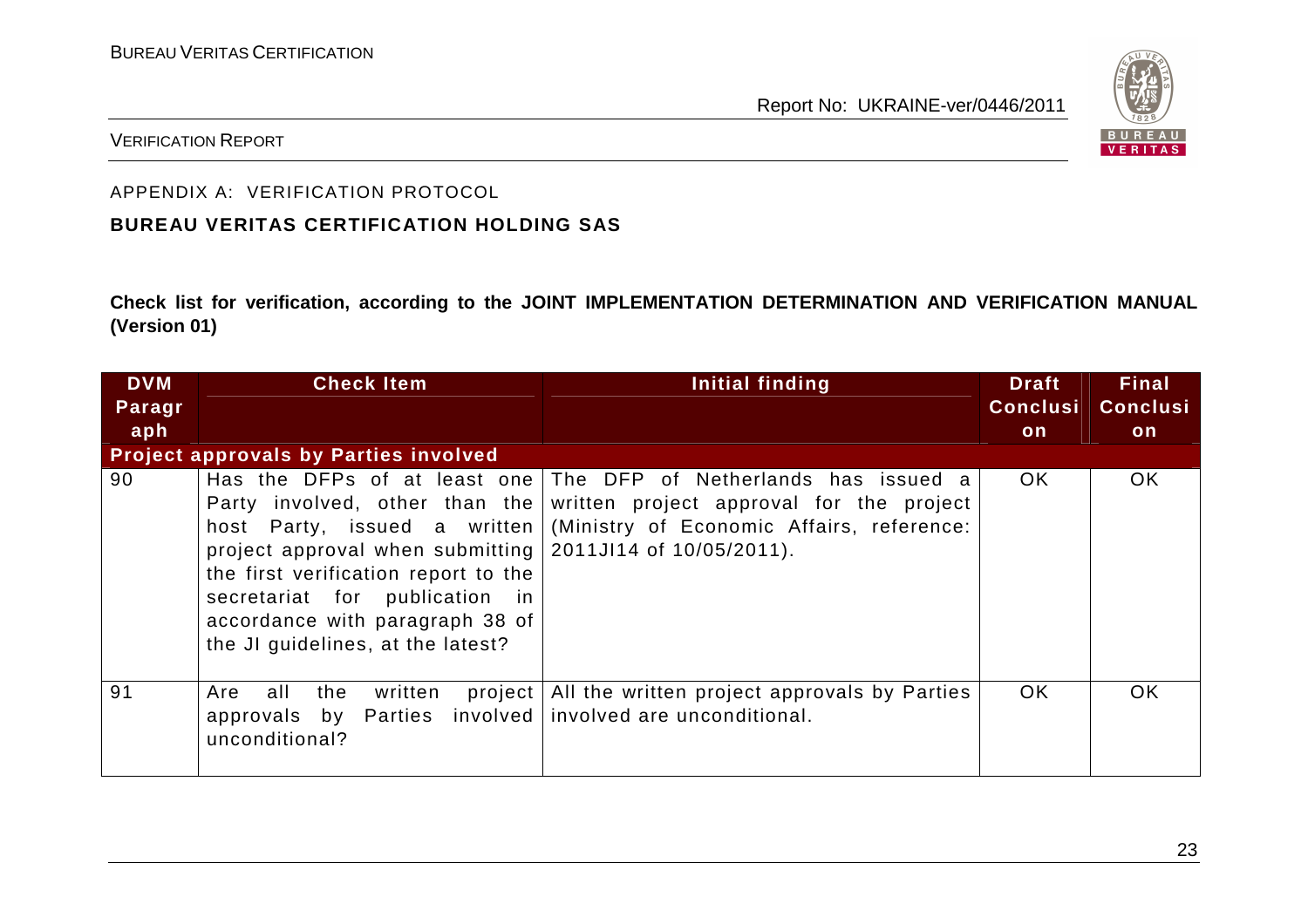

| <b>VERIFICATION REPORT</b>  |                                                                                                                                                        | BUREAU<br>VERITAS                                                                                                                                                                                                                                                                                                                                                                                                                                                                                                                                                                                                                                  |                                       |                                       |  |
|-----------------------------|--------------------------------------------------------------------------------------------------------------------------------------------------------|----------------------------------------------------------------------------------------------------------------------------------------------------------------------------------------------------------------------------------------------------------------------------------------------------------------------------------------------------------------------------------------------------------------------------------------------------------------------------------------------------------------------------------------------------------------------------------------------------------------------------------------------------|---------------------------------------|---------------------------------------|--|
| <b>DVM</b><br>Paragr<br>aph | <b>Check Item</b>                                                                                                                                      | <b>Initial finding</b>                                                                                                                                                                                                                                                                                                                                                                                                                                                                                                                                                                                                                             | <b>Draft</b><br><b>Conclusi</b><br>on | <b>Final</b><br><b>Conclusi</b><br>on |  |
|                             | <b>Project implementation</b>                                                                                                                          |                                                                                                                                                                                                                                                                                                                                                                                                                                                                                                                                                                                                                                                    |                                       |                                       |  |
| 92                          | Has<br>project<br>the<br>implemented in accordance with<br>determination has been deemed<br>final and is so listed on the<br><b>UNFCCC JI website?</b> | been The project has been implemented in<br>accordance with the PDD of the final<br>the PDD regarding which the version listed on the UNFCCC JI website<br>and according to the revised monitoring<br>plan determined within the verification for<br>half-year of 2011.                                                                                                                                                                                                                                                                                                                                                                            | OK.                                   | OK                                    |  |
| 93                          | What is the status of operation of $ $<br>the project during the monitoring<br>period?                                                                 | The Monitoring Report provides the list of<br>project<br>activities<br>including<br>their<br>implementation status:<br>- installation of pulverized coal injection<br>(PCI) facility at BF # 1 (implementation of<br>this measure was started in October 2006<br>and was completed in May 2009);<br>- installation of PCI facility at BF # 5<br>(implementation of this measure<br>was<br>in October 2006<br>started<br>and<br>was<br>completed in August 2009);<br>- installation of PCI facilities at BFs # 3<br>and # 4 (implementation of this measure<br>was started in October 2006, and will be<br>completed in the beginning of 2013 at BF | <b>OK</b>                             | OK.                                   |  |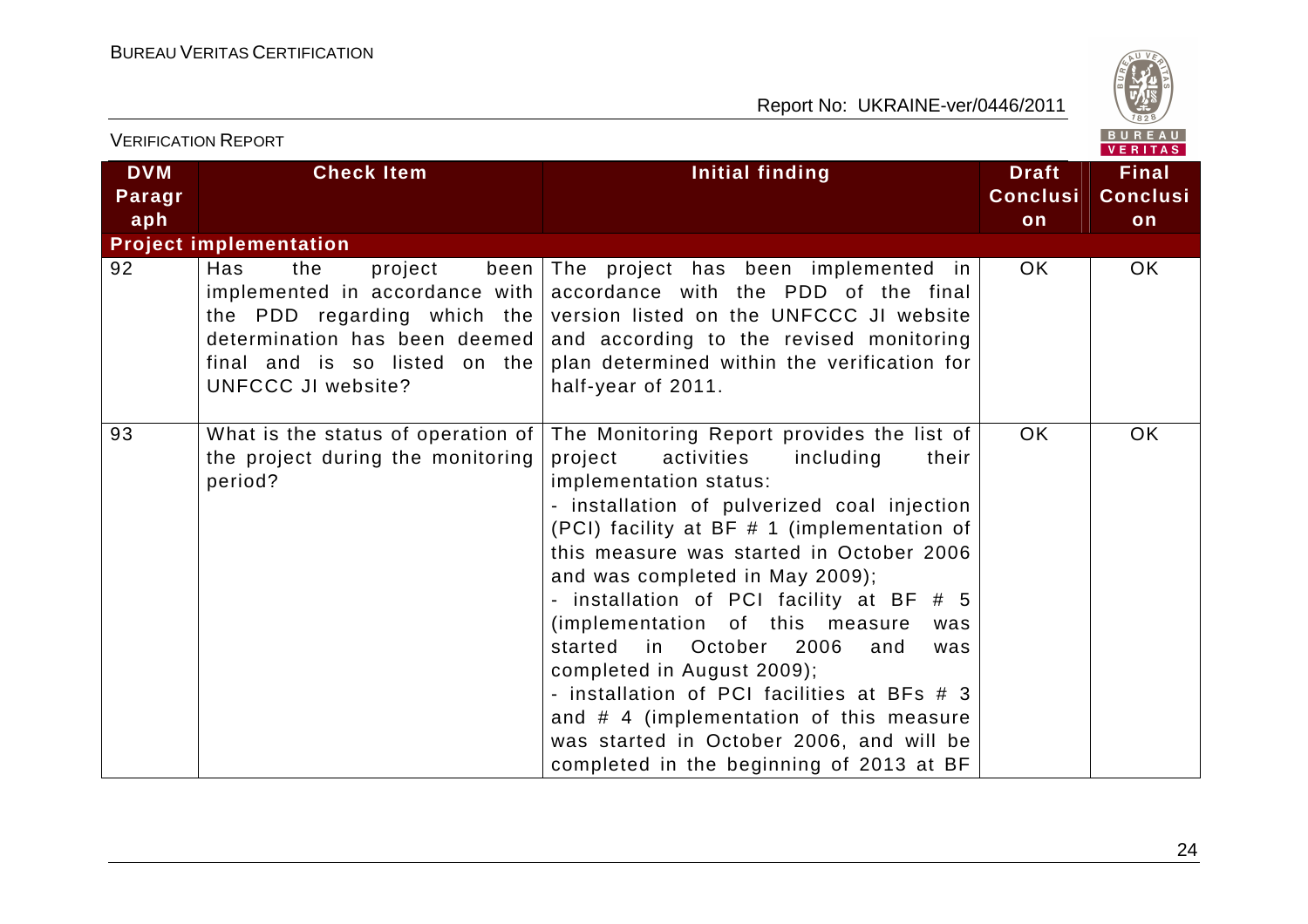

| <b>VERIFICATION REPORT</b>  |                   |                                                                                                                                                                                                                                                                                                                                                                                                                                                                                                                                                                                                                                                                                                                                                                                                                                                                          |                                       | BUREAU<br><b>VERITAS</b>              |
|-----------------------------|-------------------|--------------------------------------------------------------------------------------------------------------------------------------------------------------------------------------------------------------------------------------------------------------------------------------------------------------------------------------------------------------------------------------------------------------------------------------------------------------------------------------------------------------------------------------------------------------------------------------------------------------------------------------------------------------------------------------------------------------------------------------------------------------------------------------------------------------------------------------------------------------------------|---------------------------------------|---------------------------------------|
| <b>DVM</b><br>Paragr<br>aph | <b>Check Item</b> | Initial finding                                                                                                                                                                                                                                                                                                                                                                                                                                                                                                                                                                                                                                                                                                                                                                                                                                                          | <b>Draft</b><br><b>Conclusi</b><br>on | <b>Final</b><br><b>Conclusi</b><br>on |
|                             |                   | # 3 and in the middle of 2012 at BF # 4);<br>- renewal and reconstruction of BF # 1<br>(implementation of this measure<br>was<br>started in the first half of 2004 and BF#1<br>was commissioned on 16th of May 2007);<br>- renewal and reconstruction of BF # 5<br>(implementation of this measure was<br>started in 2006 and is expected to be<br>completed during the<br>first<br>quarter<br>of $2012$ );<br>- reconstruction of the oxygen unit # 4<br>(implementation of this measure<br>was<br>started in 2004 and was completed in<br>December 2005);<br>installation of oxygen units # 7<br>(implementation of this measure was<br>started in 2007 and was completed in<br>$2008$ ;<br>installation of oxygen units # 8<br>(implementation of this measure<br>was<br>started in 2007 and was completed in<br>$2009$ ;<br>- construction of BF # 2 (implementation |                                       |                                       |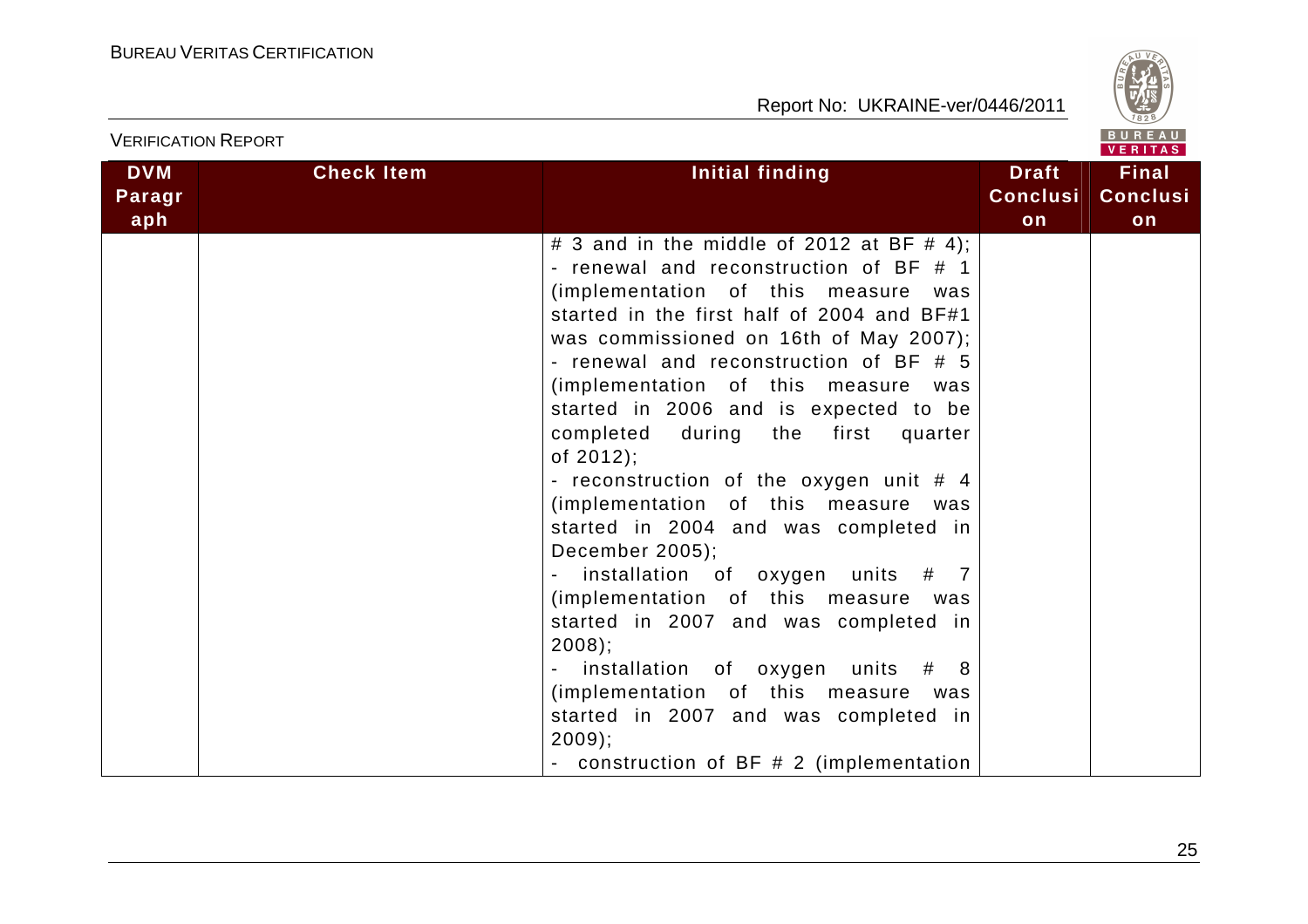

| <b>VERIFICATION REPORT</b>  |                   |                                                                                                                                                                                                                                                                                                                                                                                                                                                                                                                                                                                                                                                                                                                                                                                                                                                                                                                                                                                                   |                                       | BUREAU<br>VERITAS                     |
|-----------------------------|-------------------|---------------------------------------------------------------------------------------------------------------------------------------------------------------------------------------------------------------------------------------------------------------------------------------------------------------------------------------------------------------------------------------------------------------------------------------------------------------------------------------------------------------------------------------------------------------------------------------------------------------------------------------------------------------------------------------------------------------------------------------------------------------------------------------------------------------------------------------------------------------------------------------------------------------------------------------------------------------------------------------------------|---------------------------------------|---------------------------------------|
| <b>DVM</b><br>Paragr<br>aph | <b>Check Item</b> | Initial finding                                                                                                                                                                                                                                                                                                                                                                                                                                                                                                                                                                                                                                                                                                                                                                                                                                                                                                                                                                                   | <b>Draft</b><br><b>Conclusi</b><br>on | <b>Final</b><br><b>Conclusi</b><br>on |
|                             |                   | of this measure was started in 2007 and<br>was not completed during the monitoring<br>period. For the present time construction<br>of BF # 2 is delayed because of adverse<br>market situation and lack of financing.<br>Construction of BF # 2 will be continued<br>after improvement of market situation and<br>availability of funding. According to the<br>project implementation schedule stated in<br>the Project Design Document (PDD),<br>commissioning of the measure is expected<br>in the year $2015$ );<br>construction of new sinter<br>plant<br>(implementation of this measure<br>was<br>started in 2006 and was not completed<br>during the monitoring period. According to<br>the project implementation schedule in the<br>PDD, commissioning of the sinter plant is<br>expected in the year 2016);<br>construction of<br>kilns<br>new<br>lime<br>(implementation of this measure<br>was<br>started in 2005 and was not completed<br>during the monitoring period. According to |                                       |                                       |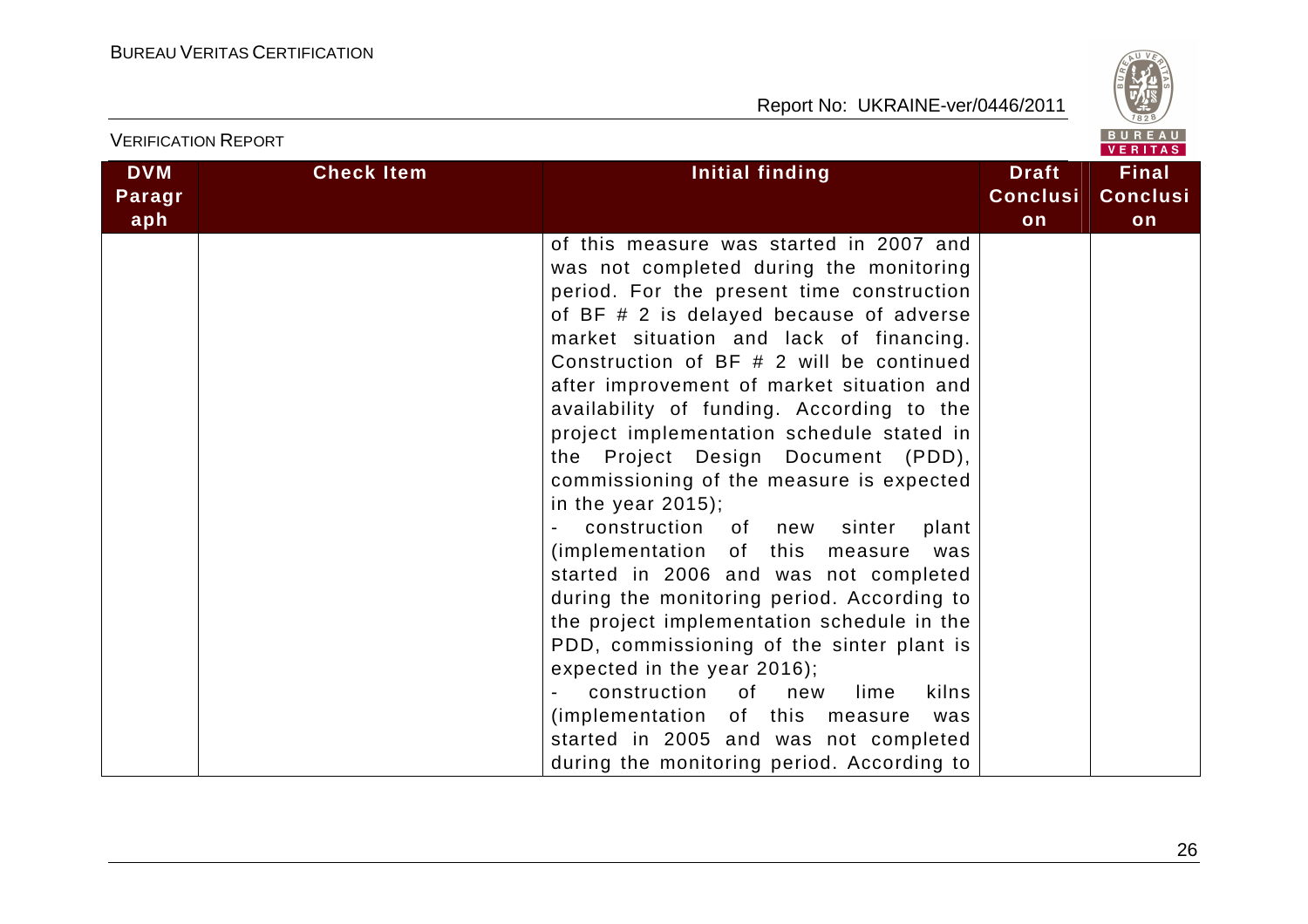

|                             | <b>VERIFICATION REPORT</b>                                                                                                                                        |                                                                                                                                                                                                                                                                                                                                                                                                                                                                                  |                                       | BUREAU<br><b>VERITAS</b>              |
|-----------------------------|-------------------------------------------------------------------------------------------------------------------------------------------------------------------|----------------------------------------------------------------------------------------------------------------------------------------------------------------------------------------------------------------------------------------------------------------------------------------------------------------------------------------------------------------------------------------------------------------------------------------------------------------------------------|---------------------------------------|---------------------------------------|
| <b>DVM</b><br>Paragr<br>aph | <b>Check Item</b>                                                                                                                                                 | <b>Initial finding</b>                                                                                                                                                                                                                                                                                                                                                                                                                                                           | <b>Draft</b><br><b>Conclusi</b><br>on | <b>Final</b><br><b>Conclusi</b><br>on |
|                             |                                                                                                                                                                   | project implementation schedule<br>the<br>commissioning of two lime kilns was<br>expected in the 2 <sup>nd</sup> half of 2010, but to<br>date the construction works are still<br>undergoing. The decline from project<br>implementation schedule was caused by<br>the financial, technical and<br>customs<br>difficulties (the delay of equipment<br>supply). The completion of new lime kilns<br>#5 and #6 construction works is expected<br>during the first quarter of 2012. |                                       |                                       |
|                             | <b>Compliance with monitoring plan</b>                                                                                                                            |                                                                                                                                                                                                                                                                                                                                                                                                                                                                                  |                                       |                                       |
| 94                          | PDD  <br>included<br>in the<br>plan<br>regarding<br>which<br>the I<br>determination has been deemed<br>final and is so listed on the<br><b>UNFCCC JI website?</b> | Did the monitoring occur in The monitoring occurs in accordance with<br>accordance with the monitoring the revised monitoring plan determined<br>within the verification for the first half-year<br>of 2011.                                                                                                                                                                                                                                                                     | OK.                                   | <b>OK</b>                             |
| 95(a)                       | For                                                                                                                                                               | calculating the emission   For calculating the emission reductions,<br>reductions or enhancements of key factors were taken into account.                                                                                                                                                                                                                                                                                                                                        |                                       |                                       |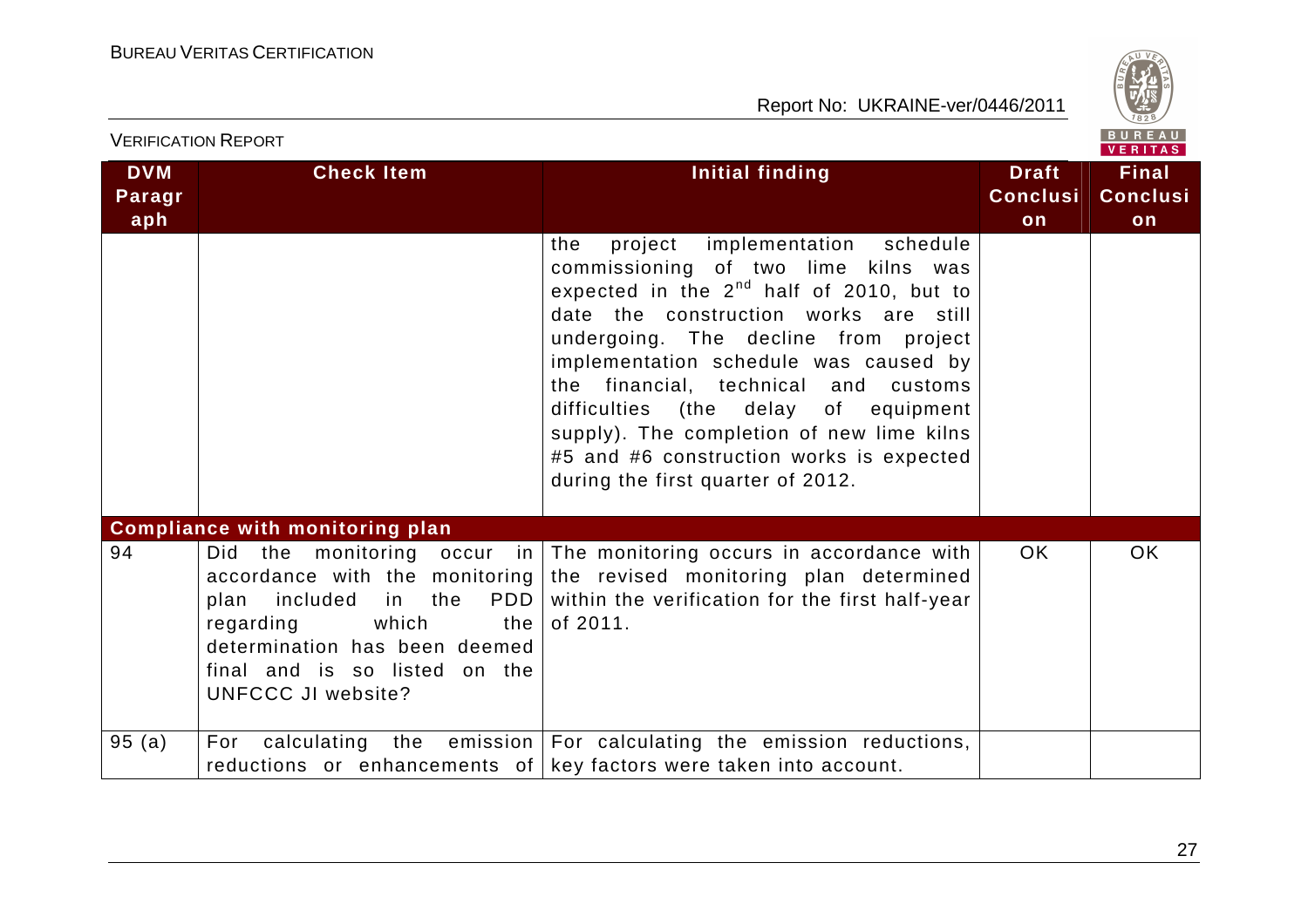

|                             | <b>VERIFICATION REPORT</b>                                                                                                                                                                                                                                                                                     |                                                                                                                                                                                                                                                                                                                                                                                           |                                       | BUREAU<br><b>VERITAS</b>              |
|-----------------------------|----------------------------------------------------------------------------------------------------------------------------------------------------------------------------------------------------------------------------------------------------------------------------------------------------------------|-------------------------------------------------------------------------------------------------------------------------------------------------------------------------------------------------------------------------------------------------------------------------------------------------------------------------------------------------------------------------------------------|---------------------------------------|---------------------------------------|
| <b>DVM</b><br>Paragr<br>aph | <b>Check Item</b>                                                                                                                                                                                                                                                                                              | Initial finding                                                                                                                                                                                                                                                                                                                                                                           | <b>Draft</b><br><b>Conclusi</b><br>on | <b>Final</b><br><b>Conclusi</b><br>on |
|                             | net removals, were key factors,<br>e.g. those listed in $23$ (b) (i)-(vii)<br>above, influencing the baseline<br>emissions or net removals and<br>the activity level of the project<br>and the emissions or removals as<br>well as risks associated with the<br>project taken into account, as<br>appropriate? | CL 03. Please, make the unit name "tonne"<br>consistent throughout the<br>whole<br>MR.<br>(please, replace the word "tones" by more<br>appropriate "tonnes" in the tables (for<br>parameters P-23 and B-23) on pg.9 and<br>pg.10 of MR).<br><b>CL 04.</b> Please, make the unit name "tonne"<br>consistent throughout the whole Excel file<br>provided for the verification team (please, | CL 03<br><b>CL 04</b>                 | OK.<br><b>OK</b>                      |
|                             |                                                                                                                                                                                                                                                                                                                | special<br>attention<br>the<br>pay<br>to<br>Excel<br>spreadsheet<br>with<br>leakages<br>calculation "LE").                                                                                                                                                                                                                                                                                |                                       |                                       |
| 95(b)                       | data<br>used<br>Are<br>for<br>sources<br>calculating emission reductions<br>or enhancements of net removals<br>clearly identified, reliable and<br>transparent?                                                                                                                                                | Data sources used for calculating emission<br>reductions are identified in the Monitoring<br>Report.                                                                                                                                                                                                                                                                                      | <b>OK</b>                             | <b>OK</b>                             |
| 95 $(c)$                    | Are emission factors, including<br>default emission factors, if used<br>for calculating<br>the<br>emission                                                                                                                                                                                                     | Emission factors are selected by carefully<br>balancing accuracy and reasonableness.                                                                                                                                                                                                                                                                                                      |                                       |                                       |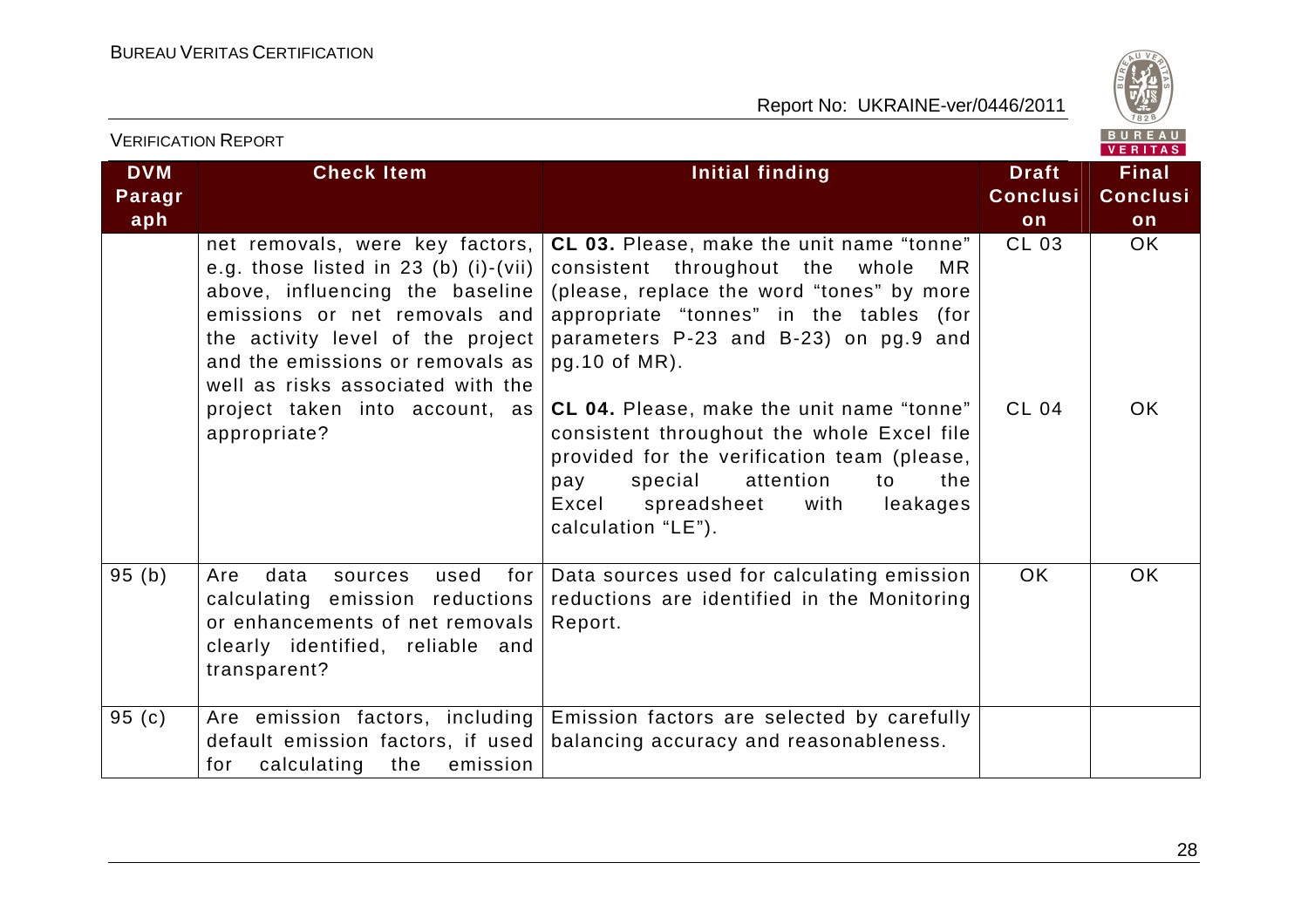

| <b>VERIFICATION REPORT</b>  |                                                                                                                                                                                                  | BUREAU<br>VERITAS                                                                                                                                                                                                                                                                                                                                                                       |                                       |                                       |
|-----------------------------|--------------------------------------------------------------------------------------------------------------------------------------------------------------------------------------------------|-----------------------------------------------------------------------------------------------------------------------------------------------------------------------------------------------------------------------------------------------------------------------------------------------------------------------------------------------------------------------------------------|---------------------------------------|---------------------------------------|
| <b>DVM</b><br>Paragr<br>aph | <b>Check Item</b>                                                                                                                                                                                | Initial finding                                                                                                                                                                                                                                                                                                                                                                         | <b>Draft</b><br><b>Conclusi</b><br>on | <b>Final</b><br><b>Conclusi</b><br>on |
|                             | reductions or enhancements of<br>removals,<br>selected<br>net<br>by <sub>l</sub><br>carefully balancing accuracy and<br>reasonableness,<br>and<br>appropriately justified of the<br>choice?      | CL 05. Please, clarify the use of emission<br>factors from IPCC while the latest values<br>of national emission factors (in accordance<br>with National Inventory of Greenhouse<br>Gases) are available.                                                                                                                                                                                | <b>CL 05</b>                          | OK.                                   |
| 95(d)                       | Is the calculation of emission<br>reductions or enhancements of<br>removals<br>based<br>net<br>on<br>conservative assumptions<br>and<br>the most plausible scenarios in a<br>transparent manner? | The calculation of emission reductions is<br>based on conservative assumptions.<br><b>CAR 01.</b> Please, explain the difference<br>between amount of emission reductions<br>calculated at the PJSC "AISW" (the Excel-<br>file provided by deputy chief engineer of<br>PJSC "AISW" on the site-visit) and amount<br>of Emission Reductions stated in the<br>Monitoring Report provided. | <b>CAR 01</b>                         | OK.                                   |
|                             |                                                                                                                                                                                                  | <b>CAR 02.</b> Please, give more detailed<br>clarification concerning the difference<br>between amount of emission reductions                                                                                                                                                                                                                                                           | <b>CAR 02</b>                         | <b>OK</b>                             |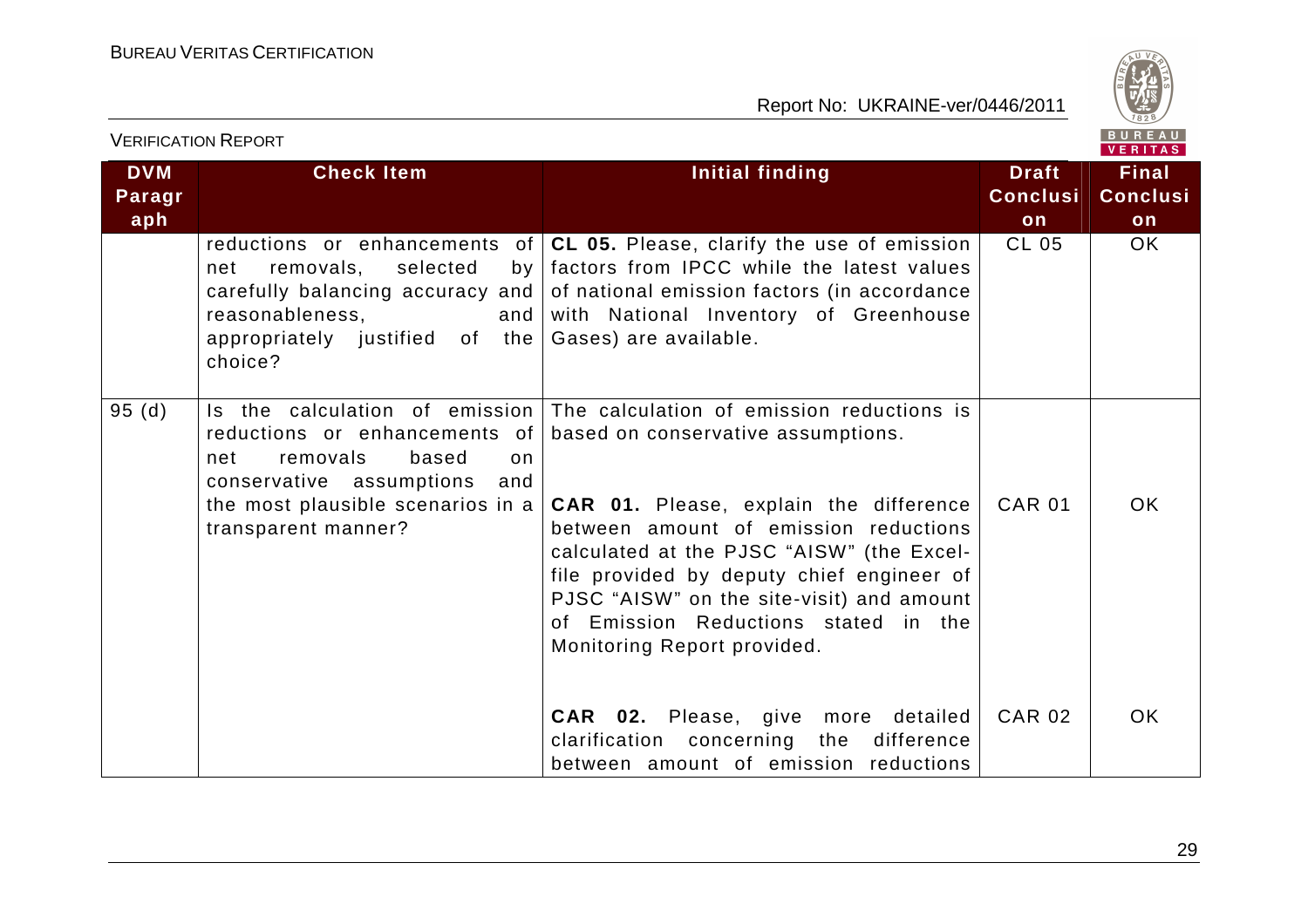

|                             | <b>VERIFICATION REPORT</b>                                                                                                                                                                                                                                                                                                                      |                                                                                                                         |                                       | B U K E A U  <br><b>VERITAS</b>       |
|-----------------------------|-------------------------------------------------------------------------------------------------------------------------------------------------------------------------------------------------------------------------------------------------------------------------------------------------------------------------------------------------|-------------------------------------------------------------------------------------------------------------------------|---------------------------------------|---------------------------------------|
| <b>DVM</b><br>Paragr<br>aph | <b>Check Item</b>                                                                                                                                                                                                                                                                                                                               | <b>Initial finding</b>                                                                                                  | <b>Draft</b><br><b>Conclusi</b><br>on | <b>Final</b><br><b>Conclusi</b><br>on |
|                             |                                                                                                                                                                                                                                                                                                                                                 | provided in the PDD and in the Monitoring<br>Report.<br>Please,<br>make<br>necessary<br>amendments in the MR section 8. |                                       |                                       |
|                             | Applicable to JI SSC projects only                                                                                                                                                                                                                                                                                                              |                                                                                                                         |                                       |                                       |
| 96                          | Is the relevant threshold to be<br>classified as JI SSC project not<br>exceeded during the monitoring<br>period on an annual average<br>basis?<br>If the threshold is exceeded, is<br>the maximum emission reduction<br>level estimated in the PDD for<br>the JI SSC project or the bundle<br>the<br>monitoring<br>period<br>for<br>determined? | N/A                                                                                                                     | N/A                                   | N/A                                   |
|                             | Applicable to bundled JI SSC projects only                                                                                                                                                                                                                                                                                                      |                                                                                                                         |                                       |                                       |
| 97(a)                       | Has the composition of the<br>bundle not changed from that is<br>stated in F-JI-SSCBUNDLE?                                                                                                                                                                                                                                                      | N/A                                                                                                                     | N/A                                   | N/A                                   |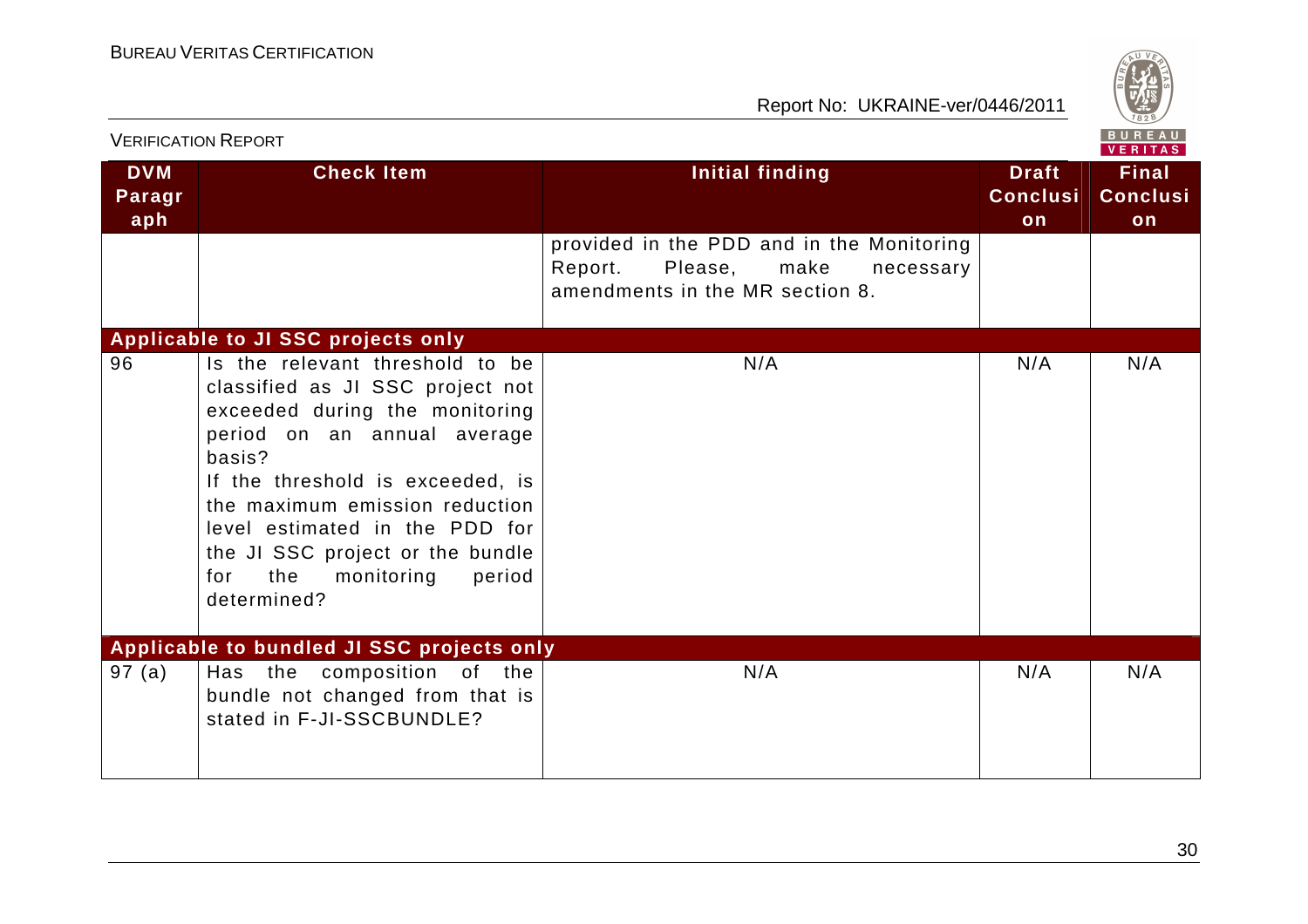

|                             | <b>VERIFICATION REPORT</b>                                                                                                                                                                                                                                                                                                                                      |                        |                                       | BUREAU<br><b>VERITAS</b>              |
|-----------------------------|-----------------------------------------------------------------------------------------------------------------------------------------------------------------------------------------------------------------------------------------------------------------------------------------------------------------------------------------------------------------|------------------------|---------------------------------------|---------------------------------------|
| <b>DVM</b><br>Paragr<br>aph | <b>Check Item</b>                                                                                                                                                                                                                                                                                                                                               | <b>Initial finding</b> | <b>Draft</b><br><b>Conclusi</b><br>on | <b>Final</b><br><b>Conclusi</b><br>on |
| 97 (b)                      | determination<br>lf<br>the<br>was<br>conducted on the basis of an<br>overall monitoring plan, have the<br>project participants submitted a<br>common monitoring report?                                                                                                                                                                                         | N/A                    | N/A                                   | N/A                                   |
| 98                          | If the monitoring is based on a<br>monitoring plan that provides for<br>overlapping monitoring periods,<br>are the monitoring periods per<br>component of the project clearly<br>specified<br>in the<br>monitoring<br>report?<br>Do the monitoring periods not<br>overlap with those for which<br>verifications<br>were<br>already<br>deemed final in the past? | N/A                    | N/A                                   | N/A                                   |
|                             | <b>Revision of monitoring plan</b>                                                                                                                                                                                                                                                                                                                              |                        |                                       |                                       |
| 99(a)                       | Applicable only if monitoring plan is revised by project participant<br>Did<br>the<br>project<br>participants<br>provide<br>appropriate<br>an<br>justification for the proposed                                                                                                                                                                                 | N/A                    | N/A                                   | N/A                                   |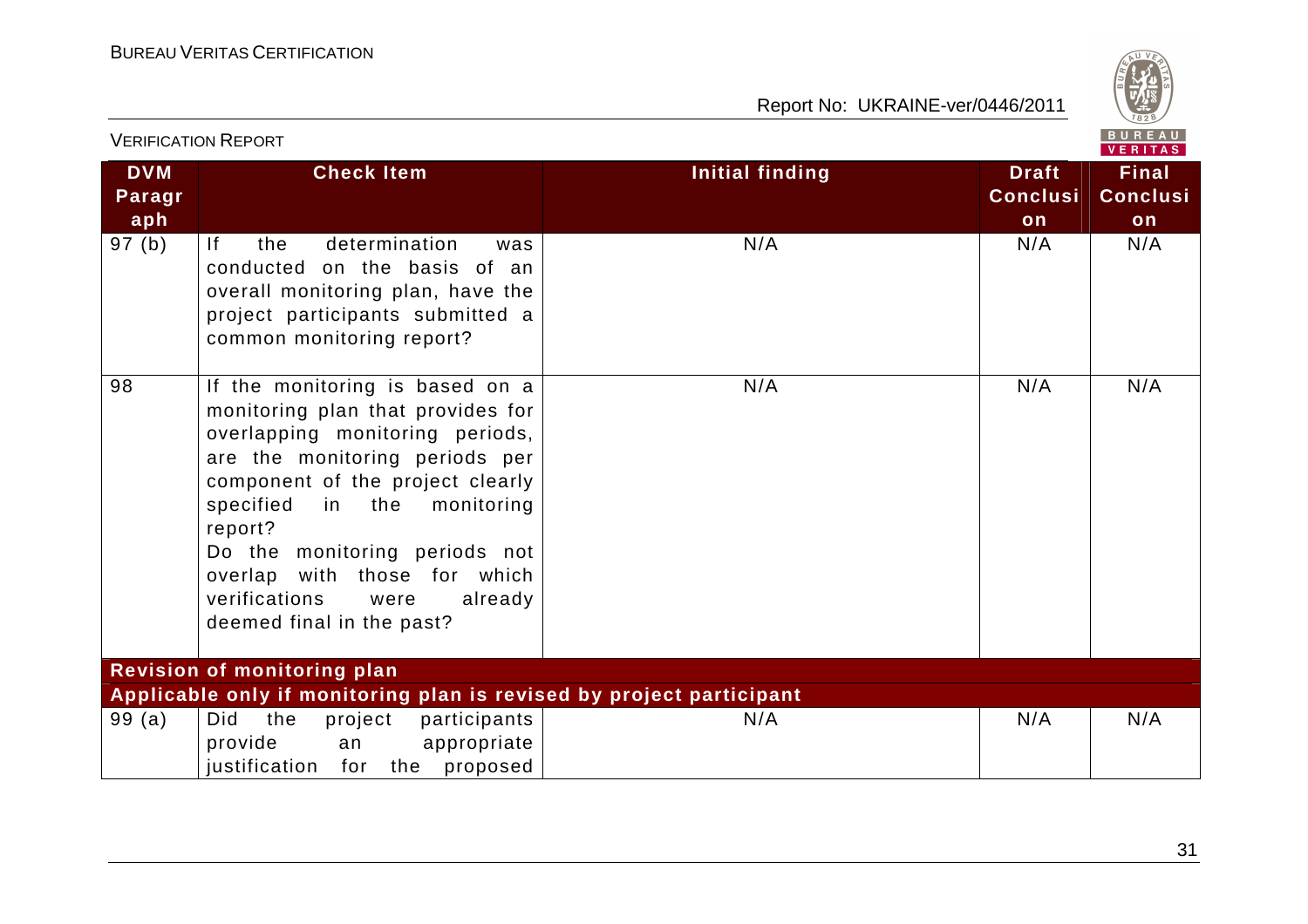

| <b>VERIFICATION REPORT</b>  |                                                                                                                                                                                                                                                                                                 |                                                                                                                                                                                                                                                                                                                                         |                                       | B U K E A U<br>VERITAS                |
|-----------------------------|-------------------------------------------------------------------------------------------------------------------------------------------------------------------------------------------------------------------------------------------------------------------------------------------------|-----------------------------------------------------------------------------------------------------------------------------------------------------------------------------------------------------------------------------------------------------------------------------------------------------------------------------------------|---------------------------------------|---------------------------------------|
| <b>DVM</b><br>Paragr<br>aph | <b>Check Item</b>                                                                                                                                                                                                                                                                               | Initial finding                                                                                                                                                                                                                                                                                                                         | <b>Draft</b><br><b>Conclusi</b><br>on | <b>Final</b><br><b>Conclusi</b><br>on |
|                             | revision?                                                                                                                                                                                                                                                                                       |                                                                                                                                                                                                                                                                                                                                         |                                       |                                       |
| 99(b)                       | Does the<br>proposed<br>revision<br>improve the accuracy and/or<br>applicability<br>information<br>of<br>collected compared<br>to<br>the<br>original monitoring plan without<br>changing conformity with the<br>relevant rules and regulations for<br>the establishment of monitoring<br>plans? | N/A                                                                                                                                                                                                                                                                                                                                     | N/A                                   | N/A                                   |
|                             | Data management                                                                                                                                                                                                                                                                                 |                                                                                                                                                                                                                                                                                                                                         |                                       |                                       |
| 101 (a)                     | collection<br>procedures<br>in l<br>accordance with the monitoring<br>plan, including the quality control<br>and<br>quality<br>assurance<br>procedures?                                                                                                                                         | Is the implementation of data $ CL 01$ . Please, clarify whether audits on<br>compliance to the standards<br>ISO 9001<br>(according to the AISW order #864 of<br>27/12/2010) and<br>ISO 14001 were<br>conducted during the monitoring period or<br>not. If the answer is yes, please, state this<br>in the Monitoring Report section 9. | <b>CL 01</b>                          | OK                                    |
|                             |                                                                                                                                                                                                                                                                                                 | 02.<br>CL<br>Please,<br>clarify<br>what<br>training/seminars were organized by the<br>direction of AISW during this monitoring                                                                                                                                                                                                          | <b>CL 02</b>                          | <b>OK</b>                             |

32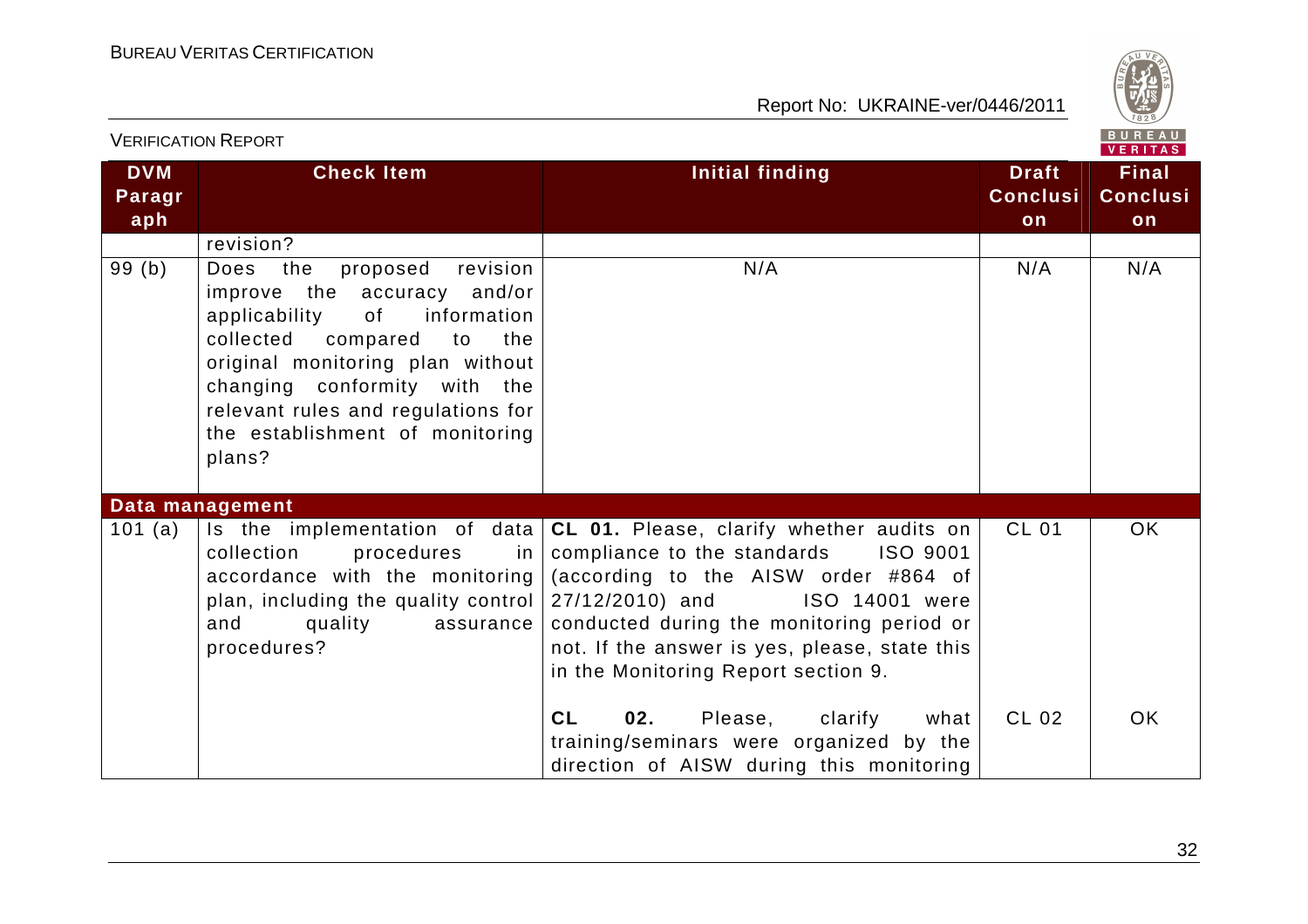

| BUREAU<br><b>VERIFICATION REPORT</b><br><b>VERITAS</b> |                                                                                                                                      |                                                                                                                                                    |                                       |                                                                              |
|--------------------------------------------------------|--------------------------------------------------------------------------------------------------------------------------------------|----------------------------------------------------------------------------------------------------------------------------------------------------|---------------------------------------|------------------------------------------------------------------------------|
| <b>DVM</b><br>Paragr<br>aph                            | <b>Check Item</b>                                                                                                                    | <b>Initial finding</b>                                                                                                                             | <b>Draft</b><br><b>Conclusi</b><br>on | <b>Final</b><br><b>Conclusi</b><br>on                                        |
|                                                        |                                                                                                                                      | period to operate the project equipment (if<br>there were any). Please, make necessary<br>specification in the Monitoring<br>report<br>section 10. |                                       |                                                                              |
| 101(b)                                                 | Is the function of the monitoring<br>including<br>equipment,<br>its<br>calibration status, is in order?                              | <b>FAR 01.</b> Please, prepare more improved<br>and clearer list of monitoring equipment by<br>revising and updating present one.                  | <b>FAR 01</b>                         | The<br>issue will<br>be<br>checked<br>during<br>the next<br>verificati<br>on |
| 101(c)                                                 | for<br>the<br>monitoring<br>used<br>maintained<br>traceable<br>in<br>a<br>manner?                                                    | Are the evidence and records The evidence and records used for the<br>monitoring are maintained in a traceable<br>manner.                          | <b>OK</b>                             | OK.                                                                          |
| $101$ (d)                                              | collection<br>and<br>the<br>data<br>$\mathsf{ls}$<br>management system for the<br>project in accordance with the<br>monitoring plan? | The<br>data<br>collection<br>and<br>management<br>system are envisaged by the revised<br>monitoring plan.                                          | OK                                    | <b>OK</b>                                                                    |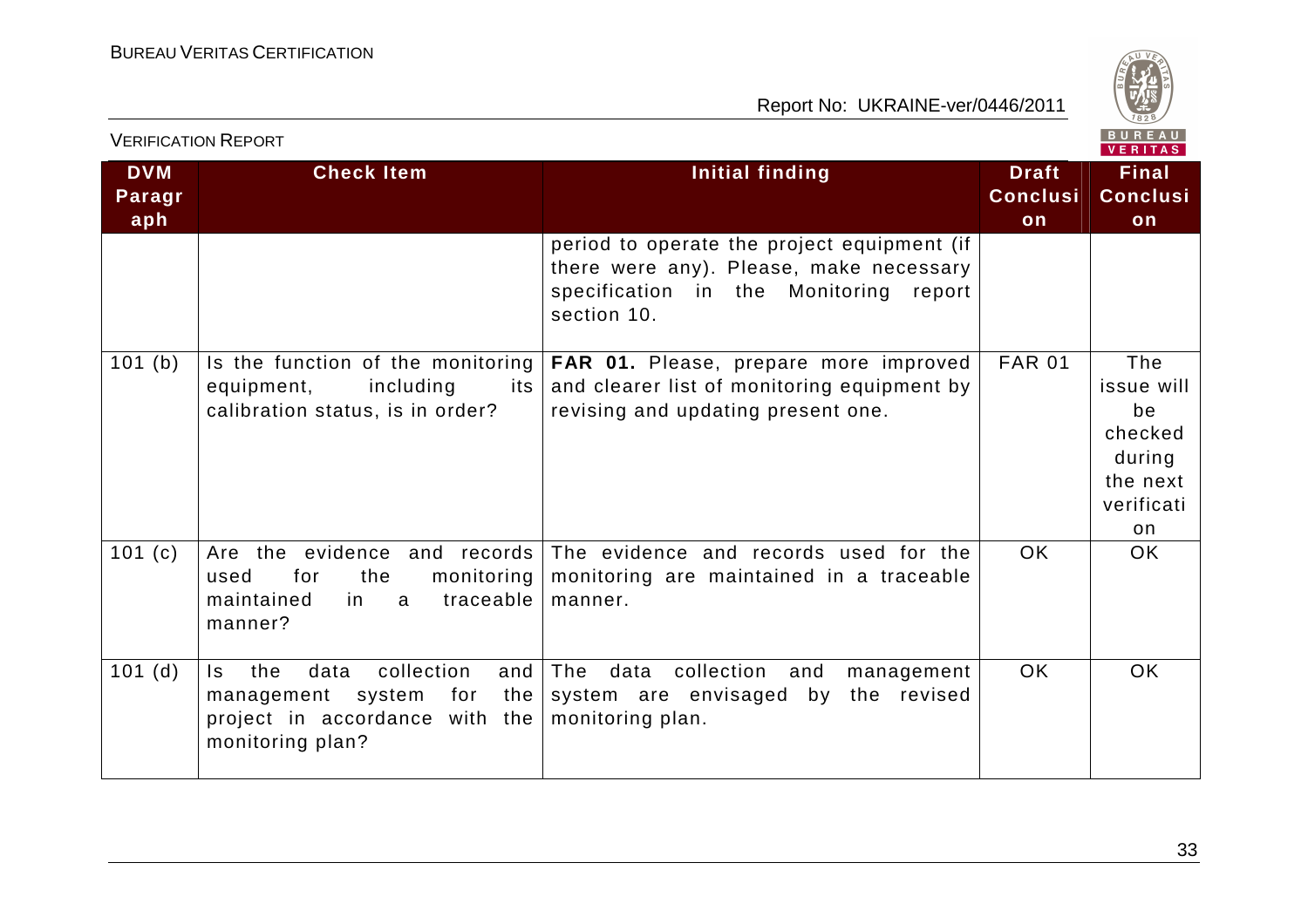

|                             | <b>VERIFICATION REPORT</b>                                                                                                                                     |                                                                                    |                                       | <b>BUREAU</b><br><b>VERITAS</b>       |
|-----------------------------|----------------------------------------------------------------------------------------------------------------------------------------------------------------|------------------------------------------------------------------------------------|---------------------------------------|---------------------------------------|
| <b>DVM</b><br>Paragr<br>aph | <b>Check Item</b>                                                                                                                                              | <b>Initial finding</b>                                                             | <b>Draft</b><br><b>Conclusi</b><br>on | <b>Final</b><br><b>Conclusi</b><br>on |
|                             |                                                                                                                                                                | Verification regarding programs of activities (additional elements for assessment) |                                       |                                       |
| 102                         | Is any JPA that has not been<br>added to the JI PoA not verified?                                                                                              | N/A                                                                                | N/A                                   | N/A                                   |
| 103                         | Is the verification based on the<br>monitoring reports of all JPAs to<br>be verified?                                                                          | N/A                                                                                | N/A                                   | N/A                                   |
| 103                         | Does the verification ensure the<br>accuracy and conservativeness<br>of the emission reductions or<br>enhancements<br>0f<br>removals<br>generated by each JPA? | N/A                                                                                | N/A                                   | N/A                                   |
| 104                         | Does the monitoring period not<br>overlap with previous monitoring<br>periods?                                                                                 | N/A                                                                                | N/A                                   | N/A                                   |
| 105                         | <b>AIE</b><br> f <br>the<br>learns<br>0f<br>an<br>erroneously included JPA, has<br>the AIE informed the JISC of its<br>findings in writing?                    | N/A                                                                                | N/A                                   | N/A                                   |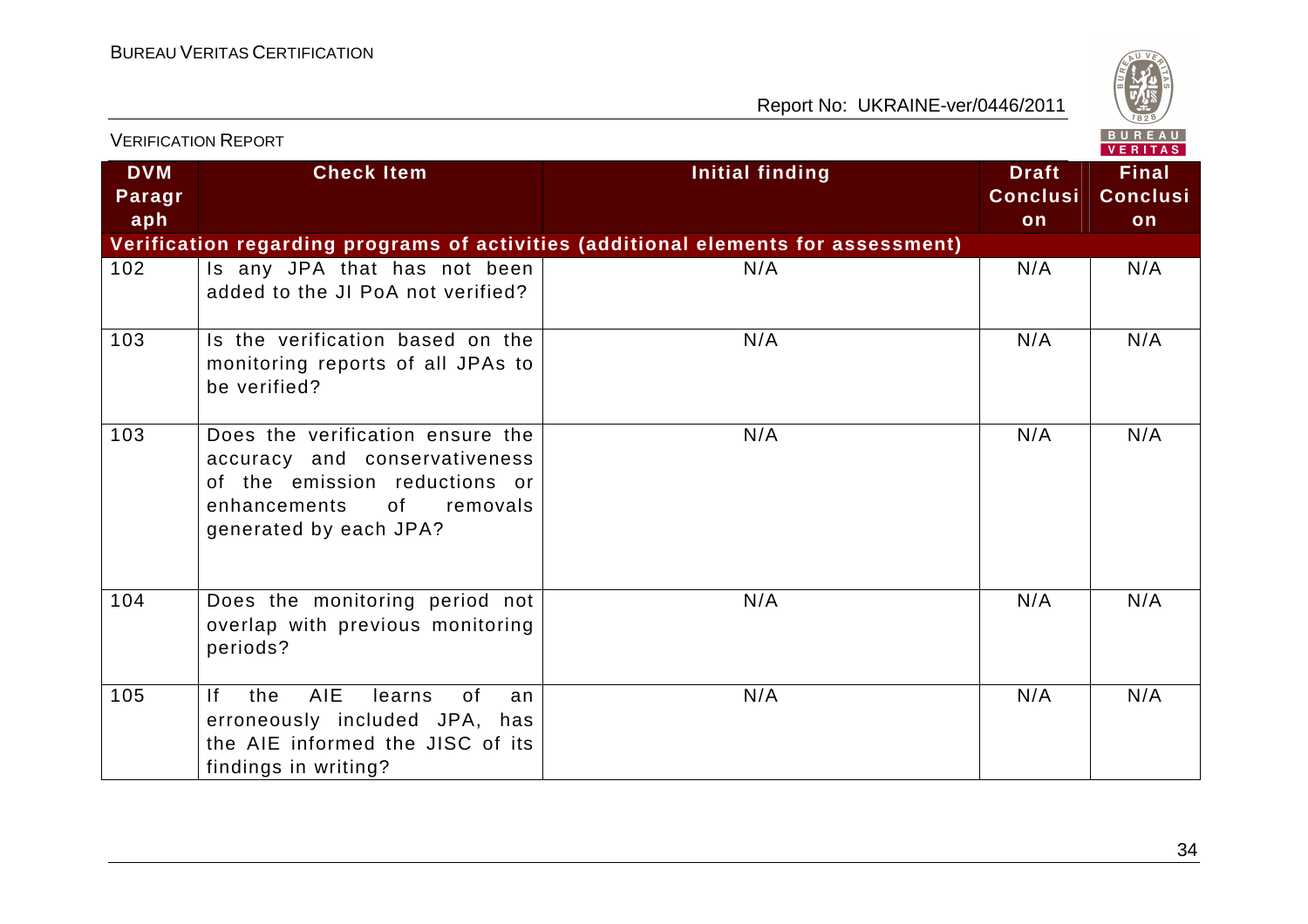

|                             | <b>VERIFICATION REPORT</b>                                                                                                                                                                                                                                                                                                                                                                                                                                                                                                                                                                                                                        |                        |                                       | B U K E A U  <br>VERITAS              |
|-----------------------------|---------------------------------------------------------------------------------------------------------------------------------------------------------------------------------------------------------------------------------------------------------------------------------------------------------------------------------------------------------------------------------------------------------------------------------------------------------------------------------------------------------------------------------------------------------------------------------------------------------------------------------------------------|------------------------|---------------------------------------|---------------------------------------|
| <b>DVM</b><br>Paragr<br>aph | <b>Check Item</b>                                                                                                                                                                                                                                                                                                                                                                                                                                                                                                                                                                                                                                 | <b>Initial finding</b> | <b>Draft</b><br><b>Conclusi</b><br>on | <b>Final</b><br><b>Conclusi</b><br>on |
|                             | Applicable to sample-based approach only                                                                                                                                                                                                                                                                                                                                                                                                                                                                                                                                                                                                          |                        |                                       |                                       |
| 106                         | Does the sampling plan prepared<br>by the AIE:<br>(a) Describe its sample selection,<br>taking into<br>account that:<br>(i) For each verification that<br>uses a sample-based approach,<br>the sample selection shall be<br>sufficiently representative of the<br>JPAs in the JI PoA such<br>extrapolation to<br><b>JPAs</b><br>all<br>identified for that verification is<br>reasonable, taking into account<br>differences<br>among<br>the<br>characteristics of JPAs, such<br>as:<br>- The types of JPAs;<br>The complexity of the<br>$ \,$<br>applicable technologies and/or<br>measures used;<br>- The geographical location of<br>each JPA; | N/A                    | N/A                                   | N/A                                   |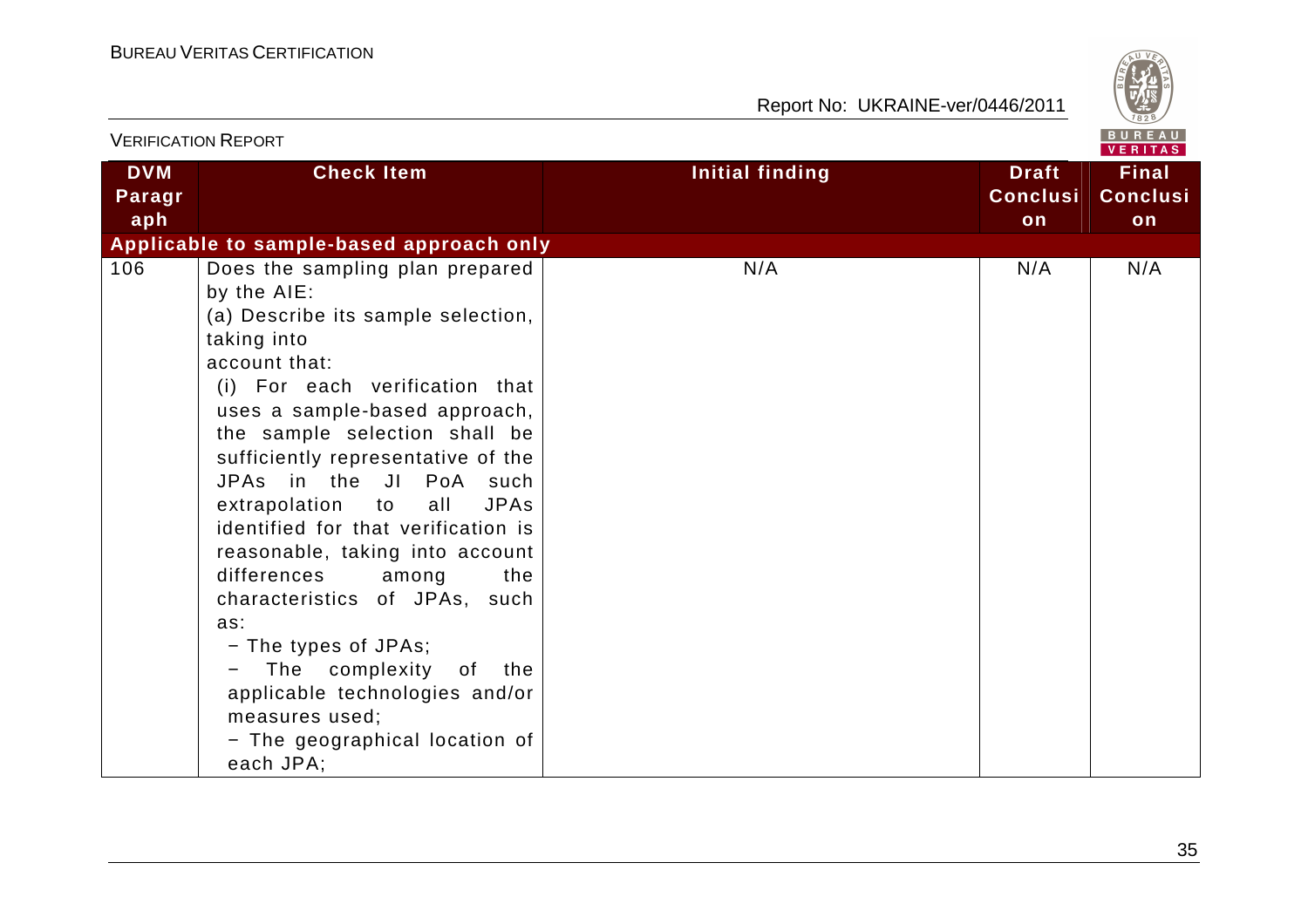

|                             | <b>VERIFICATION REPORT</b>                                                                                                                                                                                                                                                                                |                        |                                       | BUREAU<br><b>VERITAS</b>              |
|-----------------------------|-----------------------------------------------------------------------------------------------------------------------------------------------------------------------------------------------------------------------------------------------------------------------------------------------------------|------------------------|---------------------------------------|---------------------------------------|
| <b>DVM</b><br>Paragr<br>aph | <b>Check Item</b>                                                                                                                                                                                                                                                                                         | <b>Initial finding</b> | <b>Draft</b><br><b>Conclusi</b><br>on | <b>Final</b><br><b>Conclusi</b><br>on |
|                             | - The amounts of expected<br>emission reductions of the<br>JPAs being verified;<br>- The number of JPAs for<br>which emission reductions are<br>being verified;<br>- The length of monitoring<br>periods of the JPAs being<br>verified; and<br>- The samples selected for<br>prior verifications, if any? |                        |                                       |                                       |
| 107                         | Is the sampling plan ready for<br>through<br>publication<br>the<br>along with<br>secretariat<br>the<br>verification report and supporting<br>documentation?                                                                                                                                               | N/A                    | N/A                                   | N/A                                   |
| 108                         | <b>AIE</b><br><b>Has</b><br>the<br>made<br>site<br>inspections of at least the square<br>root of the number of total JPAs,<br>rounded to the upper whole<br>number? If the AIE makes no site                                                                                                              | N/A                    | N/A                                   | N/A                                   |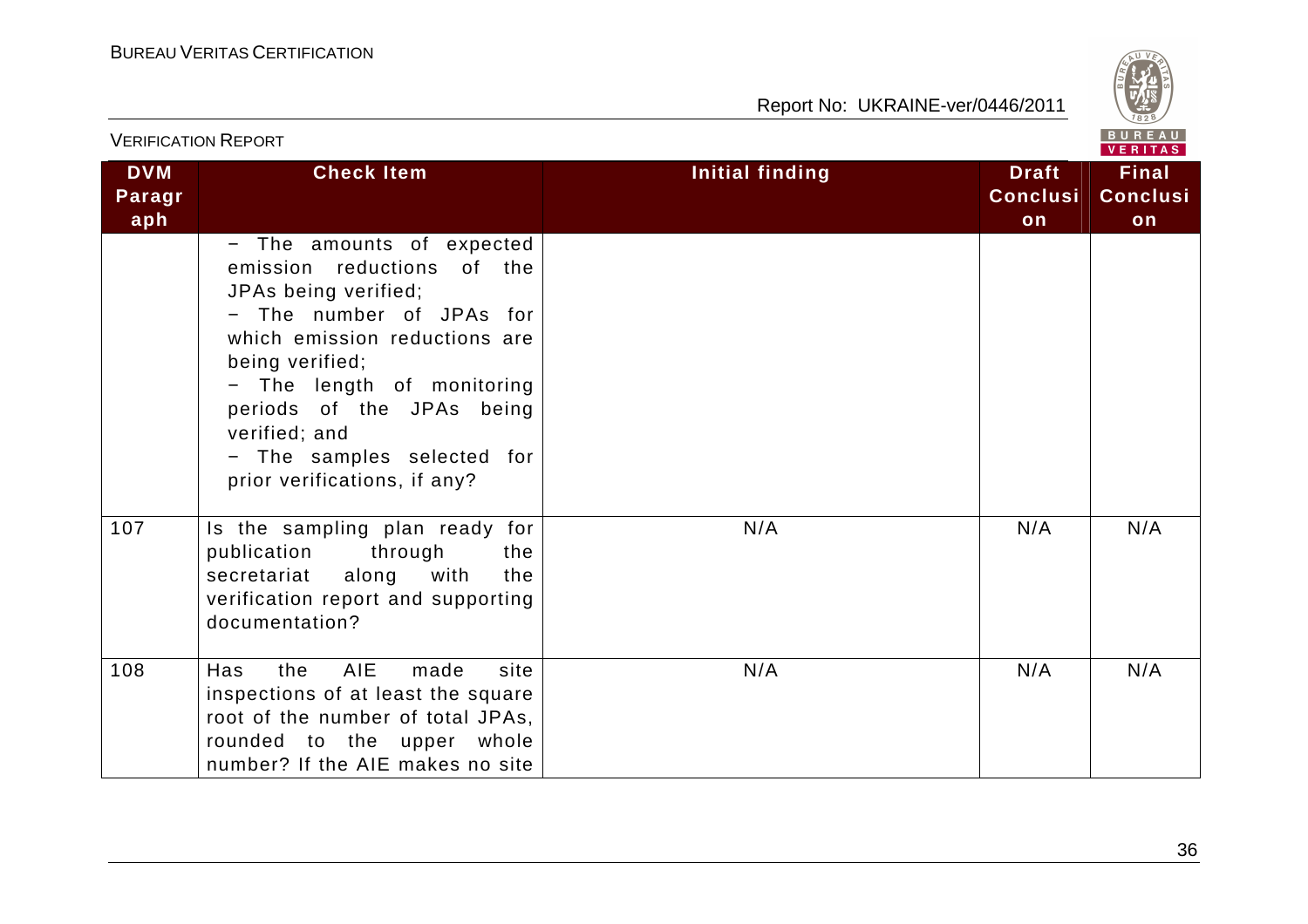

| <b>VERIFICATION REPORT</b>  |                                                                                                                                                                                                                             |                 | BUREAU<br><b>VERITAS</b>              |                                       |
|-----------------------------|-----------------------------------------------------------------------------------------------------------------------------------------------------------------------------------------------------------------------------|-----------------|---------------------------------------|---------------------------------------|
| <b>DVM</b><br>Paragr<br>aph | <b>Check Item</b>                                                                                                                                                                                                           | Initial finding | <b>Draft</b><br><b>Conclusi</b><br>on | <b>Final</b><br><b>Conclusi</b><br>on |
|                             | inspections<br>fewer<br>site<br>or<br>inspections than the square root<br>of the number of total JPAs,<br>rounded to the upper whole<br>number, then does the AIE<br>provide a reasonable explanation<br>and justification? |                 |                                       |                                       |
| 109                         | Is the sampling plan available for<br>submission to the secretariat for<br>the JISC.s ex ante assessment?<br>(Optional)                                                                                                     | N/A             | N/A                                   | N/A                                   |
| 110                         | If the AIE learns of a fraudulently<br>included JPA, a fraudulently<br>monitored JPA or an inflated<br>number of emission reductions<br>claimed in a JI PoA, has the AIE<br>informed the JISC of the fraud in<br>writing?   | N/A             | N/A                                   | N/A                                   |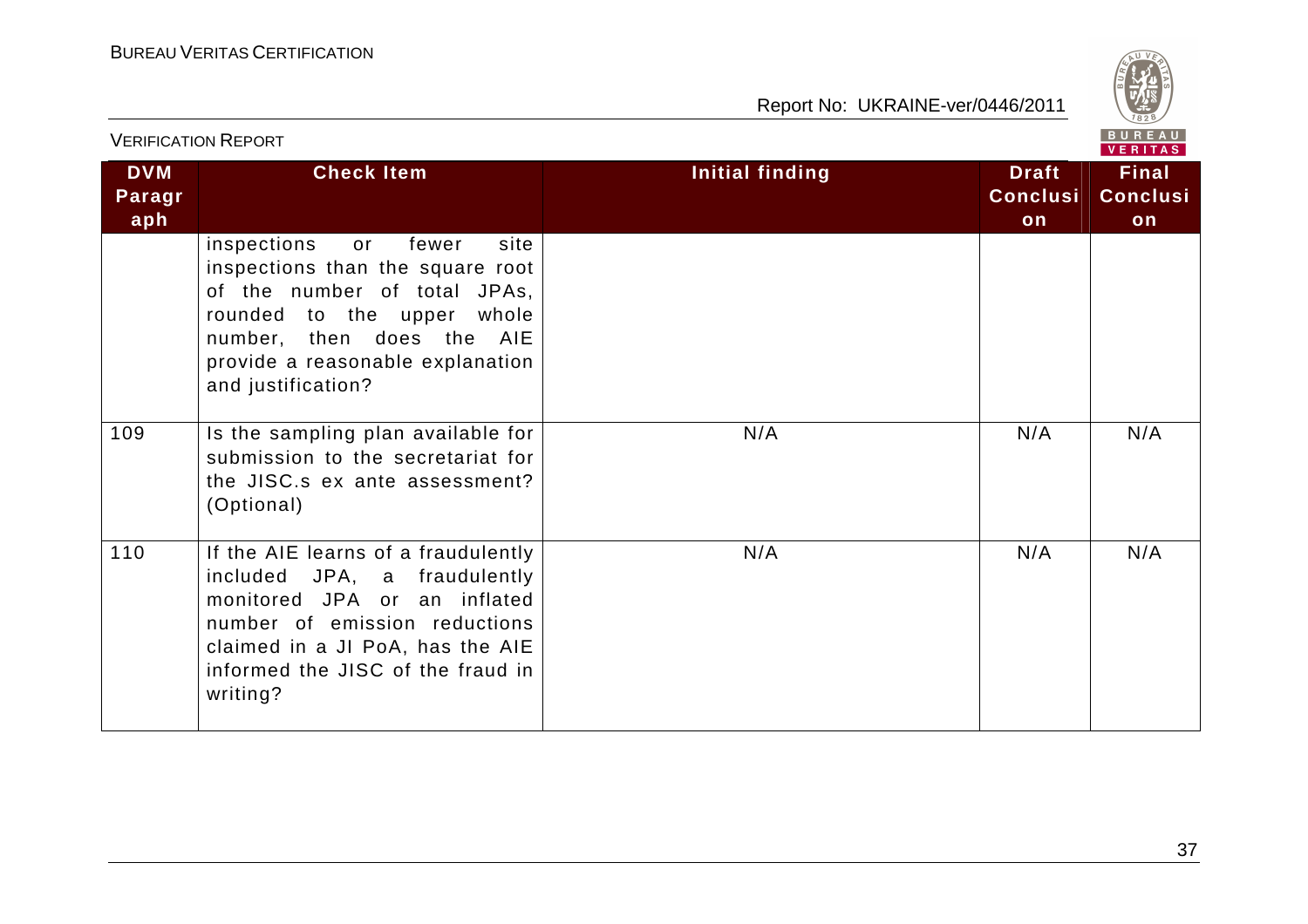

#### VERIFICATION REPORT

#### **Table 2 Resolution of Corrective Action and Clarification Requests**

| Draft<br>clarifications<br>report<br>corrective<br>action<br>requests<br>by <sub>1</sub><br>verification team | and $\left  \text{Ref. to } \right $<br>checkli<br>st | of<br>$\boldsymbol{project}$<br>Summary<br>participant response | Verification<br>team<br>conclusion |
|---------------------------------------------------------------------------------------------------------------|-------------------------------------------------------|-----------------------------------------------------------------|------------------------------------|
|                                                                                                               | questio                                               |                                                                 |                                    |
|                                                                                                               | <u>in</u><br>$\mathsf{n}$                             |                                                                 |                                    |
|                                                                                                               | table 1                                               |                                                                 |                                    |
| <b>CAR</b><br>01.<br>Please,<br>explain<br>the                                                                | 95 (d)                                                | The difference between amount   The issue is closed based       |                                    |
| difference<br>between<br>amount<br>οf                                                                         |                                                       | of emission reductions (ER)                                     | the<br>on<br>explanation           |
| emission reductions calculated at the                                                                         |                                                       | in the Excel-file<br>calculated                                 | received.                          |
| PJSC "AISW" (the Excel-file provided                                                                          |                                                       | provided<br>by<br>deputy<br>chief                               |                                    |
| by deputy chief engineer of PJSC                                                                              |                                                       | engineer of AISW during the                                     |                                    |
| "AISW" on the site-visit) and amount                                                                          |                                                       | site-visit and amount of ER                                     |                                    |
| of Emission Reductions stated in the                                                                          |                                                       | stated in the MR was caused by                                  |                                    |
| Monitoring Report provided.                                                                                   |                                                       | Excel-file<br>fact<br>that<br>the.                              |                                    |
|                                                                                                               |                                                       | by PJSC "AISW"<br>presented                                     |                                    |
|                                                                                                               |                                                       | contained<br>outdated<br>emission                               |                                    |
|                                                                                                               |                                                       | factors for baseline emissions                                  |                                    |
|                                                                                                               |                                                       | calculations. Despite that fact,                                |                                    |
|                                                                                                               |                                                       | volumes<br><b>FER</b><br>specific<br>of                         |                                    |
|                                                                                                               |                                                       | fully<br>consumption<br>correlate                               |                                    |
|                                                                                                               |                                                       | between these two files. This                                   |                                    |
|                                                                                                               |                                                       | 0f<br>correctness<br>proves                                     |                                    |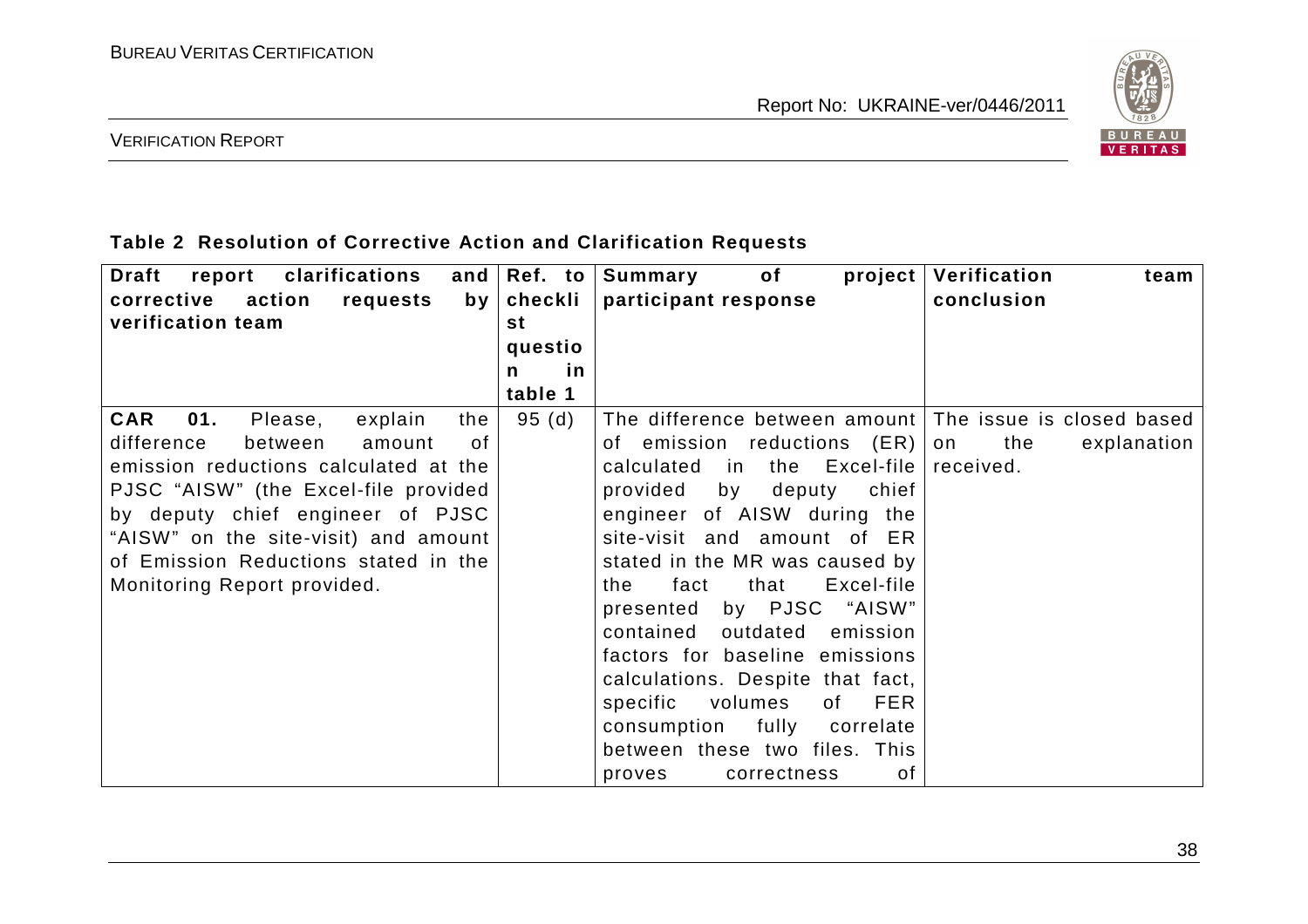

| BUREAU<br><b>VERIFICATION REPORT</b><br><b>VERITAS</b>                                                                                                                                                                                               |       |                                                                                                                                                                                                                                                                                                                                                                                                                                                                                                                                                                                                                                                                                                                                                                                                                                                                        |                                                                                                                             |  |
|------------------------------------------------------------------------------------------------------------------------------------------------------------------------------------------------------------------------------------------------------|-------|------------------------------------------------------------------------------------------------------------------------------------------------------------------------------------------------------------------------------------------------------------------------------------------------------------------------------------------------------------------------------------------------------------------------------------------------------------------------------------------------------------------------------------------------------------------------------------------------------------------------------------------------------------------------------------------------------------------------------------------------------------------------------------------------------------------------------------------------------------------------|-----------------------------------------------------------------------------------------------------------------------------|--|
|                                                                                                                                                                                                                                                      |       | calculations which are provided<br>in the MR.                                                                                                                                                                                                                                                                                                                                                                                                                                                                                                                                                                                                                                                                                                                                                                                                                          |                                                                                                                             |  |
| CAR 02. Please, give more detailed<br>clarification concerning the difference<br>amount<br>0f<br>emission<br>between<br>reductions provided in the PDD and in<br>the Monitoring Report. Please, make<br>necessary amendments in the MR<br>section 8. | 95(d) | Response #1.<br>emission<br>The<br>amount<br>0f.<br>reductions that were actually<br>generated during the fourth all the reasons for the<br>quarter of 2011 is higher than it  <br>was expected in PDD because<br>of the following reasons. The reductions provided in the<br>main reason is that the baseline $\vert$ PDD and in the Monitoring<br>of the project is developed<br>on the<br>based<br>real<br>steel<br>manufacturing process as well<br>as project line. Taking into<br>account the implication<br>of<br>economy of scale and the fact<br>that loading factor for baseline<br>was much lower than for project<br>line, the emission reductions<br>were more sensitive to change<br>of specific energy consumption<br>per 1 t of pig iron produced<br>than actually envisaged in the<br>PDD.<br>Together<br>with<br>this,<br>increased<br>level<br>coke | Conclusion on response<br>#1.<br>Please, describe in detail<br>difference<br>between<br>amount<br>of<br>emission<br>Report. |  |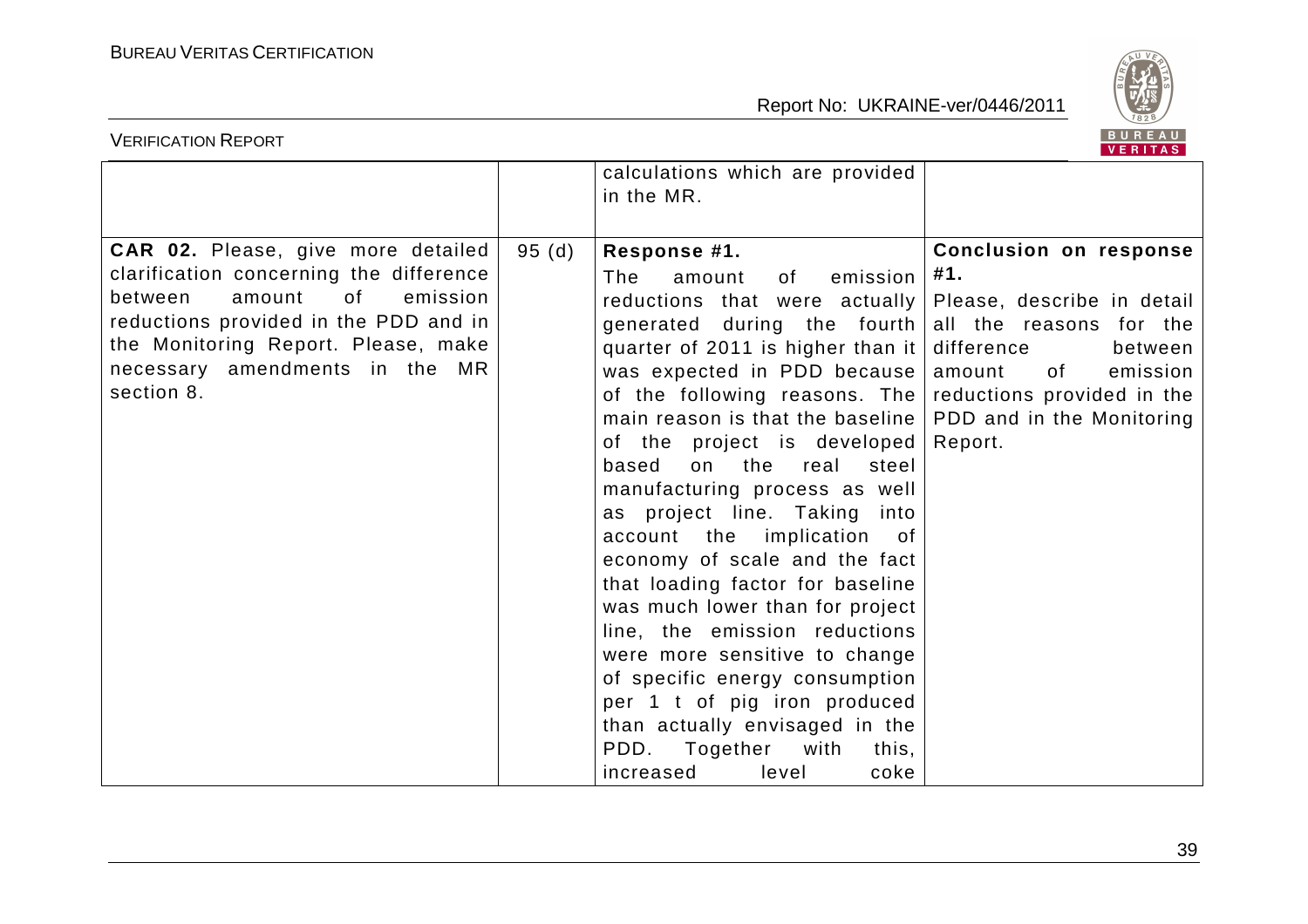

| <b>VERIFICATION REPORT</b> |                                                                                                                                                                                                                                                                                                                                                                                                                                                                        | BUREAU<br><b>VERITAS</b>                                                                                   |
|----------------------------|------------------------------------------------------------------------------------------------------------------------------------------------------------------------------------------------------------------------------------------------------------------------------------------------------------------------------------------------------------------------------------------------------------------------------------------------------------------------|------------------------------------------------------------------------------------------------------------|
|                            | substitution by the pulverized<br>coal fuel in comparison with the<br>PDD have also influenced on<br>increase of emission reductions<br>that were actually generated<br>under the project activity in<br>comparison with the estimations<br>in PDD.                                                                                                                                                                                                                    |                                                                                                            |
|                            | Response #2.<br>emission<br>The<br>amount<br>of l<br>reductions that was achieved<br>during the fourth quarter of<br>2011 is higher in comparison<br>with the estimations in PDD for<br>the corresponding period due to<br>the following factors:<br>1) improvement<br>of<br>raw<br>materials quality that are<br>used in pig iron production<br>process;<br>2) technological improvements<br>production<br>pig iron<br>of<br>(melting) process;<br>3) market changes; | <b>Conclusion on response</b><br>#2.<br>The issue is closed based<br>the<br>explanation<br>on<br>provided. |
|                            | 4) implementation of<br>planned<br>unplanned<br>and<br>energy                                                                                                                                                                                                                                                                                                                                                                                                          |                                                                                                            |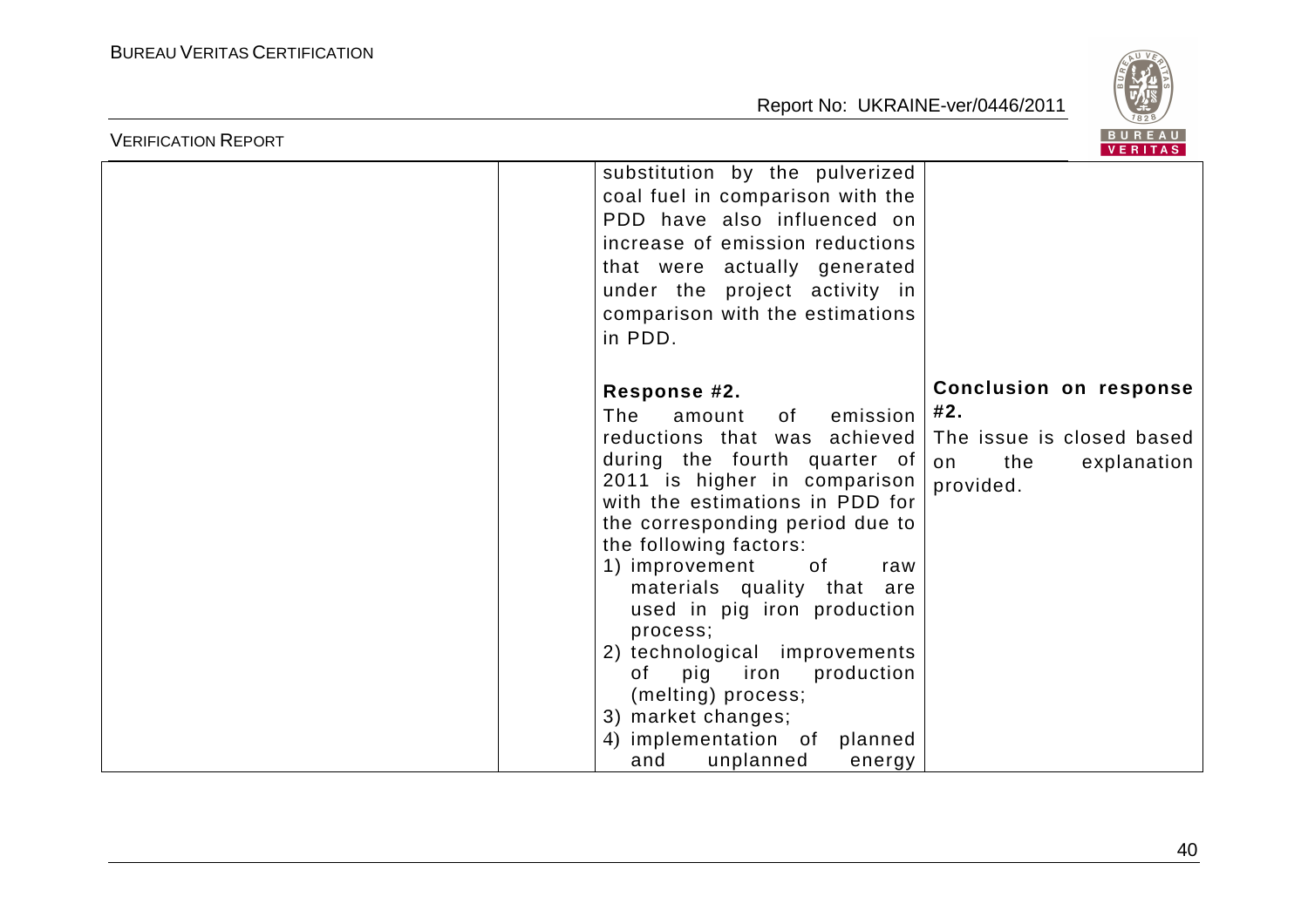

| <b>VERIFICATION REPORT</b> |                                                           | BUREAU<br><b>VERITAS</b> |
|----------------------------|-----------------------------------------------------------|--------------------------|
|                            | efficiency measures under'<br>the project boundaries etc. |                          |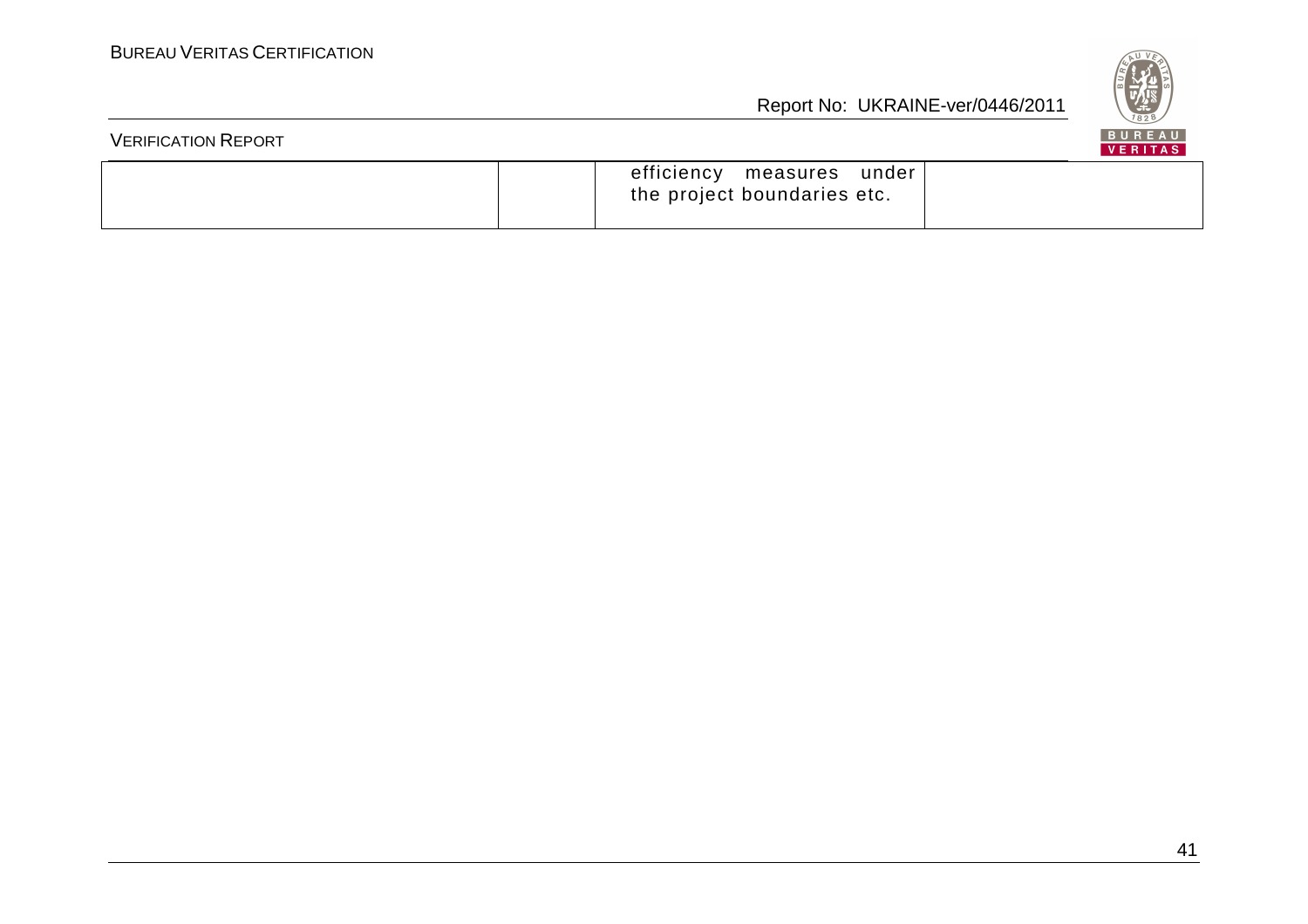

| <b>VERIFICATION REPORT</b>                                                                                                                                                                                                                                                                               |        |                                                                                                                                                                                                                                                                                                                                                                                                                                            | BUREAU<br><b>VERITAS</b>                                                            |
|----------------------------------------------------------------------------------------------------------------------------------------------------------------------------------------------------------------------------------------------------------------------------------------------------------|--------|--------------------------------------------------------------------------------------------------------------------------------------------------------------------------------------------------------------------------------------------------------------------------------------------------------------------------------------------------------------------------------------------------------------------------------------------|-------------------------------------------------------------------------------------|
| CL 01. Please, clarify whether audits<br>compliance to the standards<br>on<br>ISO 9001 (according to the AISW<br>order #864 of 27/12/2010)<br>and<br>ISO 14001 were conducted during the<br>monitoring period or not. If the answer<br>is yes, please, state this in the<br>Monitoring Report section 9. | 101(a) | Information<br>concerning  <br>conducted audits on compliance<br>to the standards ISO 9001 and<br>ISO.<br>14001<br>during<br>this<br>monitoring<br>period<br>is<br>now<br>provided in the modified MR.                                                                                                                                                                                                                                     | The issue is closed based<br>on the information added<br>to the Monitoring Report.  |
| CL<br>02.<br>Please,<br>clarify<br>what<br>trainings/seminars were organized by<br>the direction of AISW during this<br>monitoring period to operate<br>the<br>project equipment (if there were any).<br>Please, make necessary specification<br>in the Monitoring report section 10.                    | 101(a) | The direction of AISW<br>$has \,  $<br>organized<br>appropriate<br>trainings to operate the project<br>equipment. With the project<br>equipment<br>introduction<br>the<br>workers of AISW<br>had<br>the<br>opportunity to update<br>their<br>working skills, stimulated by the<br>educational<br>permanent<br>theoretical<br>practical<br>and<br>courses at the Steel Plant.<br>Necessary specification is now<br>made in the modified MR. | Due to the information<br>staff added to the Monitoring<br>Report, CL 02 is closed. |
| CL 03. Please, make the unit name<br>"tonne"<br>consistent throughout<br>the                                                                                                                                                                                                                             | 95(a)  | Necessary corrections are now<br>made. Please see modified MR.                                                                                                                                                                                                                                                                                                                                                                             | CL 03 is closed based on<br>the corrections made in                                 |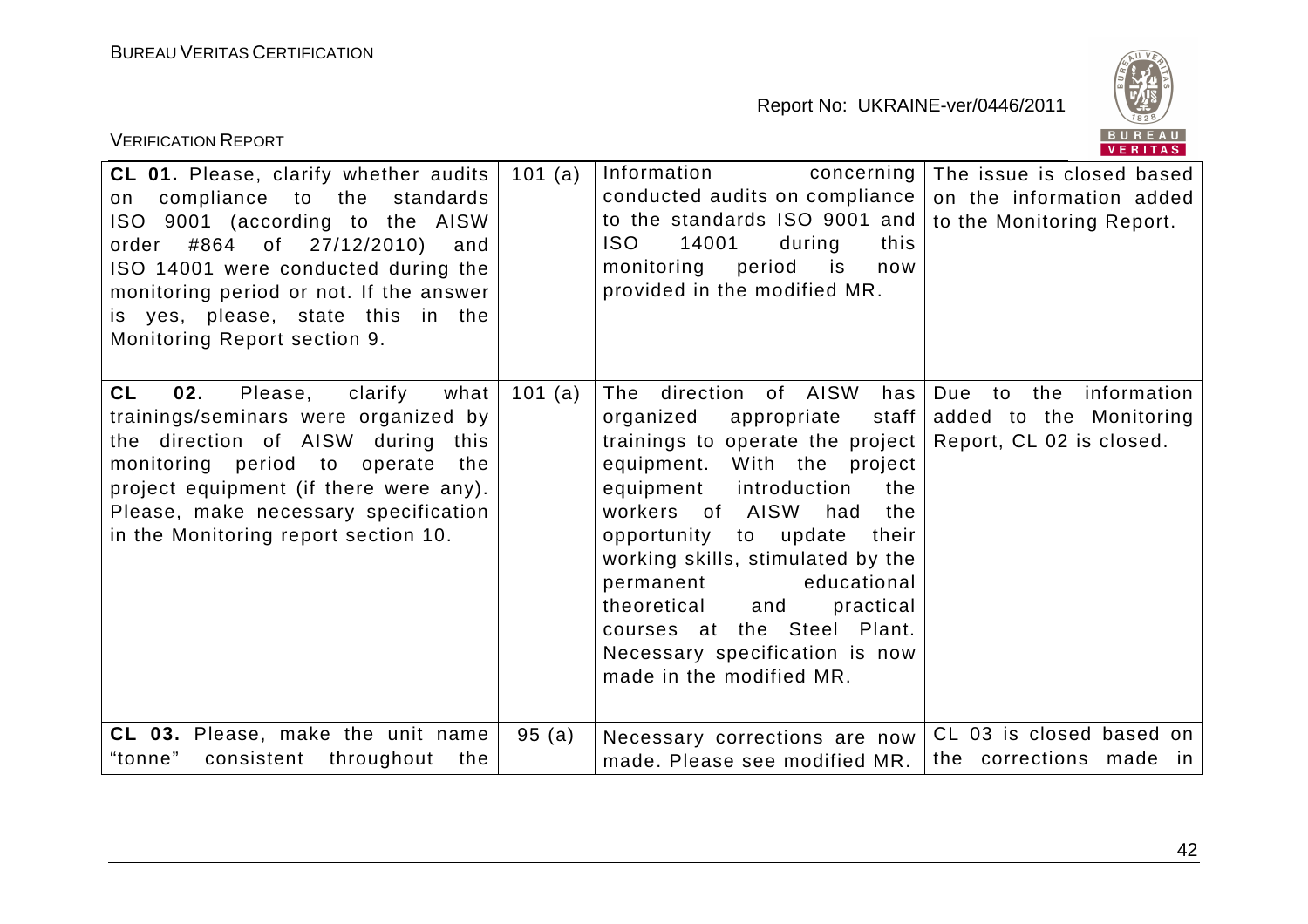

| <b>VERIFICATION REPORT</b>                                                                                                                                                                                                         |                   |                                                                                                                                                                                                                                                                                          | BUREAU<br>VERITAS                                                  |
|------------------------------------------------------------------------------------------------------------------------------------------------------------------------------------------------------------------------------------|-------------------|------------------------------------------------------------------------------------------------------------------------------------------------------------------------------------------------------------------------------------------------------------------------------------------|--------------------------------------------------------------------|
| whole MR (please, replace the word<br>"tones" by more appropriate "tonnes"<br>in the tables (for parameters P-23 and<br>$B-23$ ) on pg.9 and pg.10 of MR).                                                                         |                   |                                                                                                                                                                                                                                                                                          | the Monitoring Report.                                             |
| CL 04. Please, make the unit name<br>"tonne" consistent throughout<br>the<br>whole Excel file provided for the<br>verification team (please, pay special<br>attention to the Excel spreadsheet<br>with leakages calculation "LE"). | 95(a)             | Necessary<br>now made in the whole Excel- the corrections made in<br>file provided to the verification   the Excel-files.<br>team. Please see<br>modified<br>Excel-file.                                                                                                                 | amendments $are The issue is closed due to$                        |
| FAR 01. Please, prepare more<br>improved and clearer list of monitoring<br>equipment by revising and updating<br>present one.                                                                                                      | 101(b)            | The improved and clearer list of $\vert$ The issue will be checked<br>monitoring equipment will be during the verification of<br>reviewed and updated till the the first quarter of 2012.<br>verification of the first quarter<br>of 2012.                                               |                                                                    |
| CL 05. Please, clarify the use of<br>emission factors from IPCC while the<br>latest values of national emission<br>factors (in accordance with National<br>Inventory of Greenhouse Gases) are<br>available.                        | 95 <sub>(c)</sub> | Monitoring report is already<br>using specific values of carbon<br>dioxide emission factors for fuel<br>based<br>specific<br>carbon<br>on<br>content or calorific value of<br>Emission<br>factors<br>fuel.<br>for<br>production of coke, iron pellets,<br>lime and dolomite are based on | The issue is closed based<br>on<br>the<br>explanation<br>provided. |